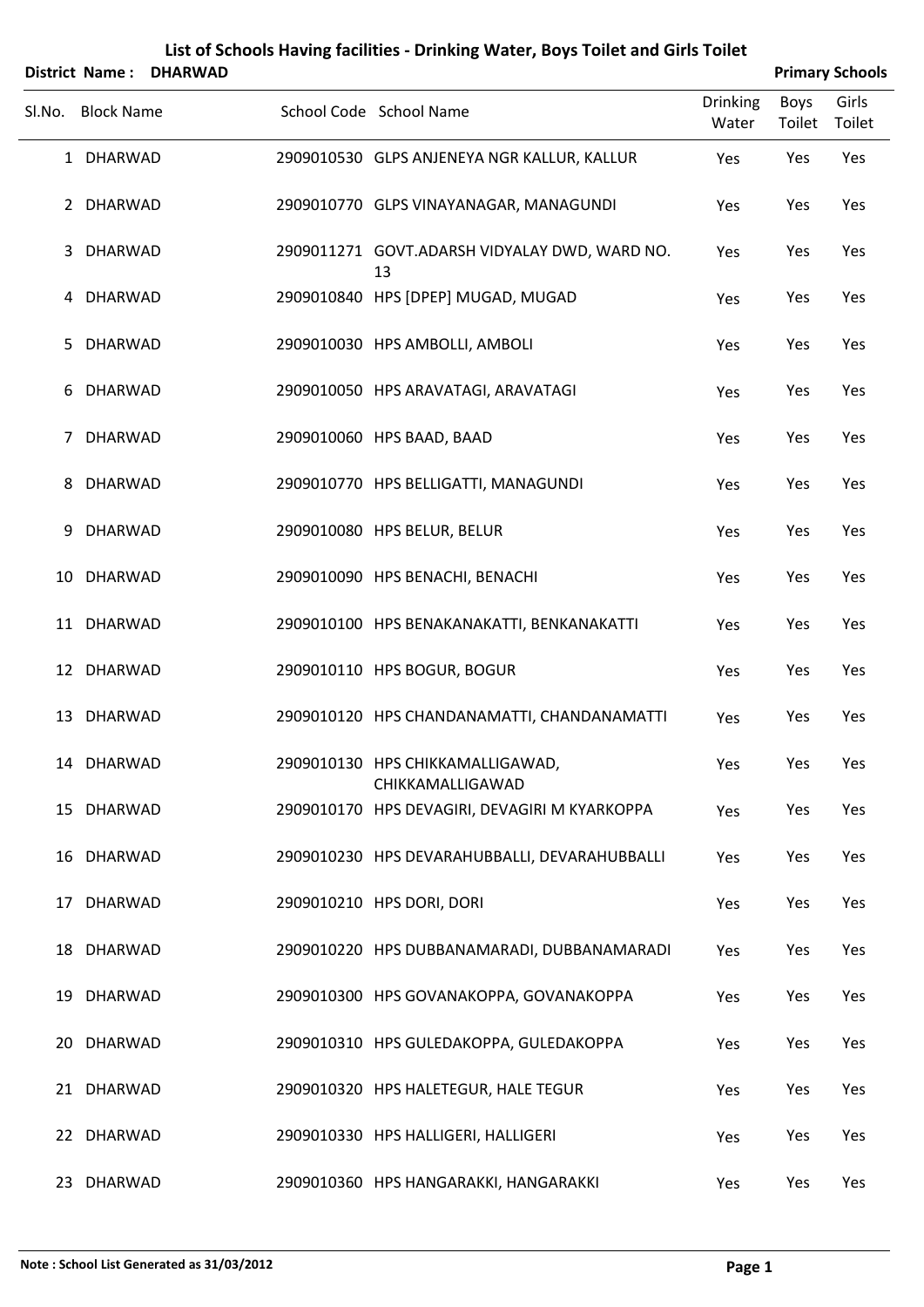| List of Schools Having facilities - Drinking Water, Boys Toilet and Girls Toilet<br><b>Primary Schools</b><br><b>District Name:</b><br><b>DHARWAD</b> |                   |  |  |                                               |                          |                |                 |  |
|-------------------------------------------------------------------------------------------------------------------------------------------------------|-------------------|--|--|-----------------------------------------------|--------------------------|----------------|-----------------|--|
|                                                                                                                                                       | Sl.No. Block Name |  |  | School Code School Name                       | <b>Drinking</b><br>Water | Boys<br>Toilet | Girls<br>Toilet |  |
|                                                                                                                                                       | 24 DHARWAD        |  |  | 2909010340 HPS HANUMANAKOPPA, HANAMANAKOPPA   | Yes                      | Yes            | Yes             |  |
|                                                                                                                                                       | 25 DHARWAD        |  |  | 2909010370 HPS HAROBELAVADI, HAROBELAVADI     | Yes                      | Yes            | Yes             |  |
| 26                                                                                                                                                    | DHARWAD           |  |  | 2909010420 HPS HOLTIKOTI, HOLTIKOTI           | Yes                      | Yes            | Yes             |  |
|                                                                                                                                                       | 27 DHARWAD        |  |  | 2909010430 HPS HONNAPUR, HONNAPUR             | Yes                      | Yes            | Yes             |  |
|                                                                                                                                                       | 28 DHARWAD        |  |  | 2909010440 HPS HOSATTI, HOSATTI               | Yes                      | Yes            | Yes             |  |
| 29                                                                                                                                                    | DHARWAD           |  |  | 2909010460 HPS HULIKERI, HULIKERI             | Yes                      | Yes            | Yes             |  |
| 30                                                                                                                                                    | <b>DHARWAD</b>    |  |  | 2909010380 HPS J.P HEBBALLI, HEBBALLI         | Yes                      | Yes            | Yes             |  |
|                                                                                                                                                       | 31 DHARWAD        |  |  | 2909010470 HPS JEERAGAWAD, JEERAGAWAD         | Yes                      | Yes            | Yes             |  |
|                                                                                                                                                       | 32 DHARWAD        |  |  | 2909010480 HPS KABBENNUR, KABBENNUR           | Yes                      | Yes            | Yes             |  |
|                                                                                                                                                       | 33 DHARWAD        |  |  | 2909010490 HPS KADABAGATTI, KADABAGATTI       | Yes                      | Yes            | Yes             |  |
| 34                                                                                                                                                    | DHARWAD           |  |  | 2909010500 HPS KALAKERI, KALAKERI             | Yes                      | Yes            | Yes             |  |
| 35                                                                                                                                                    | DHARWAD           |  |  | 2909010510 HPS KALLAPUR, KALLAPUR             | Yes                      | Yes            | Yes             |  |
|                                                                                                                                                       | 36 DHARWAD        |  |  | 2909010520 HPS KALLE, KALLE                   | Yes                      | Yes            | Yes             |  |
|                                                                                                                                                       | 37 DHARWAD        |  |  | 2909010530 HPS KALLUR, KALLUR                 | Yes                      | Yes            | Yes             |  |
|                                                                                                                                                       | 38 DHARWAD        |  |  | 2909010560 HPS KANAVIHONNAPUR, KANAVIHONNAPUR | Yes                      | Yes            | Yes             |  |
| 39                                                                                                                                                    | DHARWAD           |  |  | 2909010570 HPS KARADIGUDDA, KARADIGUDDA       | Yes                      | Yes            | Yes             |  |
| 40                                                                                                                                                    | DHARWAD           |  |  | 2909011370 HPS KASHINETTI, KASHINETTI         | Yes                      | Yes            | Yes             |  |
|                                                                                                                                                       | 41 DHARWAD        |  |  | 2909010620 HPS KOGILAGERI, KOGILAGERI         | Yes                      | Yes            | Yes             |  |
|                                                                                                                                                       | 42 DHARWAD        |  |  | 2909010630 HPS KOTABAGI, KOTABAGI             | Yes                      | Yes            | Yes             |  |
|                                                                                                                                                       | 43 DHARWAD        |  |  | 2909010640 HPS KOTUR, KOTUR                   | Yes                      | Yes            | Yes             |  |
|                                                                                                                                                       | 44 DHARWAD        |  |  | 2909010670 HPS KUMBARAKOPPA, KUMBARAKOPPA     | Yes                      | Yes            | Yes             |  |
|                                                                                                                                                       | 45 DHARWAD        |  |  | 2909010690 HPS KURUBAGATTI, KURUBAGATTI       | Yes                      | Yes            | Yes             |  |
|                                                                                                                                                       | 46 DHARWAD        |  |  | 2909010700 HPS KYARAKOPPA, KYARAKOPPA         | Yes                      | Yes            | Yes             |  |

#### **Note : School List Generated as 31/03/2012 Page 2**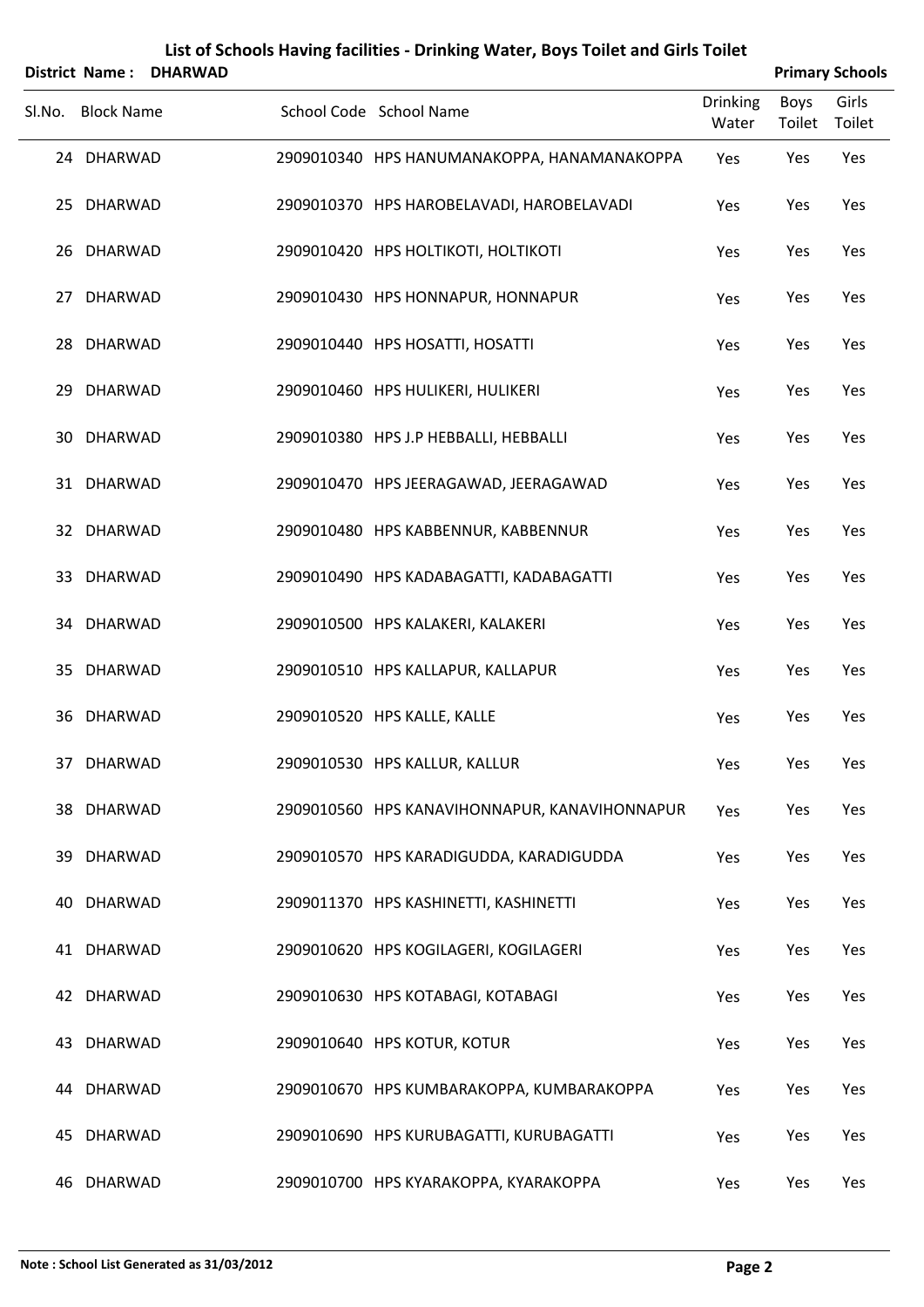| List of Schools Having facilities - Drinking Water, Boys Toilet and Girls Toilet<br><b>Primary Schools</b><br><b>District Name:</b><br><b>DHARWAD</b> |                   |  |  |                                                    |                          |                       |                 |
|-------------------------------------------------------------------------------------------------------------------------------------------------------|-------------------|--|--|----------------------------------------------------|--------------------------|-----------------------|-----------------|
|                                                                                                                                                       | Sl.No. Block Name |  |  | School Code School Name                            | <b>Drinking</b><br>Water | <b>Boys</b><br>Toilet | Girls<br>Toilet |
|                                                                                                                                                       | 47 DHARWAD        |  |  | 2909010720 HPS LAKAMAPUR, LAKAMAPUR                | Yes                      | Yes                   | Yes             |
|                                                                                                                                                       | 48 DHARWAD        |  |  | 2909010730 HPS LALAGATTI, LALAGATTI                | Yes                      | Yes                   | Yes             |
| 49                                                                                                                                                    | <b>DHARWAD</b>    |  |  | 2909010740 HPS LOKUR, LOKUR                        | Yes                      | Yes                   | Yes             |
|                                                                                                                                                       | 50 DHARWAD        |  |  | 2909010750 HPS MADANABHAVI, MADANABHAVI            | Yes                      | Yes                   | Yes             |
|                                                                                                                                                       | 51 DHARWAD        |  |  | 2909010310 HPS MADIKOPPA, GULEDAKOPPA              | Yes                      | Yes                   | Yes             |
|                                                                                                                                                       | 52 DHARWAD        |  |  | 2909010890 HPS MAHANTESH NGR NARENDRA,<br>NARENDRA | Yes                      | Yes                   | Yes             |
| 53                                                                                                                                                    | <b>DHARWAD</b>    |  |  | 2909010770 HPS MANAGUNDI, MANAGUNDI                | Yes                      | Yes                   | Yes             |
|                                                                                                                                                       | 54 DHARWAD        |  |  | 2909010780 HPS MANDIHAL, MANDIHAL                  | Yes                      | Yes                   | Yes             |
| 55                                                                                                                                                    | <b>DHARWAD</b>    |  |  | 2909010790 HPS MANGALAGATTI, MANGALAGATTI          | Yes                      | Yes                   | Yes             |
|                                                                                                                                                       | 56 DHARWAD        |  |  | 2909010800 HPS MANSUR, MANSUR                      | Yes                      | Yes                   | Yes             |
| 57.                                                                                                                                                   | <b>DHARWAD</b>    |  |  | 2909010810 HPS MARADAGI, MARADAGI                  | Yes                      | Yes                   | Yes             |
| 58                                                                                                                                                    | <b>DHARWAD</b>    |  |  | 2909011140 HPS MARATHI ALNAVAR, ALNAVAR            | Yes                      | Yes                   | Yes             |
| 59                                                                                                                                                    | <b>DHARWAD</b>    |  |  | 2909010820 HPS MAREWAD, MAREWAD                    | Yes                      | Yes                   | Yes             |
|                                                                                                                                                       | 60 DHARWAD        |  |  | 2909010840 HPS MUGAD, MUGAD                        | Yes                      | Yes                   | Yes             |
|                                                                                                                                                       | 61 DHARWAD        |  |  | 2909010850 HPS MUGALI, MUGALI                      | Yes                      | Yes                   | Yes             |
|                                                                                                                                                       | 62 DHARWAD        |  |  | 2909010860 HPS MULAMUTTAL, MULAMUTTAL              | Yes                      | Yes                   | Yes             |
| 63.                                                                                                                                                   | <b>DHARWAD</b>    |  |  | 2909010870 HPS MUMMIGATTI, MUMMIGATTI              | Yes                      | Yes                   | Yes             |
| 64.                                                                                                                                                   | DHARWAD           |  |  | 2909010910 HPS NEERALAKATTI, NEERALAKATTI          | Yes                      | Yes                   | Yes             |
| 65.                                                                                                                                                   | <b>DHARWAD</b>    |  |  | 2909010920 HPS NIGADI, NIGADI                      | Yes                      | Yes                   | Yes             |
| 66                                                                                                                                                    | DHARWAD           |  |  | 2909011140 HPS NO. 2 ALNAVAR, ALNAVAR              | Yes                      | Yes                   | Yes             |
| 67                                                                                                                                                    | <b>DHARWAD</b>    |  |  | 2909010930 HPS PUDAKALAKATTI, PUDAKALAKATTI        | Yes                      | Yes                   | Yes             |
| 68                                                                                                                                                    | <b>DHARWAD</b>    |  |  | 2909010940 HPS RAMAPUR, RAMAPUR                    | Yes                      | Yes                   | Yes             |
|                                                                                                                                                       | 69 DHARWAD        |  |  | 2909010960 HPS SALAKINKOPPA, SALAKINKOPPA          | Yes                      | Yes                   | Yes             |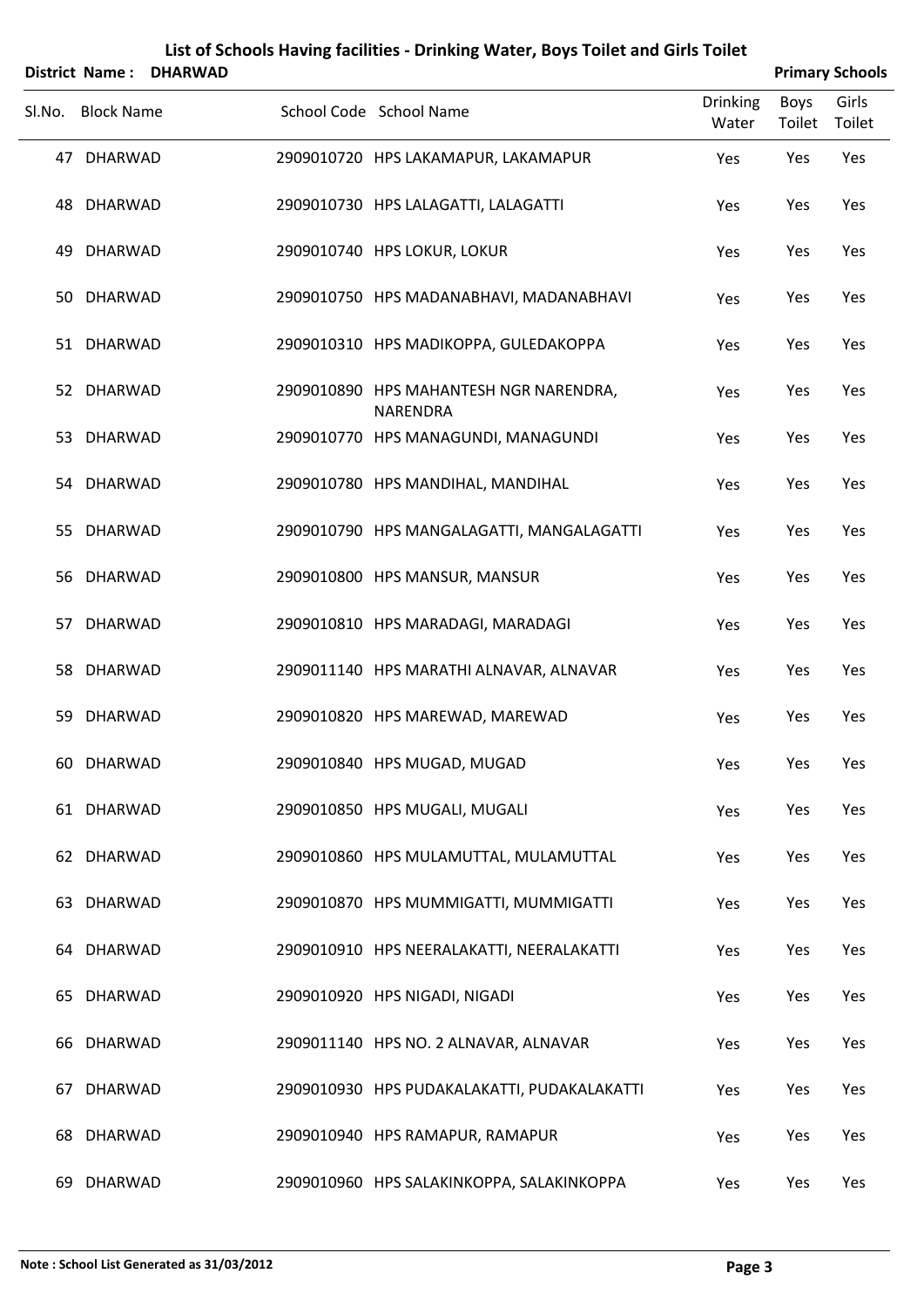|    | District Name:    | <b>DHARWAD</b> |                                                     |                          |                | <b>Primary Schools</b> |
|----|-------------------|----------------|-----------------------------------------------------|--------------------------|----------------|------------------------|
|    | Sl.No. Block Name |                | School Code School Name                             | <b>Drinking</b><br>Water | Boys<br>Toilet | Girls<br>Toilet        |
|    | 70 DHARWAD        |                | 2909010980 HPS SHIBARAGATTI, SHIBARAGATTI           | Yes                      | Yes            | Yes                    |
|    | 71 DHARWAD        |                | 2909010990 HPS SHINGANAHALLI, SHINGANAHALLI         | Yes                      | Yes            | Yes                    |
|    | 72 DHARWAD        |                | 2909011000 HPS SHIVALLI, SHIVALLI                   | Yes                      | Yes            | Yes                    |
|    | 73 DHARWAD        |                | 2909011010 HPS SOMAPUR, SOMAPUR [ALLAPUR]           | Yes                      | Yes            | Yes                    |
|    | 74 DHARWAD        |                | 2909011040 HPS TEGUR, TEGUR                         | Yes                      | Yes            | Yes                    |
|    | 75 DHARWAD        |                | 2909011050 HPS TIMMAPUR, THIMMAPUR M<br>AMMINBHAVI  | Yes                      | Yes            | Yes                    |
|    | 76 DHARWAD        |                | 2909010660 HPS URDU KAMBARAGANAVI,<br>KUMBARAGANAVI | Yes                      | Yes            | Yes                    |
| 77 | DHARWAD           |                | 2909010640 HPS URDU KOTUR, KOTUR                    | Yes                      | Yes            | Yes                    |
|    | 78 DHARWAD        |                | 2909011020 HPS URDU TADAKOD, TADAKOD                | Yes                      | Yes            | Yes                    |
|    | 79 DHARWAD        |                | 2909011080 HPS VANAHALLI, VANAHALLI                 | Yes                      | Yes            | Yes                    |
|    | 80 DHARWAD        |                | 2909011090 HPS VEERAPUR, VEERAPUR                   | Yes                      | Yes            | Yes                    |
|    | 81 DHARWAD        |                | 2909011120 HPS YADAWAD, YADWAD                      | Yes                      | Yes            | Yes                    |
| 82 | DHARWAD           |                | 2909011130 HPS YERIKOPPA, YERIKOPPA                 | Yes                      | Yes            | Yes                    |
|    | 83 DHARWAD        |                | 2909010280 HPUBS GARAG, GARAG                       | Yes                      | Yes            | Yes                    |
|    | 84 DHARWAD        |                | 2909010040 HPUS AMMINBHAVI, AMMINBHAVI              | Yes                      | Yes            | Yes                    |
| 85 | DHARWAD           |                | 2909010460 HPUS HULIKERI, HULIKERI                  | Yes                      | Yes            | Yes                    |
|    | 86 DHARWAD        |                | 2909011141 KGBV ALNAVAR, ALNAVAR                    | Yes                      | Yes            | Yes                    |
| 87 | <b>DHARWAD</b>    |                | 2909010040 KGS AMMINBHAVI, AMMINBHAVI               | Yes                      | Yes            | Yes                    |
|    | 88 DHARWAD        |                | 2909011070 KGS BETAGERI, UPPINABETAGERI             | Yes                      | Yes            | Yes                    |
| 89 | DHARWAD           |                | 2909010280 KGS GARAG, GARAG                         | Yes                      | Yes            | Yes                    |
|    | 90 DHARWAD        |                | 2909010380 KGS HEBBALLI, HEBBALLI                   | Yes                      | Yes            | Yes                    |
|    | 91 DHARWAD        |                | 2909010890 KGS NARENDRA, NARENDRA                   | Yes                      | Yes            | Yes                    |
|    | 92 DHARWAD        |                | 2909011110 LPS NAGALAVI STATION, VARAVANAGALAVI     | Yes                      | Yes            | Yes                    |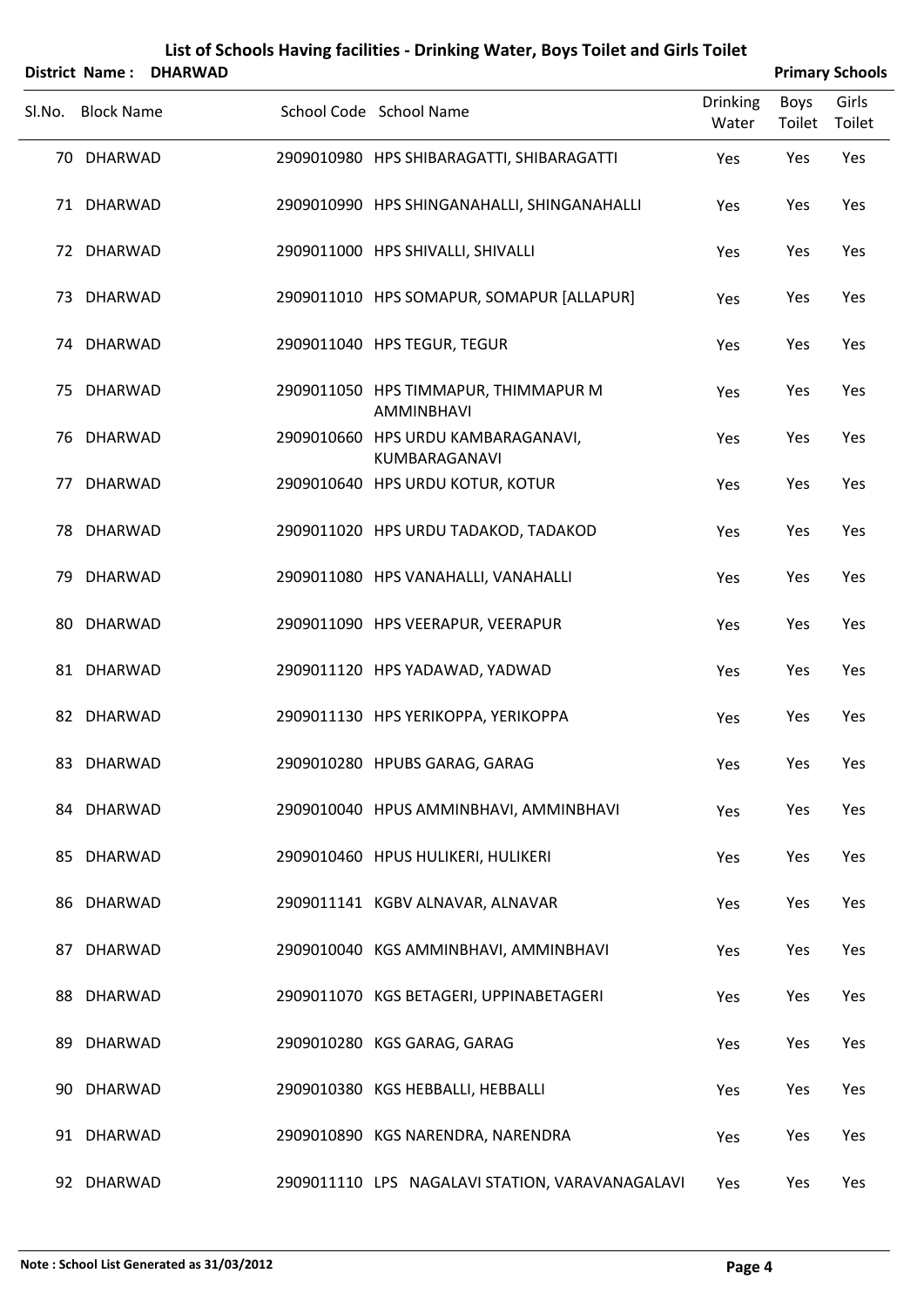|        | <b>District Name:</b> | <b>DHARWAD</b> |                                                             |                          |                | <b>Primary Schools</b> |
|--------|-----------------------|----------------|-------------------------------------------------------------|--------------------------|----------------|------------------------|
| SI.No. | <b>Block Name</b>     |                | School Code School Name                                     | <b>Drinking</b><br>Water | Boys<br>Toilet | Girls<br>Toilet        |
|        | 93 DHARWAD            |                | 2909010660 LPS CHANDRAGIRI, KUMBARAGANAVI                   | Yes                      | Yes            | Yes                    |
|        | 94 DHARWAD            |                | 2909010570 LPS MALIKARJUN NAGAR KARADIGUDDA,<br>KARADIGUDDA | Yes                      | Yes            | Yes                    |
|        | 95 DHARWAD            |                | 2909010010 LPS AGASANAHALLI, AGASANAHALLI                   | Yes                      | Yes            | Yes                    |
|        | 96 DHARWAD            |                | 2909010020 LPS AMBLIKOPPA, AMBLIKOPPA                       | Yes                      | Yes            | Yes                    |
|        | 97 DHARWAD            |                | 2909011141 LPS ASHRAYA COLONY ALANAVAR, ALNAVAR             | Yes                      | Yes            | Yes                    |
|        | 98 DHARWAD            |                | 2909010420 LPS BANADUR, HOLTIKOTI                           | Yes                      | Yes            | Yes                    |
| 99     | DHARWAD               |                | 2909010140 LPS DADDIKAMALAPUR, DADDIKAMALAPUR               | Yes                      | Yes            | Yes                    |
|        | 100 DHARWAD           |                | 2909010160 LPS DASANAKOPPA, DASANAKOPPA                     | Yes                      | Yes            | Yes                    |
|        | 101 DHARWAD           |                | 2909010180 LPS DEVAGIRI M NARENDRA, DEVAGIRI M<br>NARENDRA  | Yes                      | Yes            | Yes                    |
|        | 102 DHARWAD           |                | 2909010420 LPS DUPARTIWAD, HOLTIKOTI                        | Yes                      | Yes            | Yes                    |
|        | 103 DHARWAD           |                | 2909011360 LPS DUPENATTI, DUPENATTI                         | Yes                      | Yes            | Yes                    |
|        | 104 DHARWAD           |                | 2909010270 LPS DURGADAKERI, DURGADAKERI                     | Yes                      | Yes            | Yes                    |
| 105    | <b>DHARWAD</b>        |                | 2909010290 LPS GHONGADIKOPPA, GHONGADIKOPPA                 | Yes                      | Yes            | Yes                    |
|        | 106 DHARWAD           |                | 2909010750 LPS H K MADANABHAVI, MADANABHAVI                 | Yes                      | Yes            | Yes                    |
|        | 107 DHARWAD           |                | 2909010670 LPS HALASIDDAPUR, KUMBARAKOPPA                   | Yes                      | Yes            | Yes                    |
|        | 108 DHARWAD           |                | 2909010350 LPS HANUMANHAL, HANAMANHAL                       | Yes                      | Yes            | Yes                    |
|        | 109 DHARWAD           |                | 2909010390 LPS HEGGERI, HEGGERI                             | Yes                      | Yes            | Yes                    |
|        | 110 DHARWAD           |                | 2909010410 LPS HIREMALLIGAWAD, HIREMALLIGAWAD               | Yes                      | Yes            | Yes                    |
|        | 111 DHARWAD           |                | 2909010450 LPS HOSAWAL, HOSAWAL                             | Yes                      | Yes            | Yes                    |
|        | 112 DHARWAD           |                | 2909010500 LPS HUNACHIKUMARI, KALAKERI                      | Yes                      | Yes            | Yes                    |
|        | 113 DHARWAD           |                | 2909011120 LPS J P YADAWAD, YADWAD                          | Yes                      | Yes            | Yes                    |
|        | 114 DHARWAD           |                | 2909010820 LPS J.P MAREWAD, MAREWAD                         | Yes                      | Yes            | Yes                    |
|        | 115 DHARWAD           |                | 2909010660 LPS JAIBHARAT COLONY, KUMBARAGANAVI              | Yes                      | Yes            | Yes                    |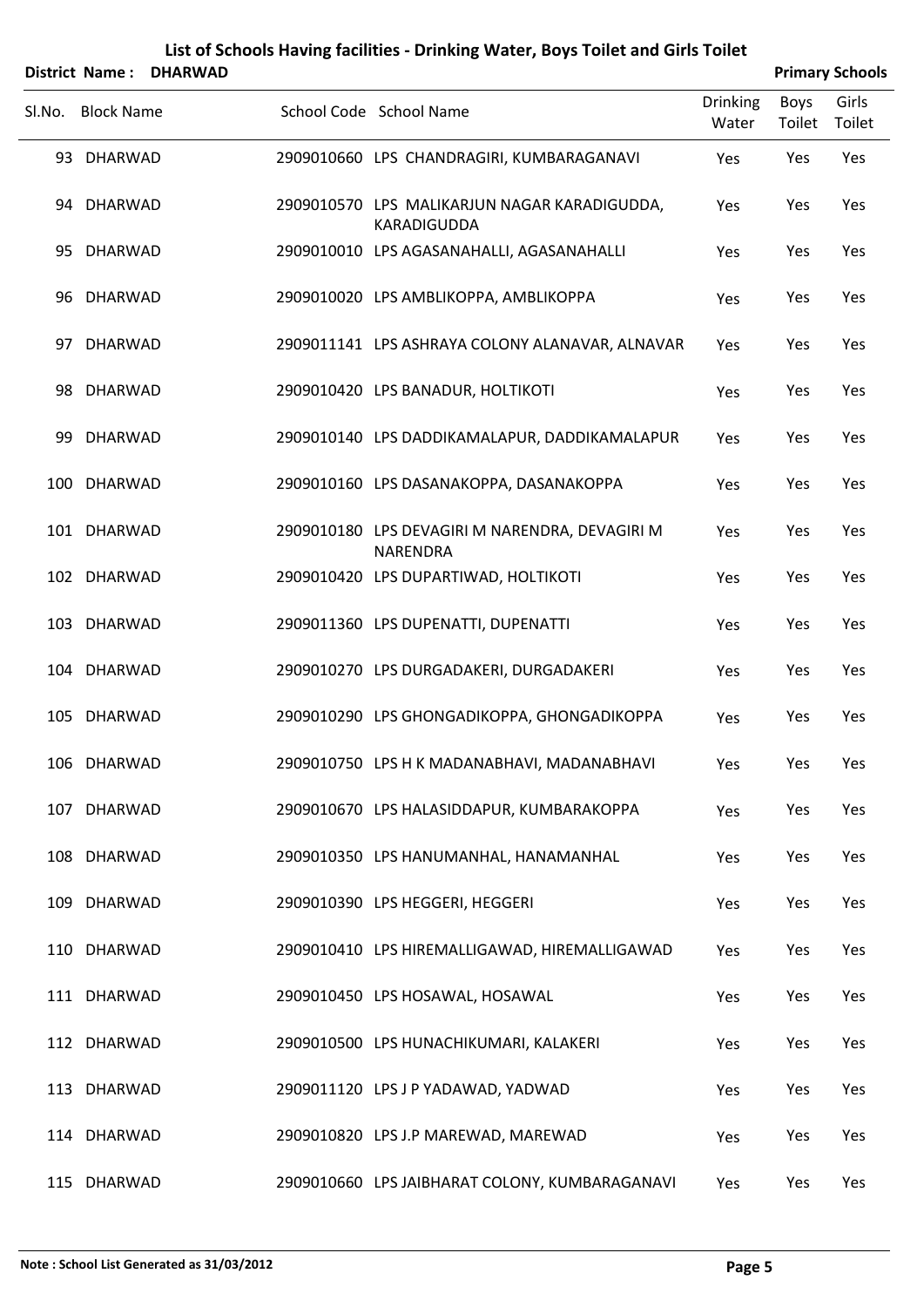|        | <b>District Name:</b> | <b>DHARWAD</b> |                                                              |                          |                       | <b>Primary Schools</b> |
|--------|-----------------------|----------------|--------------------------------------------------------------|--------------------------|-----------------------|------------------------|
| Sl.No. | <b>Block Name</b>     |                | School Code School Name                                      | <b>Drinking</b><br>Water | <b>Boys</b><br>Toilet | Girls<br>Toilet        |
|        | 116 DHARWAD           |                | 2909010660 LPS KAMBARAGANAVI, KUMBARAGANAVI                  | Yes                      | Yes                   | Yes                    |
|        | 117 DHARWAD           |                | 2909010550 LPS KANAKUR, KANAKUR                              | Yes                      | Yes                   | Yes                    |
|        | 118 DHARWAD           |                | 2909010870 LPS KARLANI MUMMIGATTI, MUMMIGATTI                | Yes                      | Yes                   | Yes                    |
|        | 119 DHARWAD           |                | 2909010600 LPS KHANAPUR M NARENDRA, KHANAPUR M<br>NARENDRA   | Yes                      | Yes                   | Yes                    |
|        | 120 DHARWAD           |                | 2909010610 LPS KHANAPUR, KHANAPUR M TADAKOD                  | Yes                      | Yes                   | Yes                    |
|        | 121 DHARWAD           |                | 2909010920 LPS KIVADEBAIL, NIGADI                            | Yes                      | Yes                   | Yes                    |
|        | 122 DHARWAD           |                | 2909010420 LPS KOKKAREWAD, HOLTIKOTI                         | Yes                      | Yes                   | Yes                    |
|        | 123 DHARWAD           |                | 2909010870 LPS L T MUMMIGATTI, MUMMIGATTI                    | Yes                      | Yes                   | Yes                    |
|        | 124 DHARWAD           |                | 2909010670 LPS MADAKIKOPPA, KUMBARAKOPPA                     | Yes                      | Yes                   | Yes                    |
|        | 125 DHARWAD           |                | 2909010830 LPS MAVINAKOPPA, MAVINAKOPPA                      | Yes                      | Yes                   | Yes                    |
|        | 126 DHARWAD           |                | 2909010880 LPS MURAKATTI, MURAKATTI                          | Yes                      | Yes                   | Yes                    |
|        | 127 DHARWAD           |                | 2909010900 LPS NAYAKANAHULIKATTI,<br>NAYAKANAHULIKATTI       | Yes                      | Yes                   | Yes                    |
|        | 128 DHARWAD           |                | 2909011070 LPS SAIBANAKOPPA, UPPINABETAGERI                  | Yes                      | Yes                   | Yes                    |
|        | 129 DHARWAD           |                | 2909010430 LPS SHIVANAGAR, HONNAPUR                          | Yes                      | Yes                   | Yes                    |
|        | 130 DHARWAD           |                | 2909010510 LPS SIDDAPUR, KALLAPUR                            | Yes                      | Yes                   | Yes                    |
|        | 131 DHARWAD           |                | 2909011100 LPS SIDDAR COLONY VENKTAPUR,<br><b>VENKATAPUR</b> | Yes                      | Yes                   | Yes                    |
|        | 132 DHARWAD           |                | 2909010420 LPS T. RAMACHANDRA NAGAR, HOLTIKOTI               | Yes                      | Yes                   | Yes                    |
|        | 133 DHARWAD           |                | 2909011020 LPS TADAKOD [DPEP], TADAKOD                       | Yes                      | Yes                   | Yes                    |
|        | 134 DHARWAD           |                | 2909011030 LPS TALAWAI, TALWAI                               | Yes                      | Yes                   | Yes                    |
|        | 135 DHARWAD           |                | 2909010500 LPS UDAVANAGALAVI, KALAKERI                       | Yes                      | Yes                   | Yes                    |
|        | 136 DHARWAD           |                | 2909010050 LPS URDU ARAVATAGI, ARAVATAGI                     | Yes                      | Yes                   | Yes                    |
|        | 137 DHARWAD           |                | 2909010060 LPS URDU BAAD, BAAD                               | Yes                      | Yes                   | Yes                    |
|        | 138 DHARWAD           |                | 2909010120 LPS URDU CHANDANAMATTI,<br>CHANDANAMATTI          | Yes                      | Yes                   | Yes                    |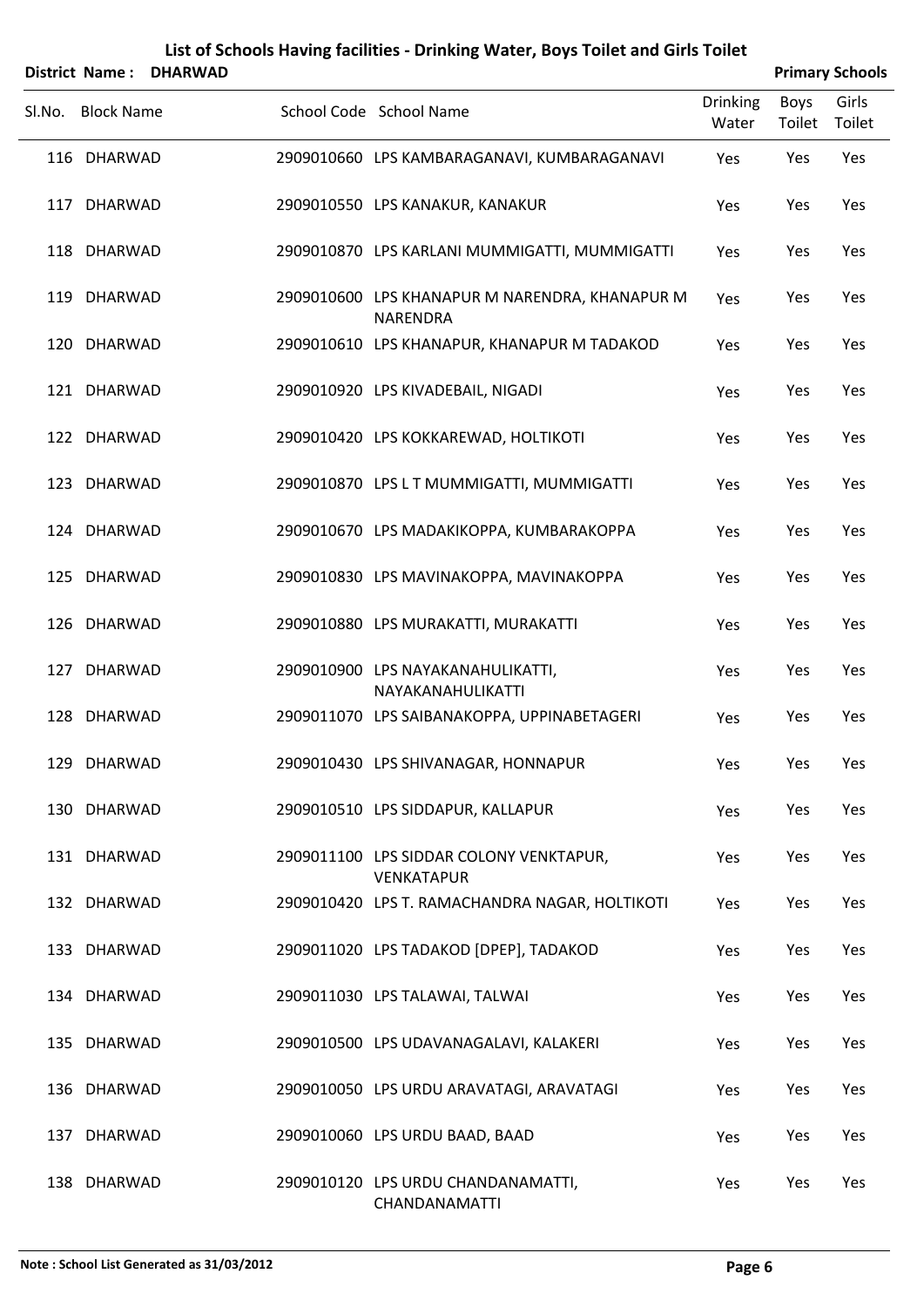|        | <b>District Name:</b> | <b>DHARWAD</b> |                                                                       |                          |                       | <b>Primary Schools</b> |
|--------|-----------------------|----------------|-----------------------------------------------------------------------|--------------------------|-----------------------|------------------------|
| Sl.No. | <b>Block Name</b>     |                | School Code School Name                                               | <b>Drinking</b><br>Water | <b>Boys</b><br>Toilet | Girls<br>Toilet        |
|        | 139 DHARWAD           |                | 2909010300 LPS URDU GOVANAKOPPA, GOVANAKOPPA                          | Yes                      | Yes                   | Yes                    |
|        | 140 DHARWAD           |                | 2909010380 LPS URDU HEBBALLI, HEBBALLI                                | Yes                      | Yes                   | Yes                    |
|        | 141 DHARWAD           |                | 2909010580 LPS URDU KAVALAGERI, KAVALAGERI                            | Yes                      | Yes                   | Yes                    |
|        | 142 DHARWAD           |                | 2909010700 LPS URDU KYARKOPPA, KYARAKOPPA                             | Yes                      | Yes                   | Yes                    |
|        | 143 DHARWAD           |                | 2909010810 LPS URDU MARADAGI, MARADAGI                                | Yes                      | Yes                   | Yes                    |
|        | 144 DHARWAD           |                | 2909010840 LPS URDU MUGAD, MUGAD                                      | Yes                      | Yes                   | Yes                    |
|        | 145 DHARWAD           |                | 2909010890 LPS URDU NARENDRA, NARENDRA                                | Yes                      | Yes                   | Yes                    |
|        | 146 DHARWAD           |                | 2909010990 LPS URDU SHINGANAHALLI, SHINGANAHALLI                      | Yes                      | Yes                   | Yes                    |
|        | 147 DHARWAD           |                | 2909011120 LPS URDU YADWAD, YADWAD                                    | Yes                      | Yes                   | Yes                    |
|        | 148 DHARWAD           |                | 2909011110 LPS VARAVANAGALAVI, VARAVANAGALAVI                         | Yes                      | Yes                   | Yes                    |
|        | 149 DHARWAD           |                | 2909011100 LPS VENKATAPUR, VENKATAPUR                                 | Yes                      | Yes                   | Yes                    |
|        | 150 DHARWAD           |                | 2909011110 LPS WADDAR COLONY, VARAVANAGALAVI                          | Yes                      | Yes                   | Yes                    |
|        | 151 DHARWAD           |                | 2909011370 LPUBS KASHINETTI, KASHINETTI                               | Yes                      | Yes                   | Yes                    |
|        | 152 DHARWAD           |                | 2909011141 LPUS AMRUT NAGAR ALNAVAR, ALNAVAR                          | Yes                      | Yes                   | Yes                    |
|        | 153 DHARWAD           |                | 2909011070 LPUS JHALEGAR ONI UPPINABETAGERI,<br><b>UPPINABETAGERI</b> | Yes                      | Yes                   | Yes                    |
|        | 154 DHARWAD           |                | 2909010670 LPUS KUMBARAKOPPA, KUMBARAKOPPA                            | Yes                      | Yes                   | Yes                    |
|        | 155 DHARWAD           |                | 2909011100 LPUS VENKATAPUR, VENKATAPUR                                | Yes                      | Yes                   | Yes                    |
|        | 156 DHARWAD           |                | 2909011141 LPUS VIDYANAGAR ALANAVAR, ALNAVAR                          | Yes                      | Yes                   | Yes                    |
|        | 157 DHARWAD           |                | 2909011140 MPS ALNAVAR, ALNAVAR                                       | Yes                      | Yes                   | Yes                    |
|        | 158 DHARWAD           |                | 2909010040 MPS AMMINBHAVI, AMMINBHAVI                                 | Yes                      | Yes                   | Yes                    |
|        | 159 DHARWAD           |                | 2909010280 MPS GARAG, GARAG                                           | Yes                      | Yes                   | Yes                    |
|        | 160 DHARWAD           |                | 2909010380 MPS HEBBALLI, HEBBALLI                                     | Yes                      | Yes                   | Yes                    |
|        | 161 DHARWAD           |                | 2909010890 MPS NARENDRA, NARENDRA                                     | Yes                      | Yes                   | Yes                    |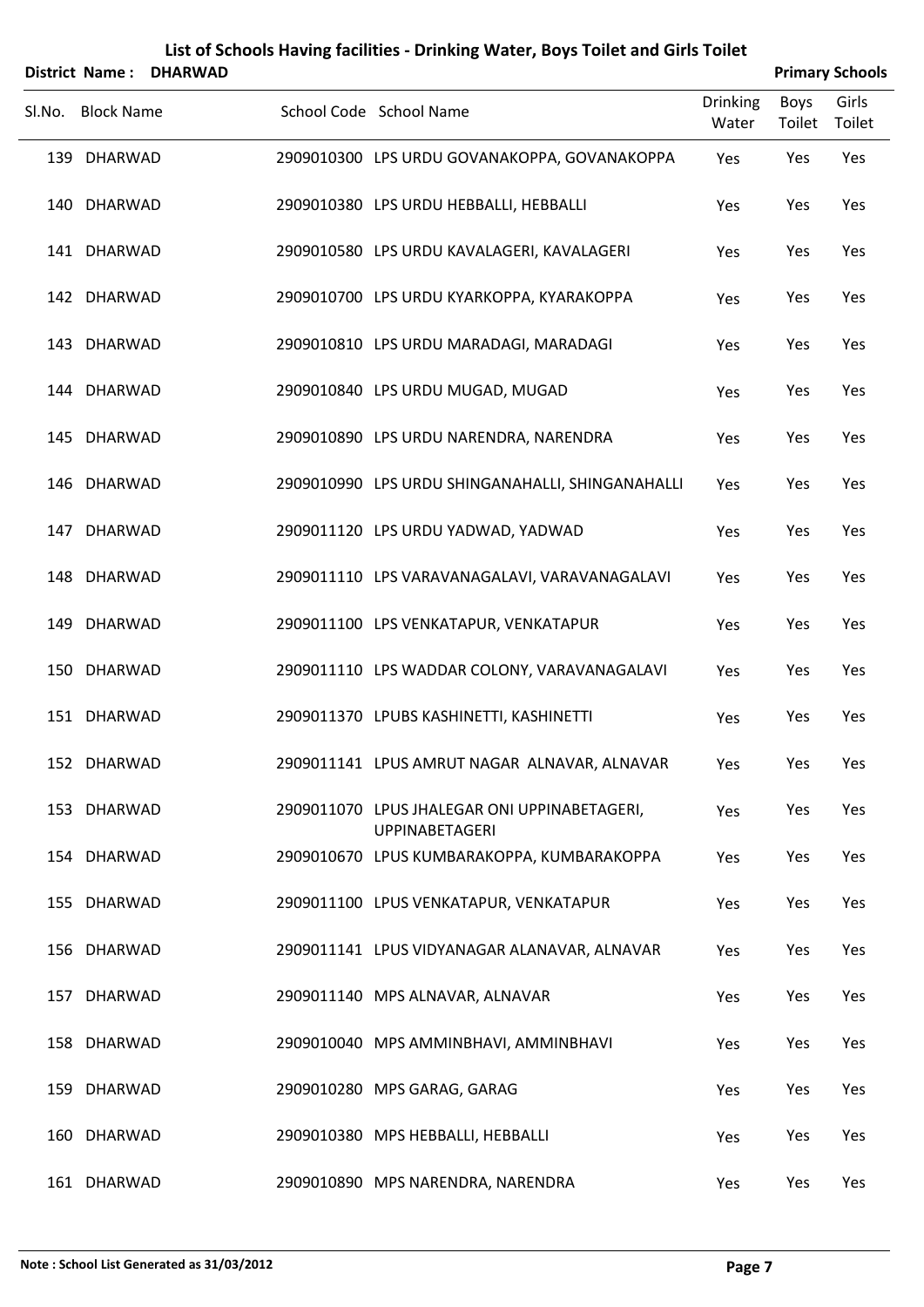|        | District Name:    | <b>DHARWAD</b> |                                                               |                          | <b>Primary Schools</b> |                 |
|--------|-------------------|----------------|---------------------------------------------------------------|--------------------------|------------------------|-----------------|
| Sl.No. | <b>Block Name</b> |                | School Code School Name                                       | <b>Drinking</b><br>Water | <b>Boys</b><br>Toilet  | Girls<br>Toilet |
|        | 162 DHARWAD       |                | 2909011020 MPS TADAKOD, TADAKOD                               | Yes                      | Yes                    | Yes             |
|        | 163 DHARWAD       |                | 2909011070 MPS UPPINABETAGERI, UPPINABETAGERI                 | Yes                      | Yes                    | Yes             |
|        | 164 DHARWAD       |                | 2909011140 MPS URDU ALNAVAR, ALNAVAR                          | Yes                      | Yes                    | Yes             |
|        | 165 DHARWAD       |                | 2909011070 MPS URDU UPPINABETAGERI,<br><b>UPPINABETAGERI</b>  | Yes                      | Yes                    | Yes             |
|        | 166 DHARWAD       |                | 2909010580 SNSH GHPS KAVALAGERI, KAVALAGERI                   | Yes                      | Yes                    | Yes             |
|        | 167 DHARWAD CITY  |                | 2909070160 D LPUS LAKSHMISINGANAKERI DHD,<br><b>BHAVAPUR</b>  | Yes                      | Yes                    | Yes             |
|        | 168 DHARWAD CITY  |                | 2909070190 D LPUS RAJIV GANDHI NGR DWD,<br><b>BURDIKATTI</b>  | Yes                      | Yes                    | Yes             |
|        | 169 DHARWAD CITY  |                | 2909070142 D MHPS NO.11 MALAMADDI DHD, BELUR                  | Yes                      | Yes                    | Yes             |
|        | 170 DHARWAD CITY  |                | 2909070120 D TCW DHARWAD, BASARIHALLI                         | Yes                      | Yes                    | Yes             |
|        | 171 DHARWAD CITY  |                | 2909070132 D TTI TCM DHARWAD, BATTIKOPPA                      | Yes                      | Yes                    | Yes             |
|        | 172 DHARWAD CITY  |                | 2909070120 D URDU TTI TCW DHARWAD, BASARIHALLI                | Yes                      | Yes                    | Yes             |
|        | 173 DHARWAD CITY  |                | 2909070090 DHPKBS NO.2 KAMANAKATTI DHD,<br>BADASANGAPUR       | Yes                      | Yes                    | Yes             |
|        | 174 DHARWAD CITY  |                | 2909070050 DHPKBS NO.4 KAMALAPUR DHD, WARD NO.<br>05          | Yes                      | Yes                    | Yes             |
|        | 175 DHARWAD CITY  |                | 2909070150 DHPKBS NO.6 MADARAMADDI DHD,<br><b>BETAKERUR</b>   | Yes                      | Yes                    | Yes             |
|        | 176 DHARWAD CITY  |                | 2909070110 DHPKBS NO.7 VIJAYA ROAD DHD,<br><b>BANNIHATTI</b>  | Yes                      | Yes                    | Yes             |
|        | 177 DHARWAD CITY  |                | 2909070090 DHPKGS NO.14 KAMANAKATTI DHD,<br>BADASANGAPUR      | Yes                      | Yes                    | Yes             |
|        | 178 DHARWAD CITY  |                | 2909070010 DHPS NEHRU NAGAR DHARWAD, ABALUR                   | Yes                      | Yes                    | Yes             |
|        | 179 DHARWAD CITY  |                | 2909070110 DHPS NO.1 PANCH KACHERI ONI,<br><b>BANNIHATTI</b>  | Yes                      | Yes                    | Yes             |
|        | 180 DHARWAD CITY  |                | 2909070132 DHPS NO.12 SAPTAPUR DHD, BATTIKOPPA                | Yes                      | Yes                    | Yes             |
|        | 181 DHARWAD CITY  |                | 2909070081 DHPS NO.8 GANDHI CHOWK DHD, ARIKATTI               | Yes                      | Yes                    | Yes             |
|        | 182 DHARWAD CITY  |                | 2909070190 DHPS NO.9 SARASWAT NAGAR DHD,<br><b>BURDIKATTI</b> | Yes                      | Yes                    | Yes             |
|        | 183 DHARWAD CITY  |                | 2909070180 DHPUS LAKKAMANAHALLI DHD, BULLAPUR                 | Yes                      | Yes                    | Yes             |

184 DHARWAD CITY 2909070050 DHPUS NO.2 MALAPUR DHARWAD, WARD Yes Yes Yes

NO. 05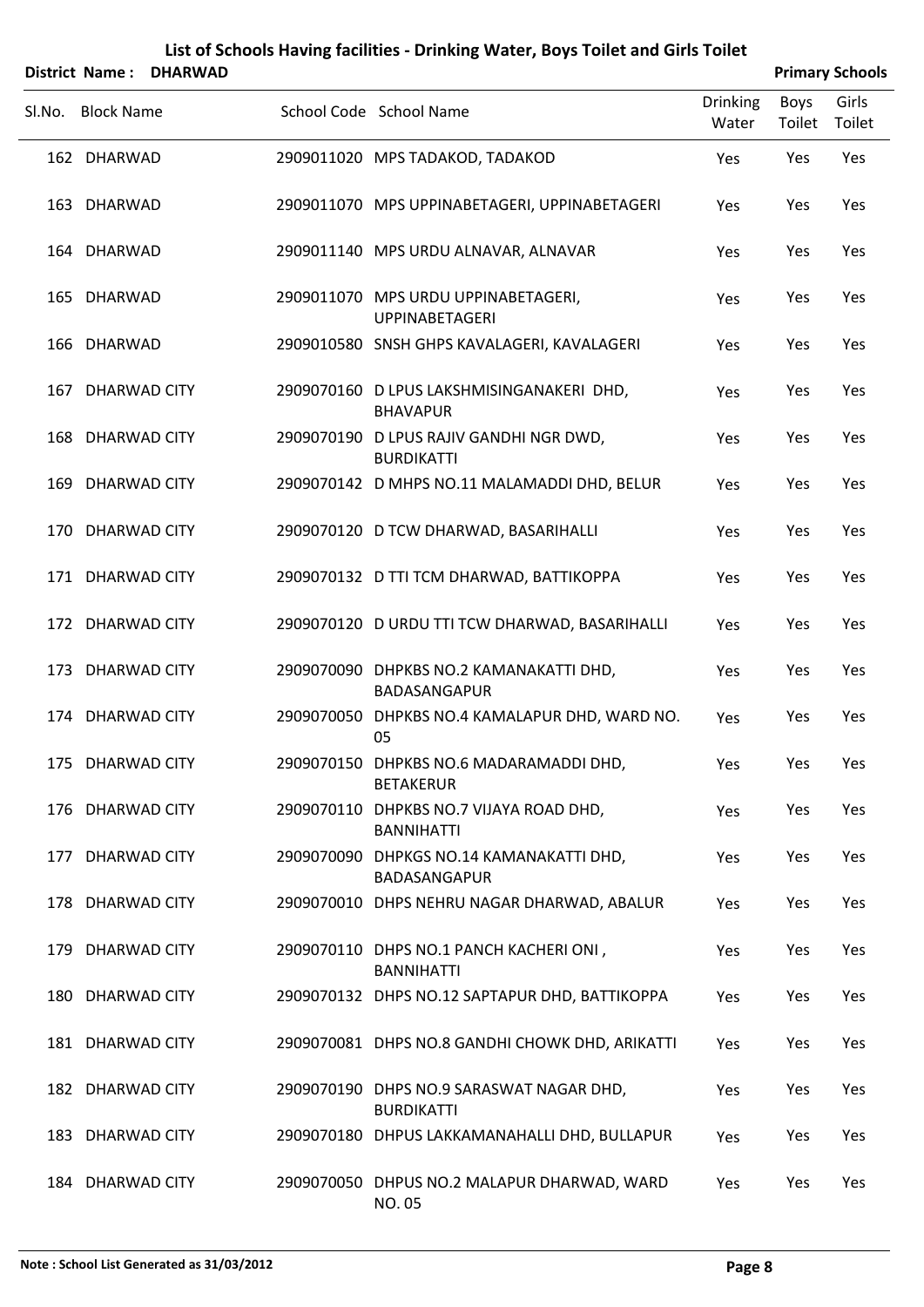|        | <b>District Name:</b> | <b>DHARWAD</b> |                                                                 |                          |                | <b>Primary Schools</b> |
|--------|-----------------------|----------------|-----------------------------------------------------------------|--------------------------|----------------|------------------------|
| SI.No. | <b>Block Name</b>     |                | School Code School Name                                         | <b>Drinking</b><br>Water | Boys<br>Toilet | Girls<br>Toilet        |
|        | 185 DHARWAD CITY      |                | 2909070060 DHPUS NO.3 KANTIGALLI DHARWAD,<br>ANGARAGATTI        | Yes                      | Yes            | Yes                    |
|        | 186 DHARWAD CITY      |                | 2909070040 DHPUS NO.4 GULAGANJIKOPPA DHD,<br><b>ALADAKATTI</b>  | Yes                      | Yes            | Yes                    |
|        | 187 DHARWAD CITY      |                | 2909070080 DHPUS NO.5 BARA IMAMAGALLI DHD,<br><b>ARIKATTI</b>   | Yes                      | Yes            | Yes                    |
|        | 188 DHARWAD CITY      |                | 2909070110 DHPUS NO.6 KAKARAGALLI DHARWAD,<br><b>BANNIHATTI</b> | Yes                      | Yes            | Yes                    |
|        | 189 DHARWAD CITY      |                | 2909070110 DHPUS NO.7 RASULAPUR GALLI DHD,<br><b>BANNIHATTI</b> | Yes                      | Yes            | Yes                    |
|        | 190 DHARWAD CITY      |                | 2909070100 DHPUS SHEELAVANTAR ONI DHD, BALAMBID                 | Yes                      | Yes            | Yes                    |
|        | 191 DHARWAD CITY      |                | 2909070131 DLPS BHAVIKATTI PLOT DHD, BATTIKOPPA                 | Yes                      | Yes            | Yes                    |
|        | 192 DHARWAD CITY      |                | 2909070010 DLPS CHAITANYA NAGAR DHD, ABALUR                     | Yes                      | Yes            | Yes                    |
|        | 193 DHARWAD CITY      |                | 2909070200 DLPS CHAPPARABAND COLONY DHD,<br><b>CHANNAHLLI</b>   | Yes                      | Yes            | Yes                    |
|        | 194 DHARWAD CITY      |                | 2909070080 DLPS DURGA COLONY DHARWAD, ARIKATTI                  | Yes                      | Yes            | Yes                    |
|        | 195 DHARWAD CITY      |                | 2909070170 DLPS GANESH NAGAR DHARWAD, BHOGAVI                   | Yes                      | Yes            | Yes                    |
|        | 196 DHARWAD CITY      |                | 2909070160 DLPS LAKSHMI SINGANAKERI DHD,<br><b>BHAVAPUR</b>     | Yes                      | Yes            | Yes                    |
|        | 197 DHARWAD CITY      |                | 2909070220 DLPS SIDDHESWAR NAGAR DHD, CHATNALLI                 | Yes                      | Yes            | Yes                    |
|        | 198 DHARWAD CITY      |                | 2909070010 DLPUS NEHARU NAGAR DHARWAD, ABALUR                   | Yes                      | Yes            | Yes                    |
|        | 199 DHARWAD CITY      |                | 2909070180 DLPUS NO.8 ATTIKOLLA DHD, BULLAPUR                   | Yes                      | Yes            | Yes                    |
|        | 200 DHARWAD CITY      |                | 2909070141 DMARATHI LPS NO.2 MALAMADDI, BELUR                   | Yes                      | Yes            | Yes                    |
|        | 201 DHARWAD CITY      |                | 2909070110 DMHKBS PANCH KACHERI ONI DHD,<br><b>BANNIHATTI</b>   | Yes                      | Yes            | Yes                    |
|        | 202 DHARWAD CITY      |                | 2909070040 DMHPS NO.13 GULAGANJIKOPPA DHD,<br><b>ALADAKATTI</b> | Yes                      | Yes            | Yes                    |
|        | 203 DHARWAD CITY      |                | 2909070070 DMHPS NO.3 MADIHAL DHARWAD,<br><b>ARALIKATTI</b>     | Yes                      | Yes            | Yes                    |
|        | 204 DHARWAD CITY      |                | 2909070080 DMKG CENTRAL SCH GANDHICHOUK,<br><b>ARIKATTI</b>     | Yes                      | Yes            | Yes                    |
|        | 205 DHARWAD CITY      |                | 2909070140 DUBS BARAKOTRI DHARWAD, BELUR                        | Yes                      | Yes            | Yes                    |
|        | 206 DHARWAD CITY      |                | 2909070090 DUBS NO.1 RAVIVAR PET DHARWAD,<br>BADASANGAPUR       | Yes                      | Yes            | Yes                    |
|        | 207 DHARWAD CITY      |                | 2909070011 GLPS KELAGERI, ABALUR                                | Yes                      | Yes            | Yes                    |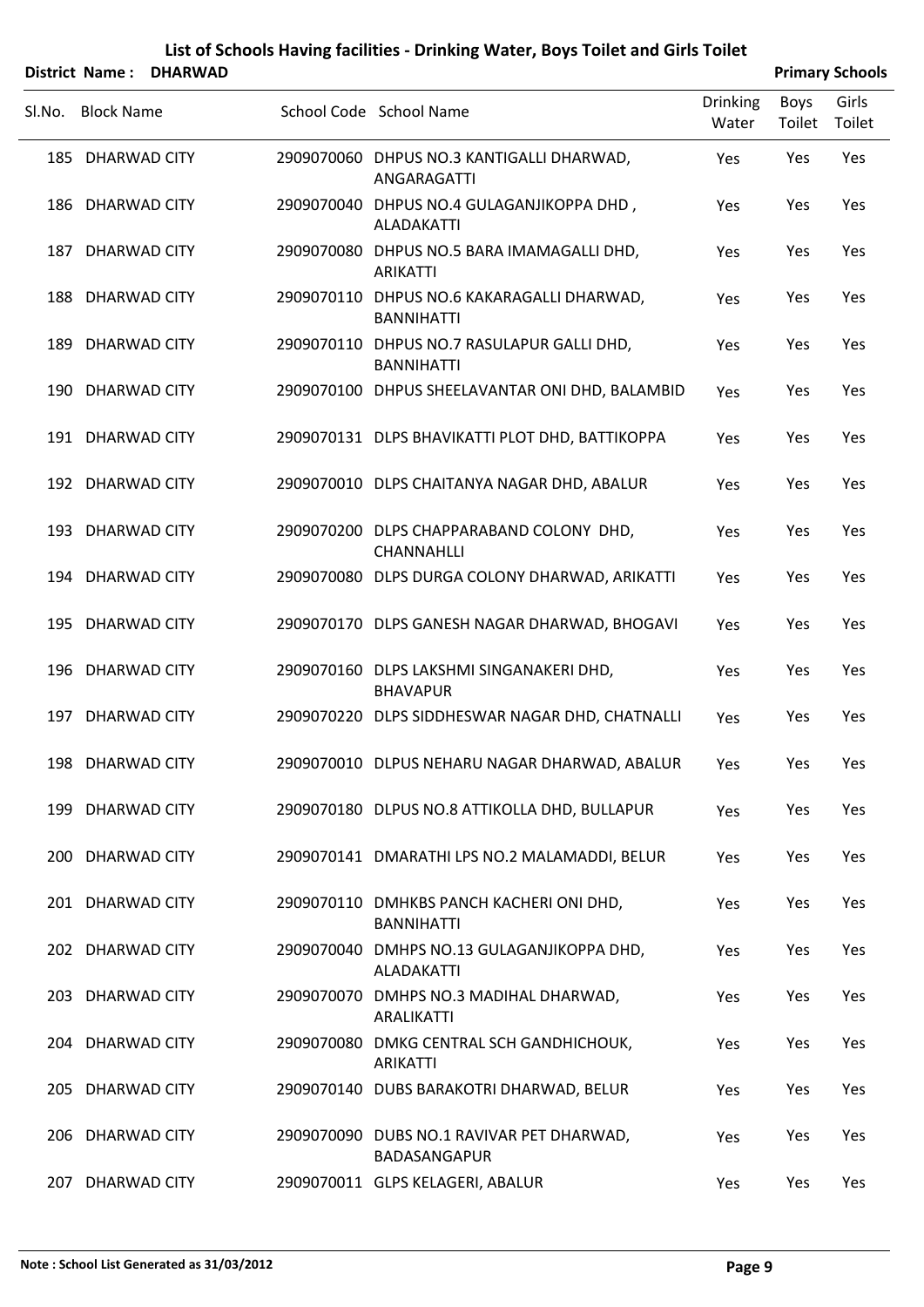|        | <b>District Name:</b> | <b>DHARWAD</b> |                                                               |                          |                | <b>Primary Schools</b> |
|--------|-----------------------|----------------|---------------------------------------------------------------|--------------------------|----------------|------------------------|
| Sl.No. | <b>Block Name</b>     |                | School Code School Name                                       | <b>Drinking</b><br>Water | Boys<br>Toilet | Girls<br>Toilet        |
|        | 208 DHARWAD CITY      |                | 2909070090 GLUBS KOLIKERI, BADASANGAPUR                       | Yes                      | Yes            | Yes                    |
|        | 209 DHARWAD CITY      |                | 2909070150 GPUBS CENTARL MADARAMADDI,<br><b>BETAKERUR</b>     | Yes                      | Yes            | Yes                    |
|        | 210 DHARWAD CITY      |                | 2909070210 HPS ASHRAYA COLONY SATTUR,<br>CHAPARADAHALLI       | Yes                      | Yes            | Yes                    |
|        | 211 DHARWAD CITY      |                | 2909070180 HPS DANU NAGAR DHD, BULLAPUR                       | Yes                      | Yes            | Yes                    |
|        | 212 DHARWAD CITY      |                | 2909070211 HPS ITIGATTI, CHAPARADAHALLI                       | Yes                      | Yes            | Yes                    |
|        | 213 DHARWAD CITY      |                | 2909070010 HPS KELGERI, ABALUR                                | Yes                      | Yes            | Yes                    |
|        | 214 DHARWAD CITY      |                | 2909070210 HPS NAVALUR CHAVANI, CHAPARADAHALLI                | Yes                      | Yes            | Yes                    |
|        | 215 DHARWAD CITY      |                | 2909070220 HPS NO.5 GANDHI NAGAR DHARWAD,<br><b>CHATNALLI</b> | Yes                      | Yes            | Yes                    |
|        | 216 DHARWAD CITY      |                | 2909070031 HPS PHQ URDU DHARWAD, ALADAGERI                    | Yes                      | Yes            | Yes                    |
|        | 217 DHARWAD CITY      |                | 2909070211 HPS RAYAPUR, CHAPARADAHALLI                        | Yes                      | Yes            | Yes                    |
|        | 218 DHARWAD CITY      |                | 2909070210 HPS SATTUR, CHAPARADAHALLI                         | Yes                      | Yes            | Yes                    |
|        | 219 DHARWAD CITY      |                | 2909070170 HPS SHRIRAM NAGAR DHARWAD, BHOGAVI                 | Yes                      | Yes            | Yes                    |
|        | 220 DHARWAD CITY      |                | 2909070210 HPS TADASHINAKOPPA, CHAPARADAHALLI                 | Yes                      | Yes            | Yes                    |
|        | 221 DHARWAD CITY      |                | 2909070210 HPS URDU NAVALUR, CHAPARADAHALLI                   | Yes                      | Yes            | Yes                    |
|        | 222 DHARWAD CITY      |                | 2909070031 HPS YATTINAGUDDA, ALADAGERI                        | Yes                      | Yes            | Yes                    |
|        | 223 DHARWAD CITY      |                | 2909070081 LPS DHARWAD FARM, ARIKATTI                         | Yes                      | Yes            | Yes                    |
|        | 224 DHARWAD CITY      |                | 2909070190 LPS JOGYELLAPUR, BURDIKATTI                        | Yes                      | Yes            | Yes                    |
|        | 225 DHARWAD CITY      |                | 2909070210 LPS NAVALUR HARIJAN KERI,<br>CHAPARADAHALLI        | Yes                      | Yes            | Yes                    |
|        | 226 DHARWAD CITY      |                | 2909070181 LPS NUGGIKERI, BULLAPUR                            | Yes                      | Yes            | Yes                    |
|        | 227 DHARWAD CITY      |                | 2909070220 LPS RAJIV GANDHI NGR SCH DWD,<br><b>CHATNALLI</b>  | Yes                      | Yes            | Yes                    |
|        | 228 DHARWAD CITY      |                | 2909070210 LPS URDU SATTUR, CHAPARADAHALLI                    | Yes                      | Yes            | Yes                    |
|        | 229 DHARWAD CITY      |                | 2909070200 LPUBS JANNAT NAGAR DWD, CHANNAHLLI                 | Yes                      | Yes            | Yes                    |
|        | 230 DHARWAD CITY      |                | 2909070210 MPS NAVALUR, CHAPARADAHALLI                        | Yes                      | Yes            | Yes                    |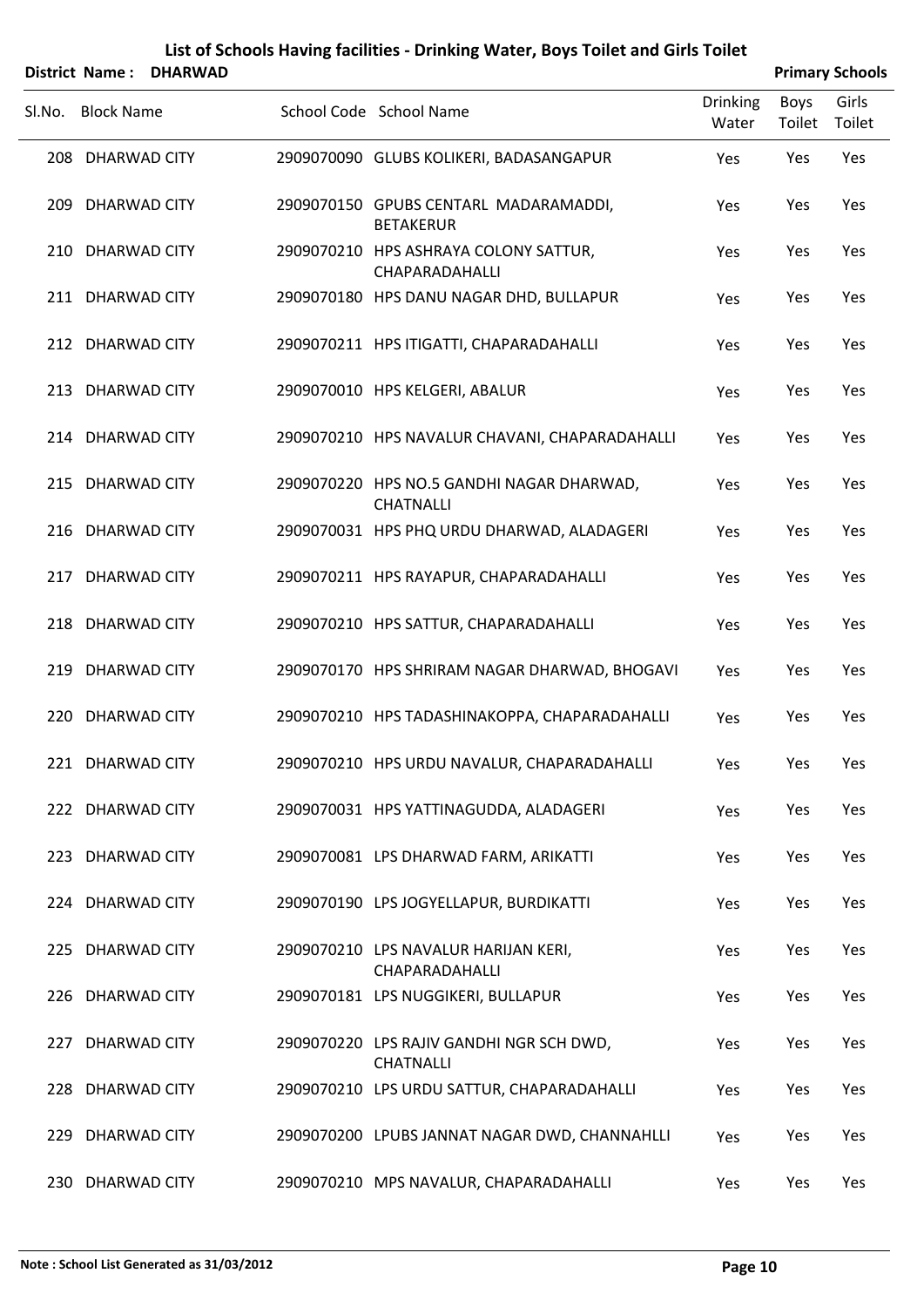|        | District Name: DHARWAD |                                                                 |                          |                | <b>Primary Schools</b> |
|--------|------------------------|-----------------------------------------------------------------|--------------------------|----------------|------------------------|
| SI.No. | <b>Block Name</b>      | School Code School Name                                         | <b>Drinking</b><br>Water | Boys<br>Toilet | Girls<br>Toilet        |
|        | 231 DHARWAD CITY       | 2909070031 MPS PHQ DHARWAD, ALADAGERI                           | Yes                      | Yes            | Yes                    |
|        | 232 HDMC               | 2909060481 GLPS BYALI PLOT MANTUR RD, WARD NO. 48               | Yes                      | Yes            | Yes                    |
|        | 233 HDMC               | 2909060630 GLPS CHABBI, WARD NO. 63                             | Yes                      | Yes            | Yes                    |
|        | 234 HDMC               | 2909060500 GOVT KANNADA PRY SCHOOL SUNNAD<br>BATT, WARD NO. 50  | Yes                      | Yes            | Yes                    |
|        | 235 HDMC               | 2909060260 GOVT LPS PRIMARY SCHOOL<br>HANUMATHNAG, WARD NO. 26  | Yes                      | Yes            | Yes                    |
|        | 236 HDMC               | 2909060372 GOVT LPS RAM MOHAN LOHIYA NAGAR<br>GOK, WARD NO. 37  | Yes                      | Yes            | Yes                    |
|        | 237 HDMC               | 2909060620 GOVT LPS SHIVASHANKAR COLONY KARWAR,<br>WARD NO. 62  | Yes                      | Yes            | Yes                    |
|        | 238 HDMC               | 2909060380 H KSRTC HPS RAJADHANI COLONY, WARD<br><b>NO.38</b>   | Yes                      | Yes            | Yes                    |
|        | 239 HDMC               | 2909060520 H MARATHI NO.1 HOSAKILLA HUBLI, WARD<br><b>NO.52</b> | Yes                      | Yes            | Yes                    |
|        | 240 HDMC               | 2909060410 H TB.SHALADAR LPS AVARADIONI H, WARD<br>NO. 41       | Yes                      | Yes            | Yes                    |
|        | 241 HDMC               | 2909060281 HHPKBS CHAMUNDESHWARI NAGAR, WARD<br><b>NO. 28</b>   | Yes                      | Yes            | Yes                    |
|        | 242 HDMC               | 2909060541 HHPKBS MURUSAVIRAMATH HUBLI, WARD<br><b>NO.54</b>    | Yes                      | Yes            | Yes                    |
|        | 243 HDMC               | 2909060560 HHPKBS NO.4 VEERAPUR ONI HUBLI, WARD<br>NO. 56       | <b>Yes</b>               | Yes            | Yes                    |
|        | 244 HDMC               | 2909060400 HHPKGS CHENNAPET HUBLI, WARD NO. 40                  | Yes                      | Yes            | Yes                    |
|        | 245 HDMC               | 2909060541 HHPKGS MURUSAVIRAMATH HUBLI, WARD<br><b>NO.54</b>    | Yes                      | Yes            | Yes                    |
|        | 246 HDMC               | 2909060510 HHPKGS NO.7 GANESHPET HUBLI, WARD NO.<br>51          | Yes                      | Yes            | Yes                    |
|        | 247 HDMC               | 2909060381 HHPS ANAND NAGAR HUBLI, WARD NO. 38                  | Yes                      | Yes            | Yes                    |
|        | 248 HDMC               | 2909060340 HHPS BASAVESHWAR NAGAR, WARD NO. 34                  | Yes                      | Yes            | Yes                    |
|        | 249 HDMC               | 2909060381 HHPS MANJUNATH NAGAR HUBLI, WARD<br><b>NO.38</b>     | Yes                      | Yes            | Yes                    |
|        | 250 HDMC               | 2909060340 HHPS NEKAR COLONY VIDYA NAGAR, WARD<br>NO. 34        | Yes                      | Yes            | Yes                    |
|        | 251 HDMC               | 2909060630 HHPS NEKAR NAGAR HUBLI, WARD NO. 63                  | Yes                      | Yes            | Yes                    |
|        | 252 HDMC               | 2909060660 HHPS NO.10 BIDNAL, WARD NO. 66                       | Yes                      | Yes            | Yes                    |
|        | 253 HDMC               | 2909060281 HHPS NO.13 ASHOK NAGAR, WARD NO. 28                  | Yes                      | Yes            | Yes                    |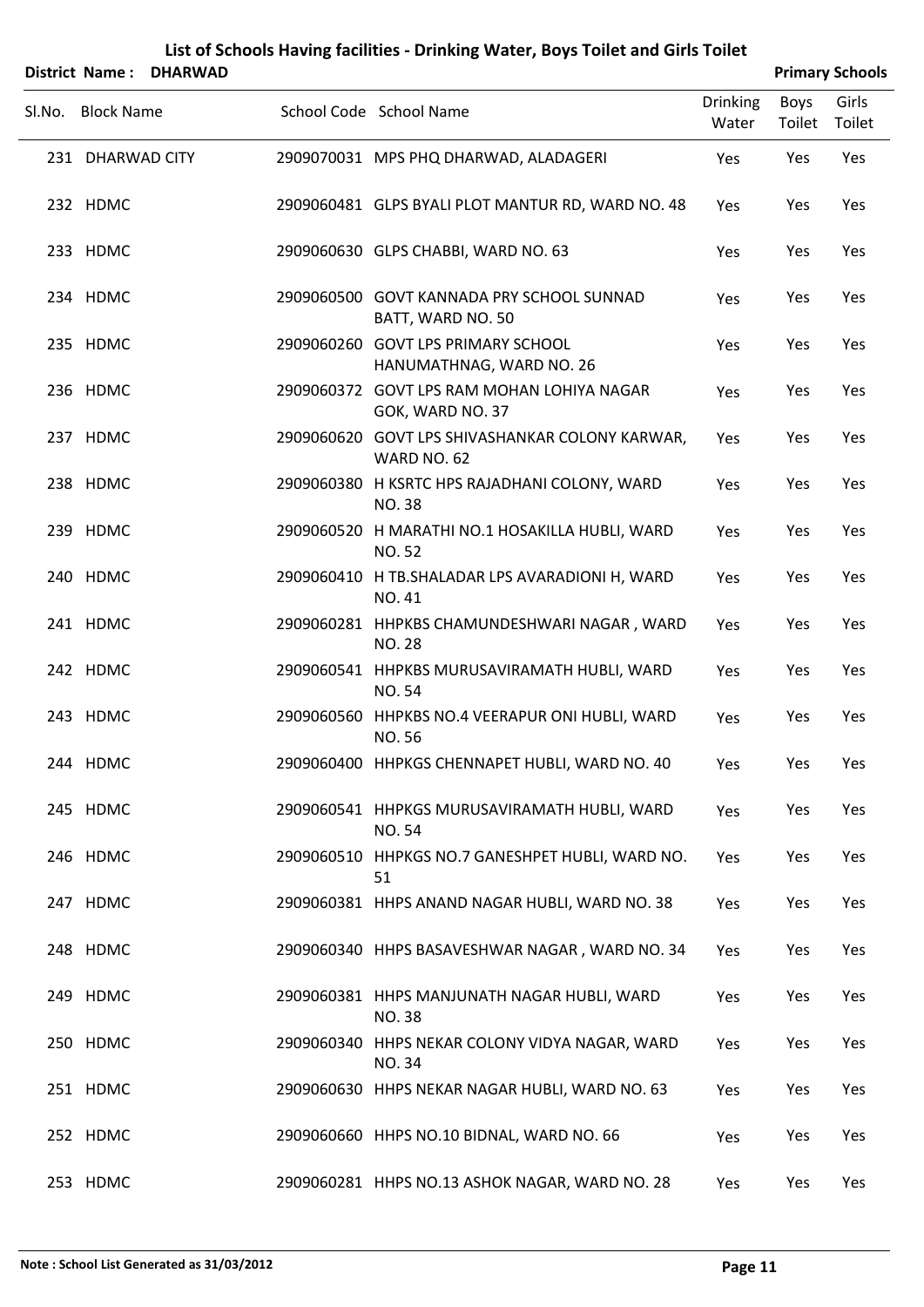|        | District Name: DHARWAD |                                                                 |                          |                | <b>Primary Schools</b> |
|--------|------------------------|-----------------------------------------------------------------|--------------------------|----------------|------------------------|
| Sl.No. | <b>Block Name</b>      | School Code School Name                                         | <b>Drinking</b><br>Water | Boys<br>Toilet | Girls<br>Toilet        |
|        | 254 HDMC               | 2909060310 HHPS NO.15 NAGASHETTIKOPPA, WARD NO.<br>31           | Yes                      | Yes            | Yes                    |
|        | 255 HDMC               | 2909060570 HHPS NO.18 YALLAPUR ONI HUBLI, WARD<br>NO. 57        | Yes                      | Yes            | Yes                    |
|        | 256 HDMC               | 2909060620 HHPS NO.19 INDIPAMP HALEHUBLI, WARD<br>NO. 62        | Yes                      | Yes            | Yes                    |
|        | 257 HDMC               | 2909060400 HHPS NO.20 CHENNAPET HUBLI, WARD NO.<br>40           | Yes                      | Yes            | Yes                    |
|        | 258 HDMC               | 2909060541 HHPS NO.6 JANATA BAJAR HUBLI, WARD NO.<br>54         | Yes                      | Yes            | Yes                    |
|        | 259 HDMC               | 2909060620 HHPS NO.9 VIDHYUT NAGAR HUBLI, WARD<br>NO. 62        | Yes                      | Yes            | Yes                    |
|        | 260 HDMC               | 2909060361 HHPS RAMALINGESHWAR NAGAR, WARD<br><b>NO.36</b>      | Yes                      | Yes            | Yes                    |
|        | 261 HDMC               | 2909060290 HHPS SANTOSH NAGAR, WARD NO. 29                      | Yes                      | Yes            | Yes                    |
|        | 262 HDMC               | 2909060480 HHPS TELUGU GANDHIWAD HUBLI, WARD<br>NO. 48          | Yes                      | Yes            | Yes                    |
|        | 263 HDMC               | 2909060280 HHPS VISHESHWAR NAGAR, WARD NO. 28                   | Yes                      | Yes            | Yes                    |
|        | 264 HDMC               | 2909060550 HHPUBS NO.1 GARDEN PET, WARD NO. 55                  | Yes                      | Yes            | Yes                    |
|        | 265 HDMC               | 2909060540 HHPUBS NO.5 KOUL PET HUBLI, WARD NO.<br>54           | Yes                      | Yes            | Yes                    |
|        | 266 HDMC               | 2909060600 HHPUBS NO.6 KASABAPET, WARD NO. 60                   | Yes                      | Yes            | Yes                    |
|        | 267 HDMC               | 2909060610 HHPUBS NO.7 BEERABAND ONI HBL, WARD<br>NO. 61        | Yes                      | Yes            | Yes                    |
|        | 268 HDMC               | 2909060520 HHPUGS NO.1 TABEEB LAND, WARD NO. 52                 | Yes                      | Yes            | Yes                    |
|        | 269 HDMC               | 2909060540 HHPUGS NO.2 KOUL PET HUBLI, WARD NO.<br>54           | Yes                      | Yes            | Yes                    |
|        | 270 HDMC               | 2909060600 HHPUGS NO.3 KASABAPET, WARD NO. 60                   | Yes                      | Yes            | Yes                    |
|        | 271 HDMC               | 2909060570 HHPUGS NO.4 YALLAPUR ONI, WARD NO. 57                | Yes                      | Yes            | Yes                    |
|        | 272 HDMC               | 2909060550 HHPUGS NO.5 GARDEN PET, WARD NO. 55                  | Yes                      | Yes            | Yes                    |
|        | 273 HDMC               | 2909060381 HHPUS ANAND NAGAR, WARD NO. 38                       | Yes                      | Yes            | Yes                    |
|        | 274 HDMC               | 2909060640 HHPUS BANATI KATTA HUBLI, WARD NO. 64                | Yes                      | Yes            | Yes                    |
|        | 275 HDMC               | 2909060411 HHPUS KILLA HALEHUBLI, WARD NO. 41                   | Yes                      | Yes            | Yes                    |
|        | 276 HDMC               | 2909060420 HHPUS NARAYAN SOFA HALEHUBLLI, WARD<br><b>NO. 42</b> | Yes                      | Yes            | Yes                    |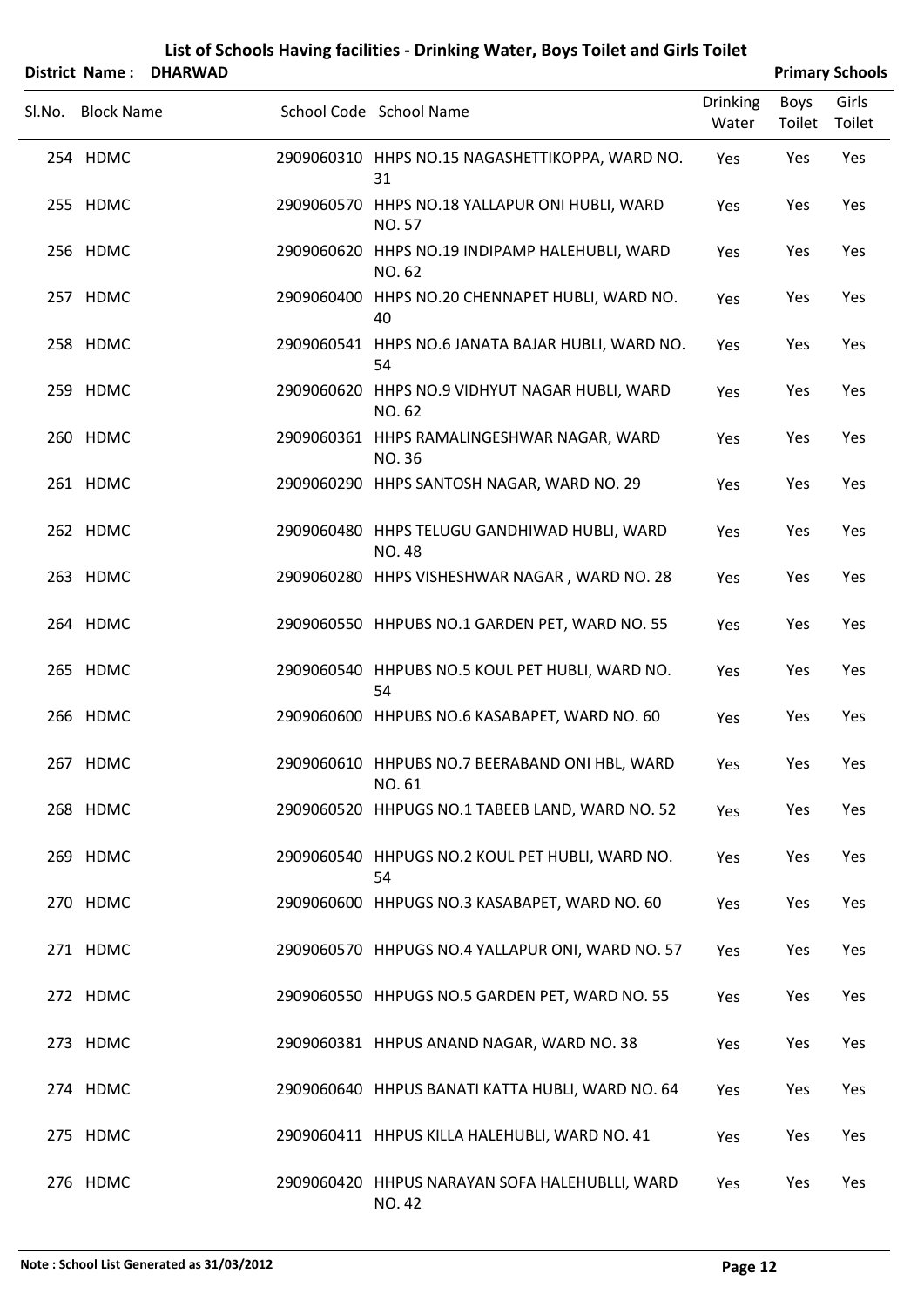| District Name: DHARWAD |                                                                |                          |                | <b>Primary Schools</b> |
|------------------------|----------------------------------------------------------------|--------------------------|----------------|------------------------|
| Sl.No. Block Name      | School Code School Name                                        | <b>Drinking</b><br>Water | Boys<br>Toilet | Girls<br>Toilet        |
| 277 HDMC               | 2909060410 HHPUS NO.2 BAHARBAD, WARD NO. 41                    | Yes                      | Yes            | Yes                    |
| 278 HDMC               | 2909060570 HHPUS NO.3 YALLAOUR ONI, WARD NO. 57                | Yes                      | Yes            | Yes                    |
| 279 HDMC               | 2909060510 HHPUS NO.4 GANESH PET, WARD NO. 51                  | Yes                      | Yes            | Yes                    |
| 280 HDMC               | 2909060310 HHPUS NO.8 NAGASHETTIKOPPA, WARD NO.<br>31          | Yes                      | Yes            | Yes                    |
| 281 HDMC               | 2909060640 HHPUS TIPPU NAGAR HALEHUBLI, WARD NO.<br>64         | Yes                      | Yes            | Yes                    |
| 282 HDMC               | 2909060510 HKBS NO.8 GANESHPET HUBLI, WARD NO. 51              | Yes                      | Yes            | Yes                    |
| 283 HDMC               | 2909060600 HKGS NO.3 HALEHUBLI, WARD NO. 60                    | Yes                      | Yes            | Yes                    |
| 284 HDMC               | 2909060630 HLPBS SHIVASHAKTI NAGAR OLDHBL, WARD<br>NO. 63      | Yes                      | Yes            | Yes                    |
| 285 HDMC               | 2909060610 HLPS BMT AKKIPET, WARD NO. 61                       | Yes                      | Yes            | Yes                    |
| 286 HDMC               | 2909060350 HLPS GANDHI NAGAR, WARD NO. 35                      | Yes                      | Yes            | Yes                    |
| 287 HDMC               | 2909060430 HLPS GIRINICHAL HUBLI, WARD NO. 43                  | Yes                      | Yes            | Yes                    |
| 288 HDMC               | 2909060411 HLPS HEGGERI HALEHUBLI, WARD NO. 41                 | Yes                      | Yes            | Yes                    |
| 289 HDMC               | 2909060620 HLPS NAVA AYODHYANAGAR HALEHBL,<br>WARD NO. 62      | Yes                      | Yes            | Yes                    |
| 290 HDMC               | 2909060580 HLPS NO.12 BANKAPUR CHOUK HBL, WARD<br><b>NO.58</b> | Yes                      | Yes            | Yes                    |
| 291 HDMC               | 2909060651 HLPS RANADAMMANCO NEKARCO HBL,<br>WARD NO. 65       | Yes                      | Yes            | Yes                    |
| 292 HDMC               | 2909060630 HLPS SADASHIVA NAGAR HALEHUBLI, WARD<br>NO. 63      | Yes                      | Yes            | Yes                    |
| 293 HDMC               | 2909060281 HLPS SHIRADI NAGAR HUBLI, WARD NO. 28               | Yes                      | Yes            | Yes                    |
| 294 HDMC               | 2909060650 HLPUS ALTAF NAGAR HALEHUBLI, WARD NO.<br>65         | Yes                      | Yes            | Yes                    |
| 295 HDMC               | 2909060410 HLPUS ASAR ONI HALEHUBLI, WARD NO. 41               | Yes                      | Yes            | Yes                    |
| 296 HDMC               | 2909060401 HLPUS HEGGERI HALEHUBLI, WARD NO. 40                | Yes                      | Yes            | Yes                    |
| 297 HDMC               | 2909060381 HLPUS NAVA ANAND NAGAR HALEHBL,<br>WARD NO. 38      | Yes                      | Yes            | Yes                    |
| 298 HDMC               | 2909060361 HLPUS RAMALINGESHWAR NAGAR, WARD<br>NO. 36          | Yes                      | Yes            | Yes                    |
| 299 HDMC               | 2909060631 HLPUS SADASHIVA NAGAR, WARD NO. 63                  | Yes                      | Yes            | Yes                    |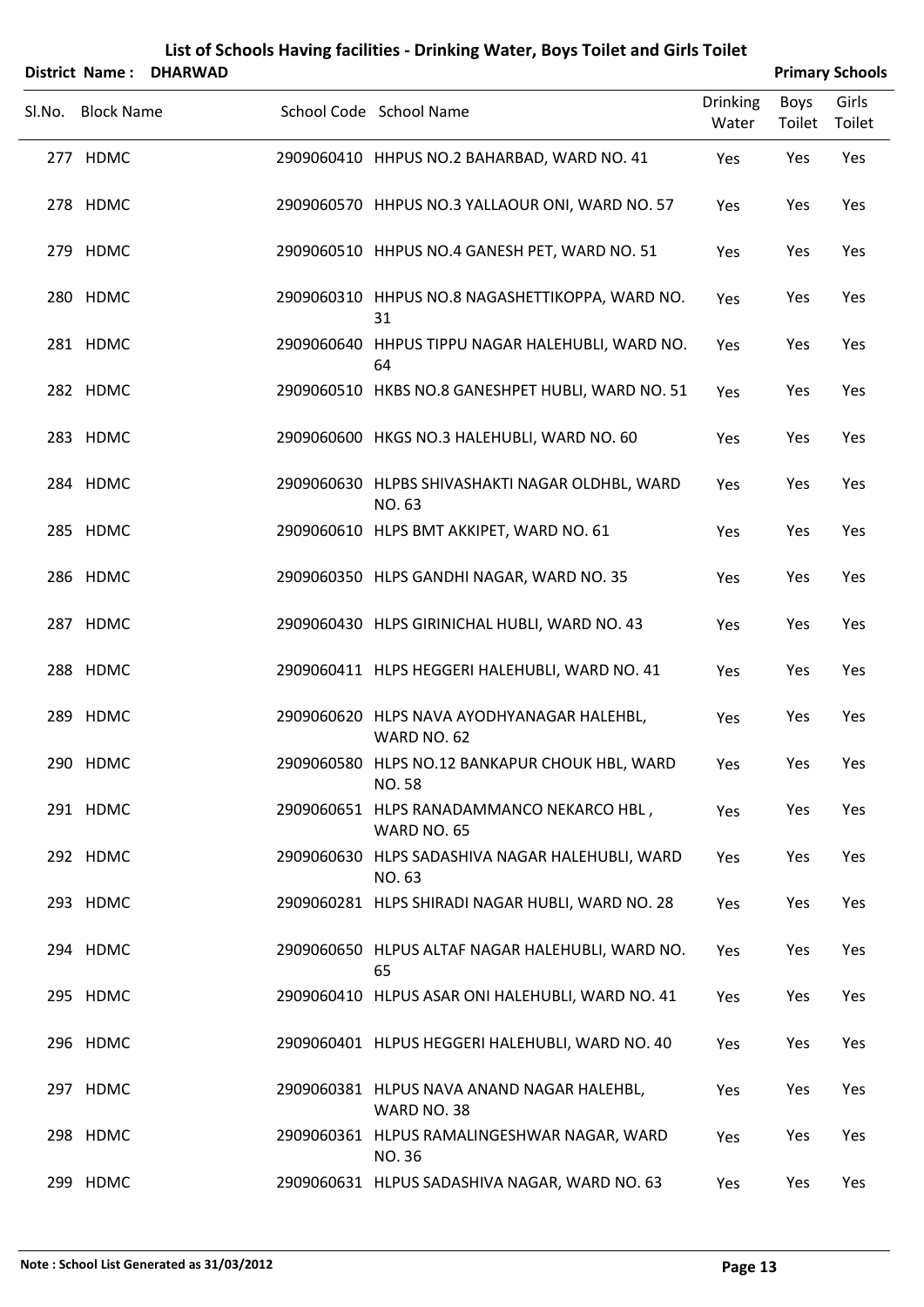| List of Schools Having facilities - Drinking Water, Boys Toilet and Girls Toilet |  |
|----------------------------------------------------------------------------------|--|
|----------------------------------------------------------------------------------|--|

|        |                   | District Name: DHARWAD |  |                                                                     |                          | <b>Primary Schools</b> |                 |  |
|--------|-------------------|------------------------|--|---------------------------------------------------------------------|--------------------------|------------------------|-----------------|--|
| Sl.No. | <b>Block Name</b> |                        |  | School Code School Name                                             | <b>Drinking</b><br>Water | Boys<br>Toilet         | Girls<br>Toilet |  |
|        | 300 HDMC          |                        |  | 2909060531 HMHPKGS NO.2 PENDARAGALLI, WARD NO.<br>53                | Yes                      | Yes                    | Yes             |  |
|        | 301 HDMC          |                        |  | 2909060460 HMHPS NO.16 HOSUR, WARD NO. 46                           | Yes                      | Yes                    | Yes             |  |
|        | 302 HDMC          |                        |  | 2909060530 HMHPS NO.2 BRADAVE, WARD NO. 53                          | Yes                      | Yes                    | Yes             |  |
|        | 303 HDMC          |                        |  | 2909060541 HMHPS NO.6 KAMARIPET, WARD NO. 54                        | Yes                      | Yes                    | Yes             |  |
|        | 304 HDMC          |                        |  | 2909060541 HMHPS NO.7 KOULPET, WARD NO. 54                          | Yes                      | Yes                    | Yes             |  |
|        | 305 HDMC          |                        |  | 2909060400 HMKBS NO.1 HALEHUBLI, WARD NO. 40                        | Yes                      | Yes                    | Yes             |  |
|        | 306 HDMC          |                        |  | 2909060501 HMKBS NO.5 GHANTIGERI HUBLI, WARD NO.<br>50              | Yes                      | Yes                    | Yes             |  |
|        | 307 HDMC          |                        |  | 2909060560 HMKGS NO.1 GHANTIGERI HUBLI, WARD NO.<br>56              | Yes                      | Yes                    | Yes             |  |
|        | 308 HDMC          |                        |  | 2909060550 HMKGS NO.5 AKKIHONDA HUBLI, WARD NO.<br>55               | Yes                      | Yes                    | Yes             |  |
|        | 309 HDMC          |                        |  | 2909060651 HPS ISHWARNAGAR, WARD NO. 65                             | Yes                      | Yes                    | Yes             |  |
|        | 310 HDMC          |                        |  | 2909060381 HPS NAVA ANAND NAGAR HUBLI, WARD NO.<br>38               | Yes                      | Yes                    | Yes             |  |
|        | 311 HDMC          |                        |  | 2909060500 HPS VALLABHAI NAGAR HUBLI, WARD NO. 50                   | Yes                      | Yes                    | Yes             |  |
|        | 312 HDMC          |                        |  | 2909060560 LPKGS NO.4 VEERAPUR ONI HUBLI, WARD<br>NO. 56            | Yes                      | Yes                    | Yes             |  |
|        | 313 HDMC          |                        |  | 2909060310 LPS SHABHARI NGR MOTHER TERESA COL,<br>WARD NO. 31       | Yes                      | Yes                    | Yes             |  |
|        | 314 HDMC          |                        |  | 2909060651 LPS SM KRISHNA NAGAR, WARD NO. 65                        | Yes                      | Yes                    | Yes             |  |
|        | 315 HDMC          |                        |  | 2909060670 LPS SONIYAGADHINAGAR BIDNAL HUBLI,<br><b>WARD NO. 67</b> | Yes                      | Yes                    | Yes             |  |
|        | 316 HDMC          |                        |  | 2909060501 LPUS GUDSHED ROAD, WARD NO. 50                           | Yes                      | Yes                    | Yes             |  |
|        | 317 HDMC          |                        |  | 2909060650 LPUS ISHWAR NAGAR, WARD NO. 65                           | Yes                      | Yes                    | Yes             |  |
|        | 318 HDMC          |                        |  | 2909060651 LPUS SM KRISHNA NAGAR, WARD NO. 65                       | Yes                      | Yes                    | Yes             |  |
|        | 319 HDMC          |                        |  | 2909060550 MBS NO.3 AKKIHONDA HUBLI, WARD NO. 55                    | Yes                      | Yes                    | Yes             |  |
|        | 320 HUBLI         |                        |  | 2909020450 GOVT LPS AKSHARA PLOT SHERAWAD,<br>SHEREWAD              | Yes                      | Yes                    | Yes             |  |
|        | 321 HUBLI         |                        |  | 2909020380 HPKBS NOOLVI, NOOLVI                                     | Yes                      | Yes                    | Yes             |  |
|        | 322 HUBLI         |                        |  | 2909020380 HPKGS NOOLVI, NOOLVI                                     | Yes                      | Yes                    | Yes             |  |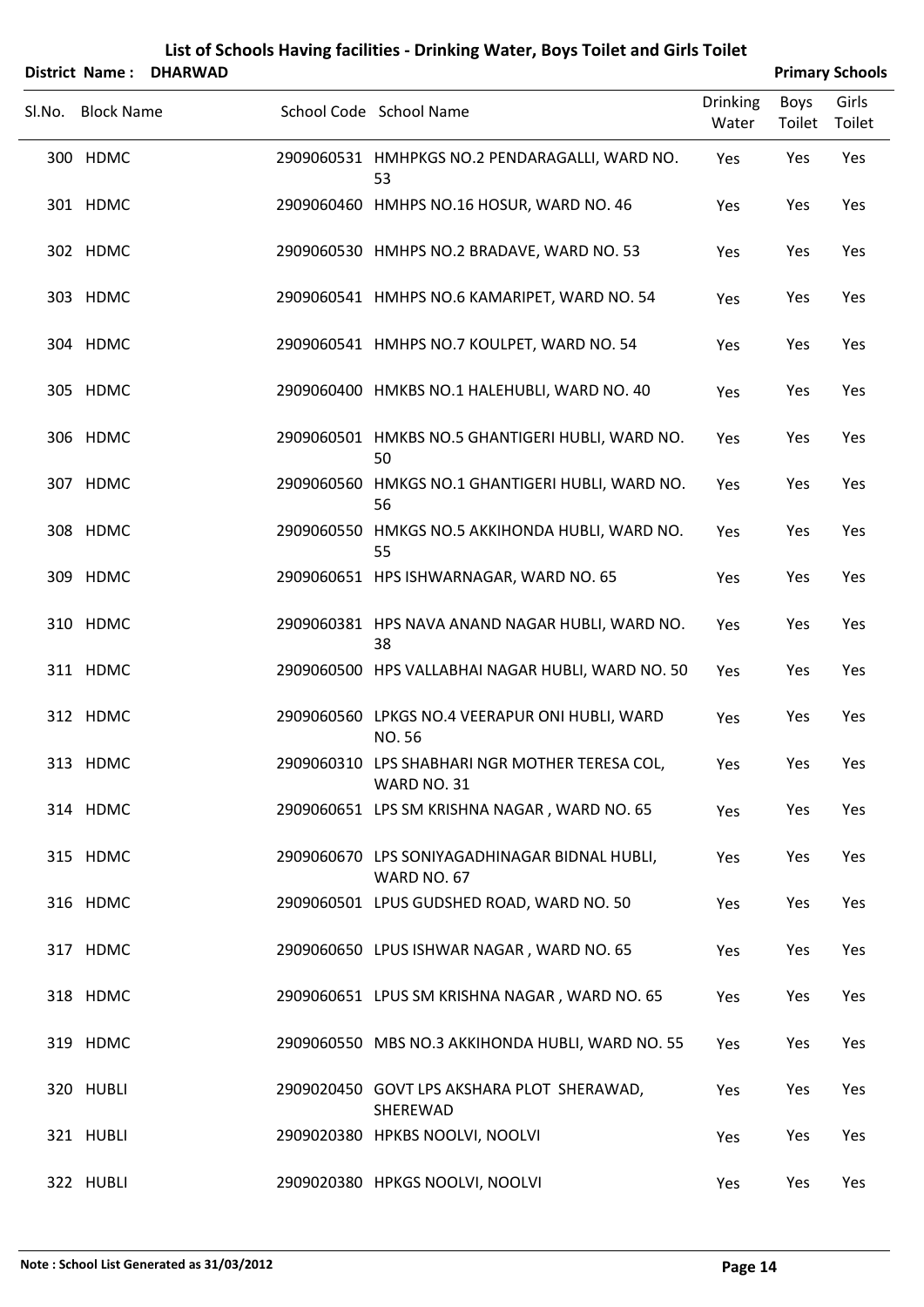|                   | District Name: DHARWAD |                                                      | <b>Primary Schools</b>   |                |                 |  |
|-------------------|------------------------|------------------------------------------------------|--------------------------|----------------|-----------------|--|
| Sl.No. Block Name |                        | School Code School Name                              | <b>Drinking</b><br>Water | Boys<br>Toilet | Girls<br>Toilet |  |
| 323 HUBLI         |                        | 2909020010 HPS A.TIMMASAGAR, A TIMMASAGAR            | Yes                      | Yes            | Yes             |  |
| 324 HUBLI         |                        | 2909020030 HPS AGADI, AGADI                          | Yes                      | Yes            | Yes             |  |
| 325 HUBLI         |                        | 2909020040 HPS ANCHATAGERI, ANCHATAGERI              | Yes                      | Yes            | Yes             |  |
| 326 HUBLI         |                        | 2909020060 HPS BELAGALLI, BELAGALLI                  | Yes                      | Yes            | Yes             |  |
| 327 HUBLI         |                        | 2909020600 HPS BENGERI, WARD NO. 30                  | Yes                      | Yes            | Yes             |  |
| 328 HUBLI         |                        | 2909020540 HPS BHAIRIDEVARAKOPPA, WARD NO. 25        | Yes                      | Yes            | Yes             |  |
| 329 HUBLI         |                        | 2909020080 HPS BHANDIWAD, BHANDIWAD                  | Yes                      | Yes            | Yes             |  |
| 330 HUBLI         |                        | 2909020100 HPS BOMMASAMUDRA, BOMMASAMUDRA            | Yes                      | Yes            | Yes             |  |
| 331 HUBLI         |                        | 2909020110 HPS BUDARASHINGHI, BUDARASHINGHI          | Yes                      | Yes            | Yes             |  |
| 332 HUBLI         |                        | 2909020130 HPS CHANNAPUR, CHANNAPUR                  | Yes                      | Yes            | Yes             |  |
| 333 HUBLI         |                        | 2909020150 HPS CHEBBI, CHEBBI                        | Yes                      | Yes            | Yes             |  |
| 334 HUBLI         |                        | 2909020160 HPS DEVARAGUDIHAL, DEVARAGUDIHAL          | Yes                      | Yes            | Yes             |  |
| 335 HUBLI         |                        | 2909020531 HPS GAMANAGATTI, WARD NO. 23              | Yes                      | Yes            | Yes             |  |
| 336 HUBLI         |                        | 2909020170 HPS GANGIWAL, GANGIWAL                    | Yes                      | Yes            | Yes             |  |
| 337 HUBLI         |                        | 2909020180 HPS GIRIYAL, GIRIYAL                      | Yes                      | Yes            | Yes             |  |
| 338 HUBLI         |                        | 2909020480 HPS GOKUL, WARD NO.37                     | Yes                      | Yes            | Yes             |  |
| 339 HUBLI         |                        | 2909020970 HPS HOSAGABBUR, WARD NO. 67               | Yes                      | Yes            | Yes             |  |
| 340 HUBLI         |                        | 2909020250 HPS KAMPLIKOPPA, KAMPLIKOPPA              | Yes                      | Yes            | Yes             |  |
| 341 HUBLI         |                        | 2909020260 HPS KARADIKOPPA, KARADIKOPPA              | Yes                      | Yes            | Yes             |  |
| 342 HUBLI         |                        | 2909020270 HPS KATNUR, KATNUR                        | Yes                      | Yes            | Yes             |  |
| 343 HUBLI         |                        | 2909020280 HPS KIRESUR, KIRESUR                      | Yes                      | Yes            | Yes             |  |
| 344 HUBLI         |                        | 2909020300 HPS KOTAGONDAHUNASHI,<br>KOTAGONDAHUNASHI | Yes                      | Yes            | Yes             |  |
| 345 HUBLI         |                        | 2909020310 HPS KURADIKERI, KURADIKERI                | Yes                      | Yes            | Yes             |  |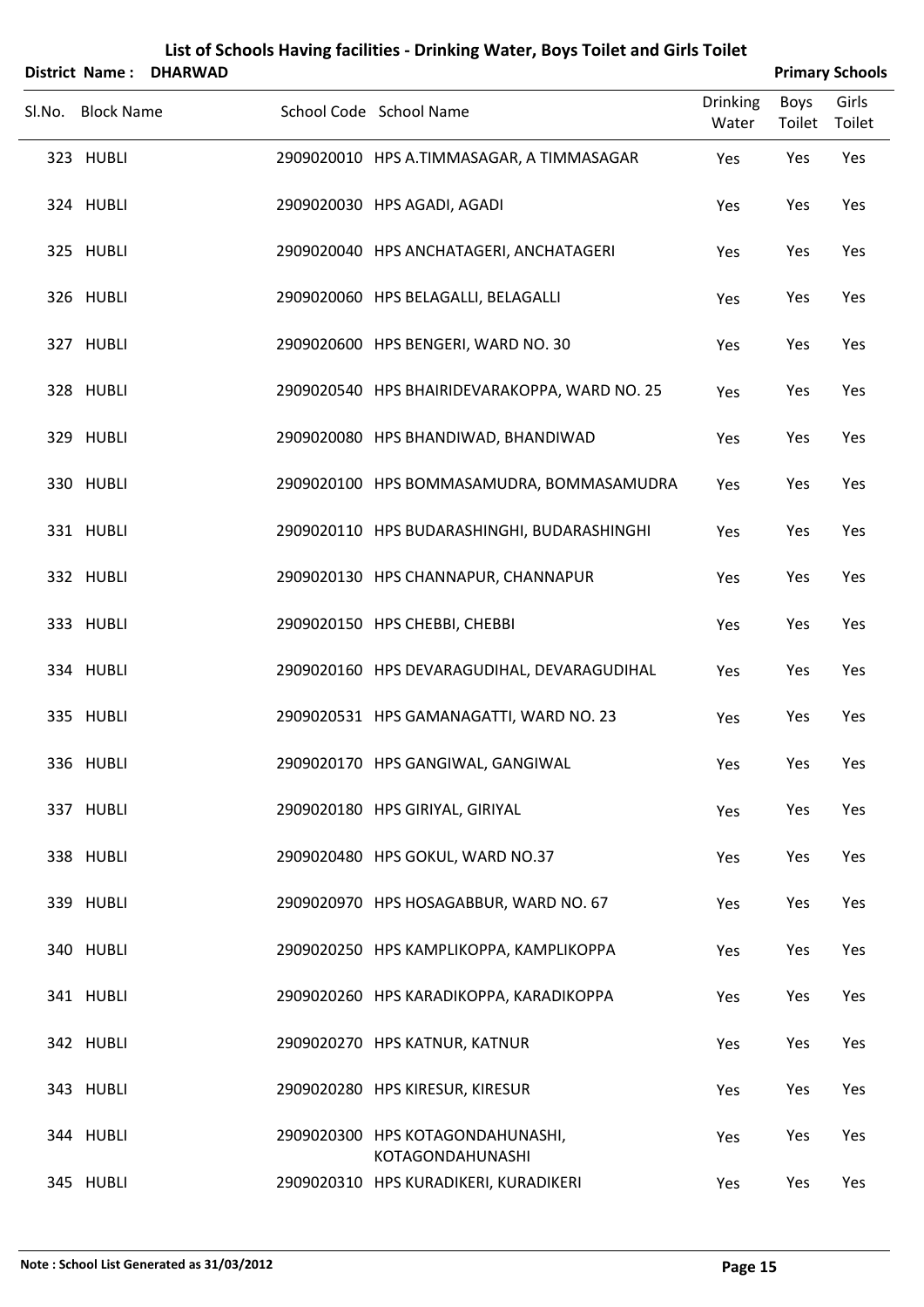| District Name: DHARWAD |                                                |                          |                | <b>Primary Schools</b> |
|------------------------|------------------------------------------------|--------------------------|----------------|------------------------|
| Sl.No. Block Name      | School Code School Name                        | <b>Drinking</b><br>Water | Boys<br>Toilet | Girls<br>Toilet        |
| 346 HUBLI              | 2909020330 HPS MALLIGAWAD, MALLIGAWAD          | Yes                      | Yes            | Yes                    |
| 347 HUBLI              | 2909020370 HPS NAGARALLI, NAGARALLI            | Yes                      | Yes            | Yes                    |
| 348 HUBLI              | 2909021010 HPS NAVANAGAR, WARD NO. 24          | Yes                      | Yes            | Yes                    |
| 349 HUBLI              | 2909020380 HPS NOOLVI PLOT, NOOLVI             | Yes                      | Yes            | Yes                    |
| 350 HUBLI              | 2909020390 HPS PALE, PALE                      | Yes                      | Yes            | Yes                    |
| 351 HUBLI              | 2909020400 HPS PALIKOPPA, PALIKOPPA            | Yes                      | Yes            | Yes                    |
| 352 HUBLI              | 2909020420 HPS RAMAPUR, RAMAPUR                | Yes                      | Yes            | Yes                    |
| 353 HUBLI              | 2909020430 HPS RAYANAL, RAYNAL                 | Yes                      | Yes            | Yes                    |
| 354 HUBLI              | 2909020550 HPS SAINAGAR, WARD NO. 27           | Yes                      | Yes            | Yes                    |
| 355 HUBLI              | 2909020450 HPS SHEREWAD, SHEREWAD              | Yes                      | Yes            | Yes                    |
| 356 HUBLI              | 2909020470 HPS SULLA, SULLA                    | Yes                      | Yes            | Yes                    |
| 357 HUBLI              | 2909020523 HPS SUTAGATTI, WARD NO. 22          | Yes                      | Yes            | Yes                    |
| 358 HUBLI              | 2909020480 HPS TARIHAL, WARD NO.37             | Yes                      | Yes            | Yes                    |
| 359 HUBLI              | 2909020490 HPS TIRUMALAKOPPA, TIRUMALAKOPPA    | Yes                      | Yes            | Yes                    |
| 360 HUBLI              | 2909020500 HPS UMACHAGI, UMACHAGI              | Yes                      | Yes            | Yes                    |
| 361 HUBLI              | 2909020550 HPS UNKAL, WARD NO. 27              | Yes                      | Yes            | Yes                    |
| 362 HUBLI              | 2909020510 HPS VARUR, VARUR                    | Yes                      | Yes            | Yes                    |
| 363 HUBLI              | 2909020050 HPUBS ARALIKATTI, B ARALIKATTI      | Yes                      | Yes            | Yes                    |
| 364 HUBLI              | 2909020150 HPUBS CHEBBI, CHEBBI                | Yes                      | Yes            | Yes                    |
| 365 HUBLI              | 2909020480 HPUBS TARIHAL, WARD NO.37           | Yes                      | Yes            | Yes                    |
| 366 HUBLI              | 2909020520 HPUS AMARGOL, WARD NO. 22           | Yes                      | Yes            | Yes                    |
| 367 HUBLI              | 2909020540 HPUS BHAIRIDEVARAKOPPA, WARD NO. 25 | Yes                      | Yes            | Yes                    |
| 368 HUBLI              | 2909020530 HPUS GAMANAGATTI, WARD NO. 23       | Yes                      | Yes            | Yes                    |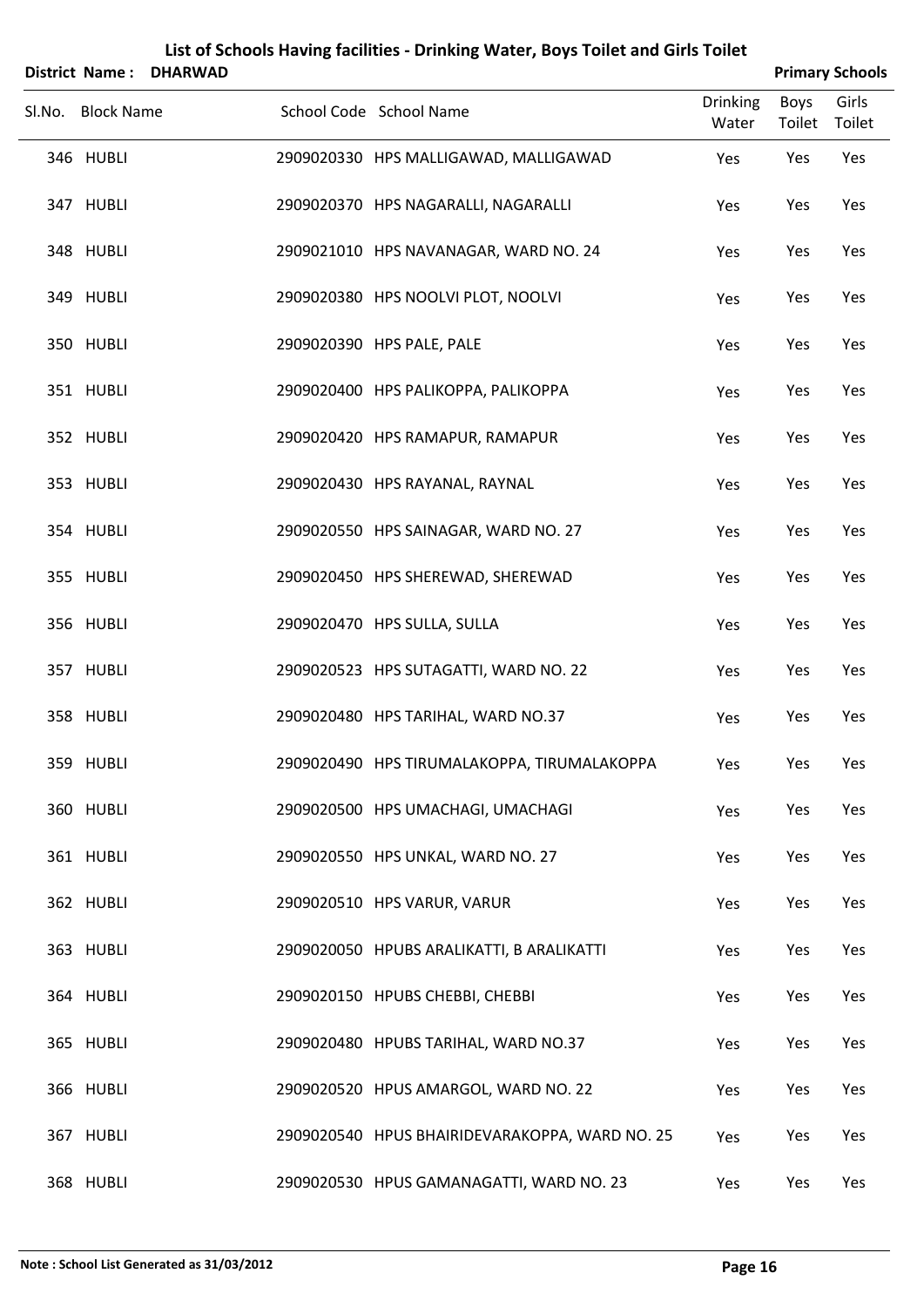|                   | District Name: DHARWAD |                                                                  |                          |                | <b>Primary Schools</b> |
|-------------------|------------------------|------------------------------------------------------------------|--------------------------|----------------|------------------------|
| Sl.No. Block Name |                        | School Code School Name                                          | <b>Drinking</b><br>Water | Boys<br>Toilet | Girls<br>Toilet        |
| 369 HUBLI         |                        | 2909020590 HPUS GOPANAKOPPA, WARD NO. 29                         | Yes                      | Yes            | Yes                    |
| 370 HUBLI         |                        | 2909020320 HPUS KUSUGAL, KUSUGAL                                 | Yes                      | Yes            | Yes                    |
| 371 HUBLI         |                        | 2909020380 HPUS NOOLVI, NOOLVI                                   | Yes                      | Yes            | Yes                    |
| 372 HUBLI         |                        | 2909020450 HPUS SHEREWAD, SHEREWAD                               | Yes                      | Yes            | Yes                    |
| 373 HUBLI         |                        | 2909020050 KBS ARALIKATTI, B ARALIKATTI                          | Yes                      | Yes            | Yes                    |
| 374 HUBLI         |                        | 2909020210 KBS HALYAL, HALYAL                                    | Yes                      | Yes            | Yes                    |
| 375 HUBLI         |                        | 2909020220 KBS HEBSUR, HEBSUR                                    | Yes                      | Yes            | Yes                    |
| 376 HUBLI         |                        | 2909020290 KBS KOLIWAD, KOLIWAD                                  | Yes                      | Yes            | Yes                    |
| 377 HUBLI         |                        | 2909020320 KBS KUSUGAL, KUSUGAL                                  | Yes                      | Yes            | Yes                    |
| 378 HUBLI         |                        | 2909020340 KBS MANTUR, MANTUR                                    | Yes                      | Yes            | Yes                    |
| 379 HUBLI         |                        | 2909020050 KGS ARALIKATTI, B ARALIKATTI                          | Yes                      | Yes            | Yes                    |
| 380 HUBLI         |                        | 2909020120 KGS BYAHATTI, BYAHATTI                                | Yes                      | Yes            | Yes                    |
| 381 HUBLI         |                        | 2909020210 KGS HALYAL, HALYAL                                    | Yes                      | Yes            | Yes                    |
| 382 HUBLI         |                        | 2909020220 KGS HEBSUR, HEBSUR                                    | Yes                      | Yes            | Yes                    |
| 383 HUBLI         |                        | 2909020290 KGS KOLIWAD, KOLIWAD                                  | Yes                      | Yes            | Yes                    |
| 384 HUBLI         |                        | 2909020320 KGS KUSUGAL, KUSUGAL                                  | Yes                      | Yes            | Yes                    |
| 385 HUBLI         |                        | 2909020340 KGS MANTUR, MANTUR                                    | Yes                      | Yes            | Yes                    |
| 386 HUBLI         |                        | 2909020480 LPS BANJAR COLONY GOKUL, WARD NO.37                   | Yes                      | Yes            | Yes                    |
| 387 HUBLI         |                        | 2909020030 LPS AGADI, AGADI                                      | Yes                      | Yes            | Yes                    |
| 388 HUBLI         |                        | 2909020542 LPS APMC AMARGOL, WARD NO. 25                         | Yes                      | Yes            | Yes                    |
| 389 HUBLI         |                        | 2909020050 LPS ARALIKATTI YELLAMMA AGASI, B<br><b>ARALIKATTI</b> | Yes                      | Yes            | Yes                    |
| 390 HUBLI         |                        | 2909020080 LPS BHANDIWAD, BHANDIWAD                              | Yes                      | Yes            | Yes                    |
| 391 HUBLI         |                        | 2909020120 LPS BYAHATTI PANCHAYAT, BYAHATTI                      | Yes                      | Yes            | Yes                    |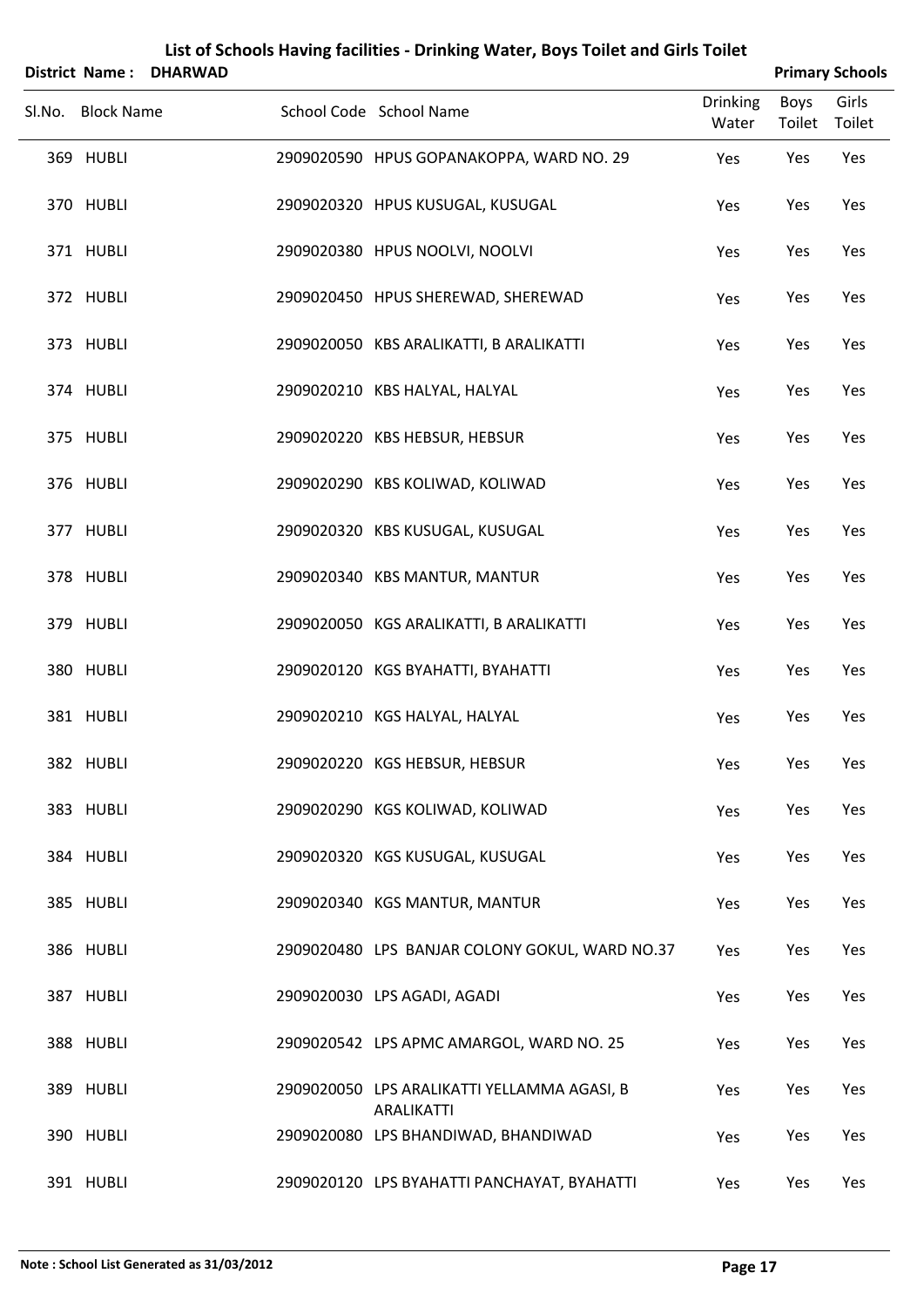|        | <b>District Name:</b> | <b>DHARWAD</b> |                                                           |                          |                | <b>Primary Schools</b> |
|--------|-----------------------|----------------|-----------------------------------------------------------|--------------------------|----------------|------------------------|
| SI.No. | <b>Block Name</b>     |                | School Code School Name                                   | <b>Drinking</b><br>Water | Boys<br>Toilet | Girls<br>Toilet        |
|        | 392 HUBLI             |                | 2909020140 LPS CHAVARAGUDDA, CHAVARAGUDDA                 | Yes                      | Yes            | Yes                    |
|        | 393 HUBLI             |                | 2909020150 LPS CHEBBI CROSS, CHEBBI                       | Yes                      | Yes            | Yes                    |
|        | 394 HUBLI             |                | 2909020320 LPS DPEP KUSUGAL, KUSUGAL                      | Yes                      | Yes            | Yes                    |
|        | 395 HUBLI             |                | 2909020340 LPS DPEP MANTUR, MANTUR                        | Yes                      | Yes            | Yes                    |
|        | 396 HUBLI             |                | 2909020360 LPS DPEP MURARHALLI, MURARAHALLI               | Yes                      | Yes            | Yes                    |
|        | 397 HUBLI             |                | 2909020430 LPS DPEP RAYNAL, RAYNAL                        | Yes                      | Yes            | Yes                    |
|        | 398 HUBLI             |                | 2909020460 LPS DPEP SHIRAGUPPI, SHIRAGUPPI                | Yes                      | Yes            | Yes                    |
|        | 399 HUBLI             |                | 2909020470 LPS DPEP SULLA, SULLA                          | Yes                      | Yes            | Yes                    |
|        | 400 HUBLI             |                | 2909020970 LPS HALEGABBUR, WARD NO. 67                    | Yes                      | Yes            | Yes                    |
|        | 401 HUBLI             |                | 2909020220 LPS HEBSUR, HEBSUR                             | Yes                      | Yes            | Yes                    |
|        | 402 HUBLI             |                | 2909020230 LPS INAMVEERAPUR, INAMVEERAPUR                 | Yes                      | Yes            | Yes                    |
|        | 403 HUBLI             |                | 2909020240 LPS INGALAHALLI, INGALAHALLI                   | Yes                      | Yes            | Yes                    |
|        | 404 HUBLI             |                | 2909020120 LPS JAGADISHNAGAR BYAHATTI, BYAHATTI           | Yes                      | Yes            | Yes                    |
|        | 405 HUBLI             |                | 2909020290 LPS KOLIWAD, KOLIWAD                           | Yes                      | Yes            | Yes                    |
|        | 406 HUBLI             |                | 2909020320 LPS KUSUGAL STATION, KUSUGAL                   | Yes                      | Yes            | Yes                    |
|        | 407 HUBLI             |                | 2909020350 LPS MAVANUR, MAVANUR                           | Yes                      | Yes            | Yes                    |
|        | 408 HUBLI             |                | 2909020410 LPS PARASAPUR, PARASAPUR                       | Yes                      | Yes            | Yes                    |
|        | 409 HUBLI             |                | 2909020440 LPS REVADIHAL, REVADIHAL                       | Yes                      | Yes            | Yes                    |
|        | 410 HUBLI             |                | 2909020540 LPS SADASHIVANAND NAGAR, WARD NO. 25           | Yes                      | Yes            | Yes                    |
|        | 411 HUBLI             |                | 2909020120 LPS SHANTI NAGAR BYAHATTI, BYAHATTI            | Yes                      | Yes            | Yes                    |
|        | 412 HUBLI             |                | 2909020450 LPS SHEREWAD PLOT, SHEREWAD                    | Yes                      | Yes            | Yes                    |
|        | 413 HUBLI             |                | 2909020531 LPS SHIVANAND NAGAR, WARD NO. 23               | Yes                      | Yes            | Yes                    |
|        | 414 HUBLI             |                | 2909020551 LPS SIDDRAMESHWAR NGR ASHR COL,<br>WARD NO. 27 | Yes                      | Yes            | Yes                    |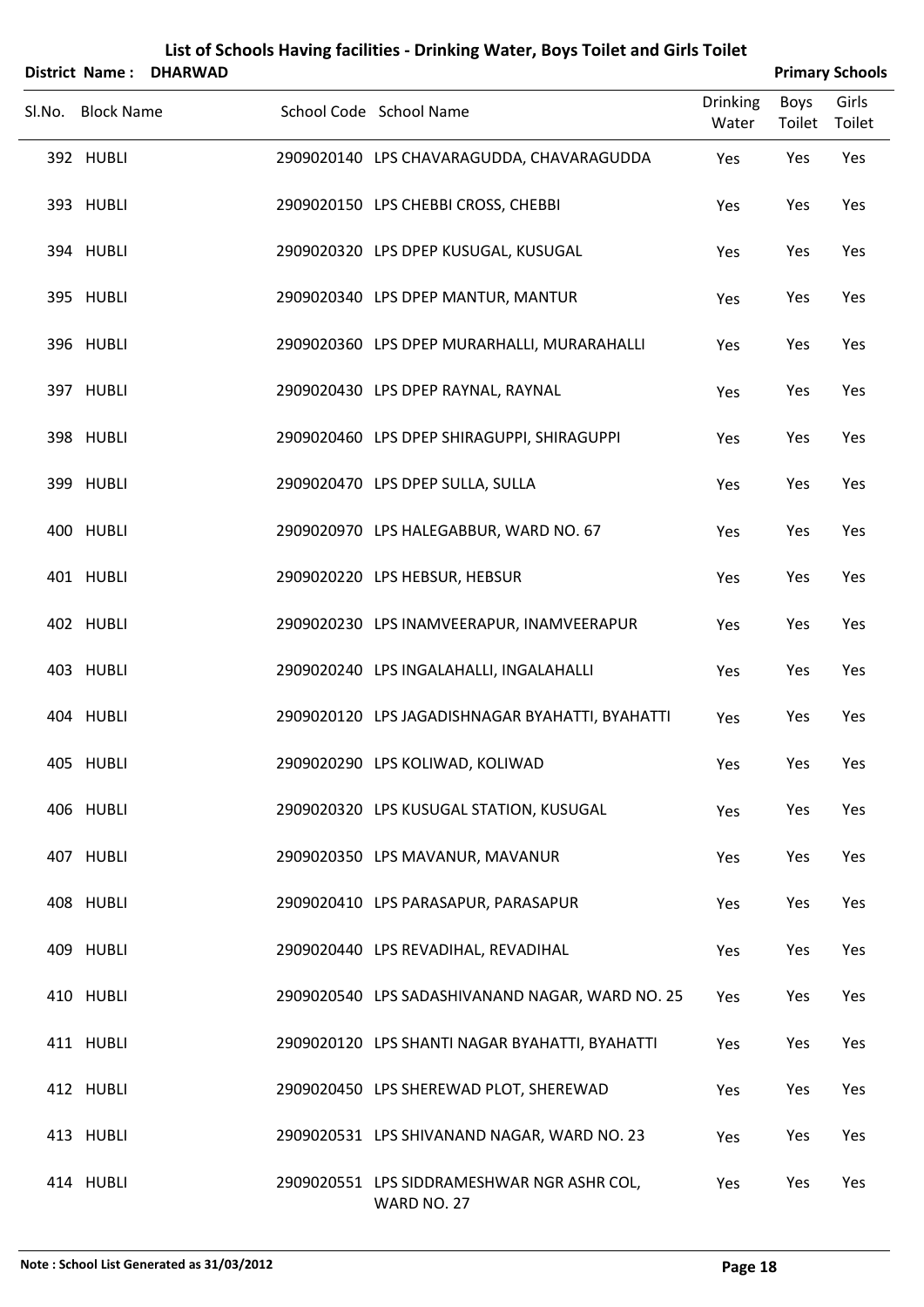| District Name: DHARWAD |                   |  |                                                 | <b>Primary Schools</b>   |                |                 |
|------------------------|-------------------|--|-------------------------------------------------|--------------------------|----------------|-----------------|
|                        | Sl.No. Block Name |  | School Code School Name                         | <b>Drinking</b><br>Water | Boys<br>Toilet | Girls<br>Toilet |
|                        | 415 HUBLI         |  | 2909020510 LPS VARUR, VARUR                     | Yes                      | Yes            | Yes             |
|                        | 416 HUBLI         |  | 2909020040 LPUBS ANCHATAGERI, ANCHATAGERI       | Yes                      | Yes            | Yes             |
|                        | 417 HUBLI         |  | 2909020130 LPUBS CHANNAPUR, CHANNAPUR           | Yes                      | Yes            | Yes             |
|                        | 418 HUBLI         |  | 2909020290 LPUBS KOLIWAD, KOLIWAD               | Yes                      | Yes            | Yes             |
|                        | 419 HUBLI         |  | 2909020340 LPUBS MANTUR, MANTUR                 | Yes                      | Yes            | Yes             |
|                        | 420 HUBLI         |  | 2909020440 LPUBS REVADIHAL, REVADIHAL           | Yes                      | Yes            | Yes             |
|                        | 421 HUBLI         |  | 2909020460 LPUBS SHIRAGUPPI, SHIRAGUPPI         | Yes                      | Yes            | Yes             |
|                        | 422 HUBLI         |  | 2909020020 LPUS ADARAGUNCHI, ADARAGUNCHI        | Yes                      | Yes            | Yes             |
|                        | 423 HUBLI         |  | 2909020600 LPUS BENGERI, WARD NO. 30            | Yes                      | Yes            | Yes             |
|                        | 424 HUBLI         |  | 2909020120 LPUS BYAHATTI, BYAHATTI              | Yes                      | Yes            | Yes             |
|                        | 425 HUBLI         |  | 2909020210 LPUS HALYAL, HALYAL                  | Yes                      | Yes            | Yes             |
|                        | 426 HUBLI         |  | 2909020530 LPUS NAVANAGAR, WARD NO. 23          | Yes                      | Yes            | Yes             |
|                        | 427 HUBLI         |  | 2909020551 LPUS TAJ NAGAR UNKAL, WARD NO. 27    | Yes                      | Yes            | Yes             |
|                        | 428 HUBLI         |  | 2909020550 LPUS UNKAL, WARD NO. 27              | Yes                      | Yes            | Yes             |
|                        | 429 HUBLI         |  | 2909020020 MPS ADARAGUNCHI, ADARAGUNCHI         | Yes                      | Yes            | Yes             |
|                        | 430 HUBLI         |  | 2909021010 MPS AMARGOL, WARD NO. 24             | Yes                      | Yes            | Yes             |
|                        | 431 HUBLI         |  | 2909020120 MPS BYAHATTI, BYAHATTI               | Yes                      | Yes            | Yes             |
|                        | 432 HUBLI         |  | 2909020590 MPS GOPANAKOPPA, WARD NO. 29         | Yes                      | Yes            | Yes             |
|                        | 433 HUBLI         |  | 2909020240 MPS INGALAHALLI, INGALAHALLI         | Yes                      | Yes            | Yes             |
|                        | 434 HUBLI         |  | 2909020460 MPS SHIRAGUPPI, SHIRAGUPPI           | Yes                      | Yes            | Yes             |
|                        | 435 HUBLI         |  | 2909020550 MPS UNKAL, WARD NO. 27               | Yes                      | Yes            | Yes             |
|                        | 436 KALGHATAGI    |  | 2909030130 BENDALAGATTI, BENDALAGATTI           | Yes                      | Yes            | Yes             |
| 437                    | KALGHATAGI        |  | 2909030380 HPKBS HIREHONNIHALLI, HIREHONNIHALLI | Yes                      | Yes            | Yes             |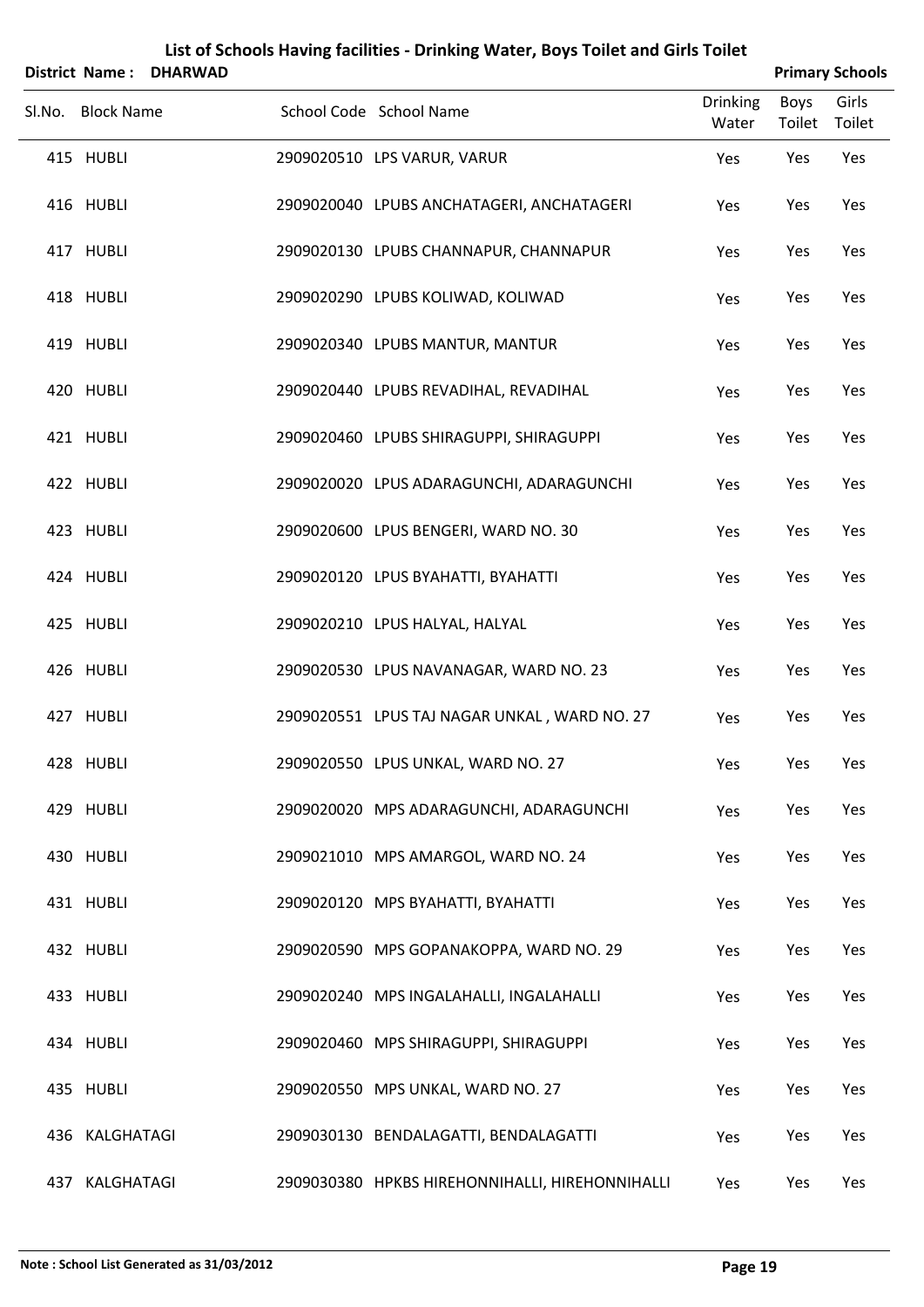|        | <b>District Name:</b> | <b>DHARWAD</b> |                                                    | <b>Primary Schools</b> |                       |                 |  |
|--------|-----------------------|----------------|----------------------------------------------------|------------------------|-----------------------|-----------------|--|
| Sl.No. | <b>Block Name</b>     |                | School Code School Name                            | Drinking<br>Water      | <b>Boys</b><br>Toilet | Girls<br>Toilet |  |
|        | 438 KALGHATAGI        |                | 2909030880 HPKBS KALGHATAGI, KALGHATAGI            | Yes                    | Yes                   | Yes             |  |
|        | 439 KALGHATAGI        |                | 2909030070 HPKGS BAMMIGATTI, BAMMIGATTI            | Yes                    | Yes                   | Yes             |  |
|        | 440 KALGHATAGI        |                | 2909030380 HPKGS HIREHONNIHALLI, HIREHONNIHALLI    | Yes                    | Yes                   | Yes             |  |
|        | 441 KALGHATAGI        |                | 2909030580 HPKGS MISHRIKOTI, MISHRIKOTI            | Yes                    | Yes                   | Yes             |  |
|        | 442 KALGHATAGI        |                | 2909030010 HPS ALADAKATTI, ALADAKATTI              | Yes                    | Yes                   | Yes             |  |
|        | 443 KALGHATAGI        |                | 2909030040 HPS ASTAKATTI, ASTAKATTI                | Yes                    | Yes                   | Yes             |  |
|        | 444 KALGHATAGI        |                | 2909030080 HPS B GUDIHAL, B GUDIHAL                | Yes                    | Yes                   | Yes             |  |
|        | 445 KALGHATAGI        |                | 2909030160 HPS B HULIKATTI, B HULIKATTI            | Yes                    | Yes                   | Yes             |  |
|        | 446 KALGHATAGI        |                | 2909030050 HPS B SHIGIGATTI, B SHIGIGATTI          | Yes                    | Yes                   | Yes             |  |
|        | 447 KALGHATAGI        |                | 2909030060 HPS BAGADAGERI, BAGADAGERI              | Yes                    | Yes                   | Yes             |  |
|        | 448 KALGHATAGI        |                | 2909030070 HPS BAMMIGATTI, BAMMIGATTI              | Yes                    | Yes                   | Yes             |  |
| 449    | KALGHATAGI            |                | 2909030100 HPS BEERAVALLI, BEERAVALLI              | Yes                    | Yes                   | Yes             |  |
| 450    | KALGHATAGI            |                | 2909030110 HPS BEGUR, BEGUR                        | Yes                    | Yes                   | Yes             |  |
|        | 451 KALGHATAGI        |                | 2909030120 HPS BELAVANTARA, BELAVANTARA            | Yes                    | Yes                   | Yes             |  |
|        | 452 KALGHATAGI        |                | 2909030150 HPS BISARALLI, BISARALLI                | Yes                    | Yes                   | Yes             |  |
|        | 453 KALGHATAGI        |                | 2909030140 HPS BOGENAGARAKOPPA,<br>BOGENAGARAKOPPA | Yes                    | Yes                   | Yes             |  |
|        | 454 KALGHATAGI        |                | 2909030170 HPS CHALMATTI, CHALAMATTI               | Yes                    | Yes                   | Yes             |  |
|        | 455 KALGHATAGI        |                | 2909030190 HPS DASTIKOPPA, DASTIKOPPA              | Yes                    | Yes                   | Yes             |  |
|        | 456 KALGHATAGI        |                | 2909030210 HPS DEVIKOPPA, DEVIKOPPA                | Yes                    | Yes                   | Yes             |  |
|        | 457 KALGHATAGI        |                | 2909030240 HPS DIMBAVALLI, DIMBAVALLI              | Yes                    | Yes                   | Yes             |  |
|        | 458 KALGHATAGI        |                | 2909030400 HPS DPEP HULKOPPA, HULAKOPPA            | Yes                    | Yes                   | Yes             |  |
|        | 459 KALGHATAGI        |                | 2909030260 HPS DYAVANAKONDA, DYAVANAKONDA          | Yes                    | Yes                   | Yes             |  |
|        | 460 KALGHATAGI        |                | 2909030270 HPS G BASAVANAKOPPA, G BASAVANAKOPPA    | Yes                    | Yes                   | Yes             |  |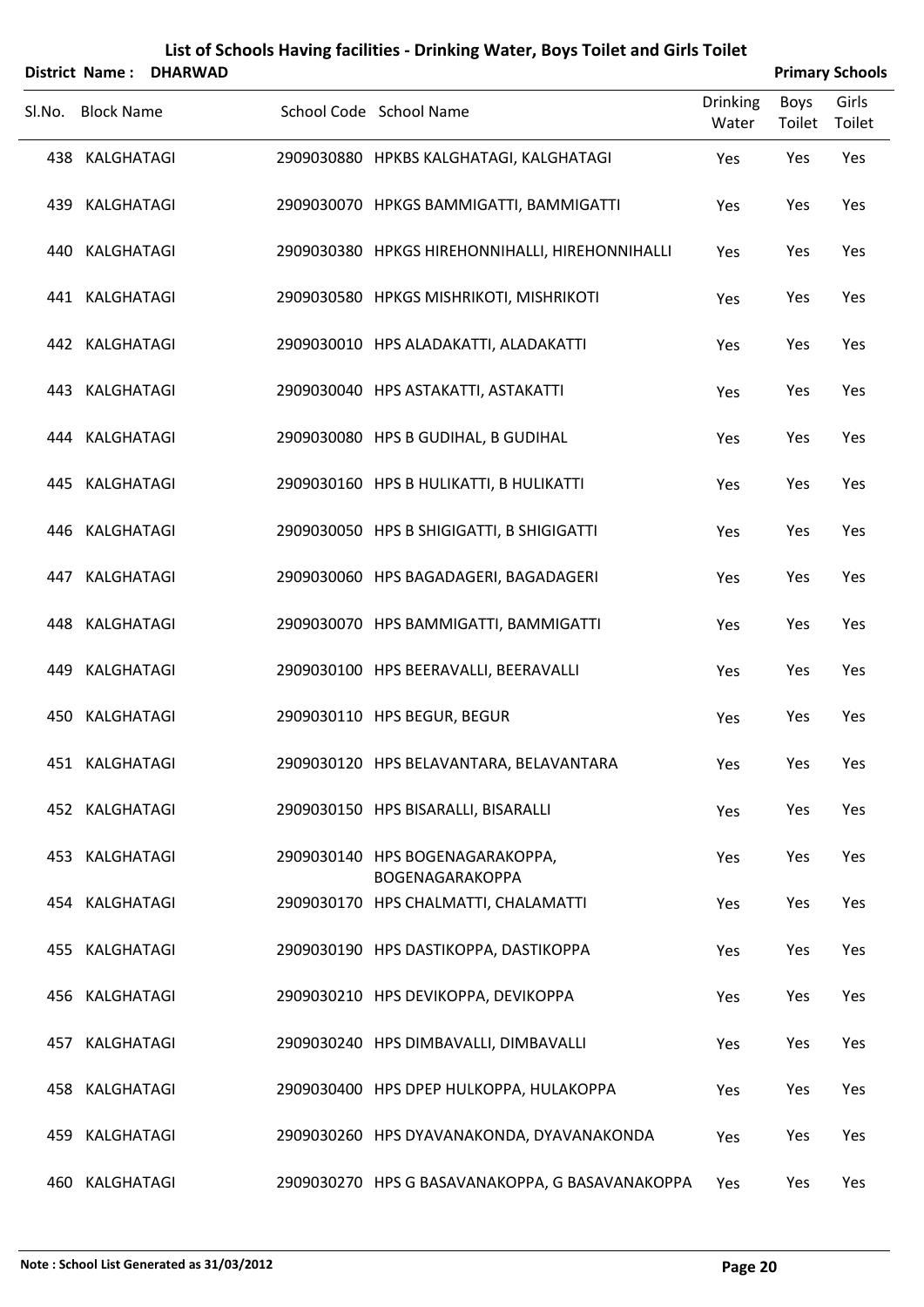| <b>District Name:</b> | <b>DHARWAD</b> | List of Schools Having facilities - Drinking Water, Boys Toilet and Girls Toilet |                          |                | <b>Primary Schools</b> |
|-----------------------|----------------|----------------------------------------------------------------------------------|--------------------------|----------------|------------------------|
| Sl.No. Block Name     |                | School Code School Name                                                          | <b>Drinking</b><br>Water | Boys<br>Toilet | Girls<br>Toilet        |
| 461 KALGHATAGI        |                | 2909030320 HPS G HULIKATTI, G HULIKATTI                                          | Yes                      | Yes            | Yes                    |
| 462 KALGHATAGI        |                | 2909030300 HPS GAMBHYAPUR, GAMBHYAPUR                                            | Yes                      | Yes            | Yes                    |
| 463 KALGHATAGI        |                | 2909030881 HPS GANDHINAGAR, KALGHATAGI                                           | Yes                      | Yes            | Yes                    |
| 464 KALGHATAGI        |                | 2909030310 HPS GANJIGATTI, GANJIGATTI                                            | Yes                      | Yes            | Yes                    |
| 465 KALGHATAGI        |                | 2909030340 HPS HAROGERI, HAROGERI                                                | Yes                      | Yes            | Yes                    |
| 466 KALGHATAGI        |                | 2909030350 HPS HASARAMBI, HASARAMBI                                              | Yes                      | Yes            | Yes                    |
| 467 KALGHATAGI        |                | 2909030360 HPS HATAKINAHAL, HATAKINAHAL                                          | Yes                      | Yes            | Yes                    |
| 468 KALGHATAGI        |                | 2909030930 HPS HULAGINAKATTI, HULAGINAKATTI                                      | Yes                      | Yes            | Yes                    |
| 469 KALGHATAGI        |                | 2909030410 HPS HULLAMBI, HULLAMBI                                                | Yes                      | Yes            | Yes                    |
| 470 KALGHATAGI        |                | 2909030210 HPS J.P DEVIKOPPA, DEVIKOPPA                                          | Yes                      | Yes            | Yes                    |
| 471 KALGHATAGI        |                | 2909030400 HPS J.P HULKOPPA, HULAKOPPA                                           | Yes                      | Yes            | Yes                    |
| 472 KALGHATAGI        |                | 2909030580 HPS J.P MISHRIKOTI, MISHRIKOTI                                        | Yes                      | Yes            | Yes                    |
| 473 KALGHATAGI        |                | 2909030420 HPS JAMMIHAL, JAMMIHAL                                                | Yes                      | Yes            | Yes                    |
| 474 KALGHATAGI        |                | 2909030430 HPS JINNUR, JINNUR                                                    | Yes                      | Yes            | Yes                    |
| 475 KALGHATAGI        |                | 2909030910 HPS JODALLI, JODALLI                                                  | Yes                      | Yes            | Yes                    |
| 476 KALGHATAGI        |                | 2909030440 HPS JUNJUNBAILU, JUNJUNBAILU                                          | Yes                      | Yes            | Yes                    |
| 477 KALGHATAGI        |                | 2909030450 HPS K HUNASHIKATTI, K HUNASHIKATTI                                    | Yes                      | Yes            | Yes                    |
| 478 KALGHATAGI        |                | 2909030460 HPS KADANAKOPPA, KADANAKOPPA                                          | Yes                      | Yes            | Yes                    |
| 479 KALGHATAGI        |                | 2909030480 HPS KAMADHENU, KAMADHENU                                              | Yes                      | Yes            | Yes                    |
| 480 KALGHATAGI        |                | 2909030520 HPS KUDALAGI, KUDALAGI                                                | Yes                      | Yes            | Yes                    |
| 481 KALGHATAGI        |                | 2909030530 HPS KURUVINAKOPPA, KURAVINAKOPPA                                      | Yes                      | Yes            | Yes                    |
| 482 KALGHATAGI        |                | 2909030210 HPS L.T DEVIKOPPA, DEVIKOPPA                                          | Yes                      | Yes            | Yes                    |
| 483 KALGHATAGI        |                | 2909030880 HPS L.T KALGHATAGI, KALGHATAGI                                        | Yes                      | Yes            | Yes                    |

#### **Note : School List Generated as 31/03/2012 Page 21**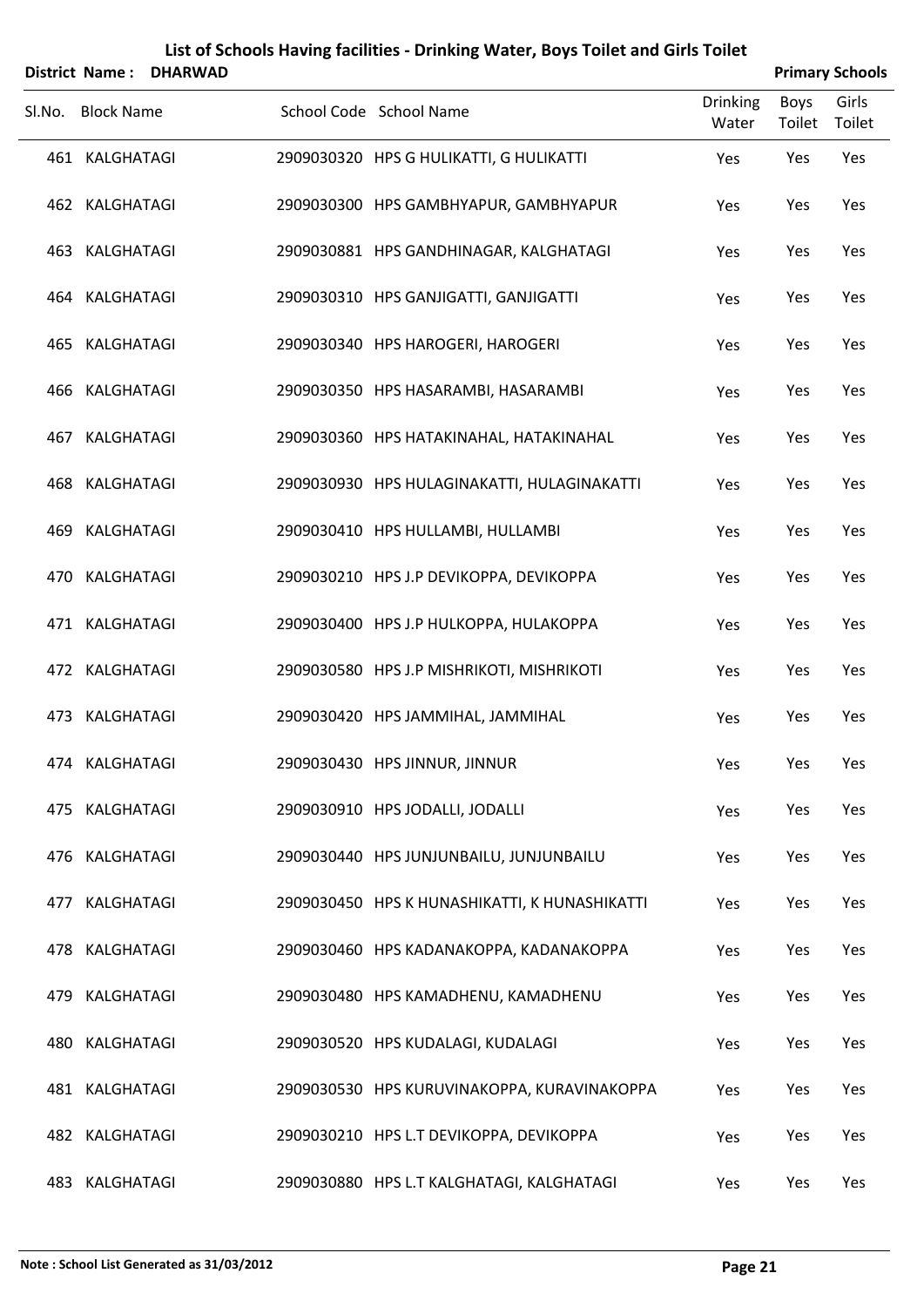|        | <b>District Name:</b> | <b>DHARWAD</b> |  |                                                          |                          |                | <b>Primary Schools</b> |  |  |  |
|--------|-----------------------|----------------|--|----------------------------------------------------------|--------------------------|----------------|------------------------|--|--|--|
| SI.No. | <b>Block Name</b>     |                |  | School Code School Name                                  | <b>Drinking</b><br>Water | Boys<br>Toilet | Girls<br>Toilet        |  |  |  |
|        | 484 KALGHATAGI        |                |  | 2909030540 HPS LINGANAKOPPA, LINGANAKOPPA                | Yes                      | Yes            | Yes                    |  |  |  |
|        | 485 KALGHATAGI        |                |  | 2909030550 HPS MADKIHONNIHALLI, MADKIHONNIHALLI          | Yes                      | Yes            | Yes                    |  |  |  |
|        | 486 KALGHATAGI        |                |  | 2909030560 HPS MALAKANAKOPPA, MALAKANAKOPPA              | Yes                      | Yes            | Yes                    |  |  |  |
|        | 487 KALGHATAGI        |                |  | 2909030590 HPS MUKKAL, MUKKAL                            | Yes                      | Yes            | Yes                    |  |  |  |
|        | 488 KALGHATAGI        |                |  | 2909030600 HPS MUTTAGI, MUTTAGI                          | Yes                      | Yes            | Yes                    |  |  |  |
|        | 489 KALGHATAGI        |                |  | 2909030610 HPS NAGANUR, NAGANUR                          | Yes                      | Yes            | Yes                    |  |  |  |
|        | 490 KALGHATAGI        |                |  | 2909030620 HPS NEERASAGAR, NEERASAGAR                    | Yes                      | Yes            | Yes                    |  |  |  |
|        | 491 KALGHATAGI        |                |  | 2909030640 HPS NELLIHARAVI, NELLIHARAVI                  | Yes                      | Yes            | Yes                    |  |  |  |
|        | 492 KALGHATAGI        |                |  | 2909030650 HPS PARASAPUR, PARASAPUR                      | Yes                      | Yes            | Yes                    |  |  |  |
|        | 493 KALGHATAGI        |                |  | 2909030680 HPS RAMNAL, RAMNAL                            | Yes                      | Yes            | Yes                    |  |  |  |
|        | 494 KALGHATAGI        |                |  | 2909030700 HPS SANGAMESHWAR, SANGAMESHWAR                | Yes                      | Yes            | Yes                    |  |  |  |
|        | 495 KALGHATAGI        |                |  | 2909030710 HPS SANGATIKOPPA, SANGATIKOPPA                | Yes                      | Yes            | Yes                    |  |  |  |
|        | 496 KALGHATAGI        |                |  | 2909030760 HPS SHINGANAHALLI, SHINGANAHALLI              | Yes                      | Yes            | Yes                    |  |  |  |
|        | 497 KALGHATAGI        |                |  | 2909030770 HPS SOLARGOPPA, SOLARGOPPA                    | Yes                      | Yes            | Yes                    |  |  |  |
|        | 498 KALGHATAGI        |                |  | 2909030790 HPS SULIKATTI, SULIKATTI                      | Yes                      | Yes            | Yes                    |  |  |  |
|        | 499 KALGHATAGI        |                |  | 2909030800 HPS SURASHETTIKOPPA, SURASHETTIKOPPA          | Yes                      | Yes            | Yes                    |  |  |  |
|        | 500 KALGHATAGI        |                |  | 2909030940 HPS SUTAGATTI, SUTAGATTI                      | Yes                      | Yes            | Yes                    |  |  |  |
|        | 501 KALGHATAGI        |                |  | 2909030810 HPS TABAKADAHONNIHALLI,<br>TABAKADAHONNIHALLI | Yes                      | Yes            | Yes                    |  |  |  |
|        | 502 KALGHATAGI        |                |  | 2909030820 HPS TAMBUR, TAMBUR                            | Yes                      | Yes            | Yes                    |  |  |  |
|        | 503 KALGHATAGI        |                |  | 2909030830 HPS TAVARAGERI, TAVARAGERI                    | Yes                      | Yes            | Yes                    |  |  |  |
|        | 504 KALGHATAGI        |                |  | 2909030850 HPS UGGINAKERI, UGGINAKERI                    | Yes                      | Yes            | Yes                    |  |  |  |
|        | 505 KALGHATAGI        |                |  | 2909030870 HPS YEMETTI, YEMMETTI                         | Yes                      | Yes            | Yes                    |  |  |  |
|        | 506 KALGHATAGI        |                |  | 2909030080 HPUS B GUDIHAL, B GUDIHAL                     | Yes                      | Yes            | Yes                    |  |  |  |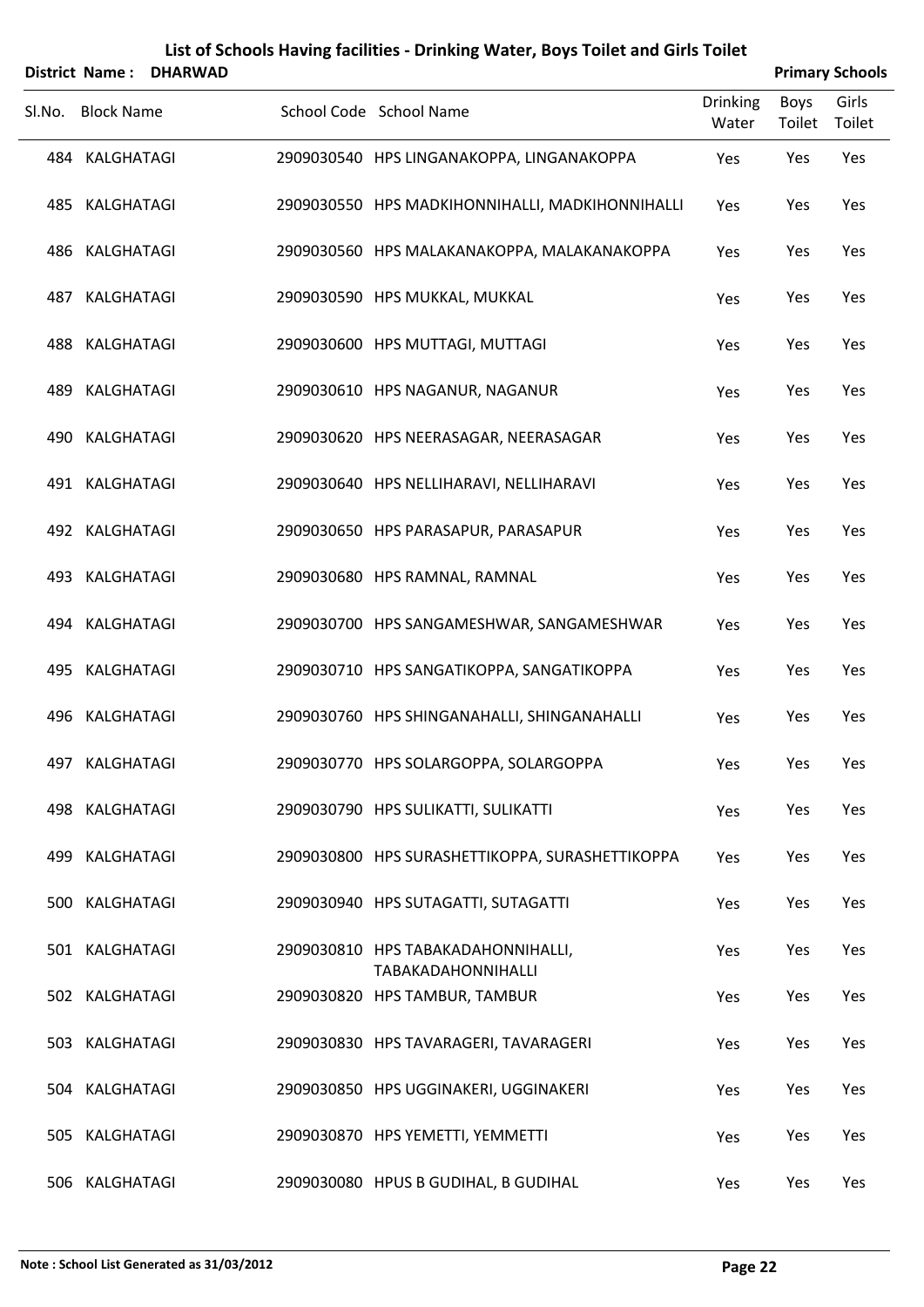|     |                   | District Name: DHARWAD |                                                                        |                          |                       | <b>Primary Schools</b> |
|-----|-------------------|------------------------|------------------------------------------------------------------------|--------------------------|-----------------------|------------------------|
|     | Sl.No. Block Name |                        | School Code School Name                                                | <b>Drinking</b><br>Water | <b>Boys</b><br>Toilet | Girls<br>Toilet        |
|     | 507 KALGHATAGI    |                        | 2909030880 HPUS KALGHATAGI, KALGHATAGI                                 | Yes                      | Yes                   | Yes                    |
|     | 508 KALGHATAGI    |                        | 2909030580 HPUS MISHRIKOTI, MISHRIKOTI                                 | Yes                      | Yes                   | Yes                    |
|     | 509 KALGHATAGI    |                        | 2909030310 KGBV SCHOOL GANJIGATTI, GANJIGATTI                          | Yes                      | Yes                   | Yes                    |
|     | 510 KALGHATAGI    |                        | 2909030230 KGS DUMMAD, DUMWAD                                          | Yes                      | Yes                   | Yes                    |
|     | 511 KALGHATAGI    |                        | 2909030640 L.P.S.GARUDA-HONNALLI, NELLIHARAVI                          | Yes                      | Yes                   | Yes                    |
|     | 512 KALGHATAGI    |                        | 2909030130 L.P.S.SIDHARODANAGAR(BENDALAGATTIJP,<br><b>BENDALAGATTI</b> | Yes                      | Yes                   | Yes                    |
|     | 513 KALGHATAGI    |                        | 2909030020 LPS ARALIHONDA, ARALIHONDA                                  | Yes                      | Yes                   | Yes                    |
|     | 514 KALGHATAGI    |                        | 2909030030 LPS AREBASAVANAKOPPA,<br>AREBASAVANAKOPPA                   | Yes                      | Yes                   | Yes                    |
|     | 515 KALGHATAGI    |                        | 2909030090 LPS BASAVARASIKOPPA, BASAVARASIKOPPA                        | Yes                      | Yes                   | Yes                    |
|     | 516 KALGHATAGI    |                        | 2909030310 LPS BASAVESHWAR NGR GANJIGATTI,<br><b>GANJIGATTI</b>        | Yes                      | Yes                   | Yes                    |
|     | 517 KALGHATAGI    |                        | 2909030570 LPS BAYCHWAD, MASALIKATTI                                   | Yes                      | Yes                   | Yes                    |
|     | 518 KALGHATAGI    |                        | 2909030110 LPS BEGUR J.P., BEGUR                                       | Yes                      | Yes                   | Yes                    |
|     | 519 KALGHATAGI    |                        | 2909030880 LPS BENDIGERI, KALGHATAGI                                   | Yes                      | Yes                   | Yes                    |
|     | 520 KALGHATAGI    |                        | 2909030950 LPS BIDARAGADDI, BIDARAGADDI                                | Yes                      | Yes                   | Yes                    |
|     | 521 KALGHATAGI    |                        | 2909030220 LPS DHULIKOPPA, DHULIKOPPA                                  | Yes                      | Yes                   | Yes                    |
|     | 522 KALGHATAGI    |                        | 2909030890 LPS DOMBARIKOPPA, DOMBARIKOPPA                              | Yes                      | Yes                   | Yes                    |
|     | 523 KALGHATAGI    |                        | 2909030180 LPS DPEP DASANUR, DASANUR                                   | Yes                      | Yes                   | Yes                    |
|     | 524 KALGHATAGI    |                        | 2909030250 LPS DYAMAPUR, DYAMAPUR                                      | Yes                      | Yes                   | Yes                    |
|     | 525 KALGHATAGI    |                        | 2909030290 LPS GALAGINAKATTI, GALAGINAKATTI                            | Yes                      | Yes                   | Yes                    |
|     | 526 KALGHATAGI    |                        | 2909030820 LPS GOULIDADDI, TAMBUR                                      | Yes                      | Yes                   | Yes                    |
| 527 | KALGHATAGI        |                        | 2909030370 LPS H.HINDASAGERI, HINDASAGERI                              | Yes                      | Yes                   | Yes                    |
|     | 528 KALGHATAGI    |                        | 2909030330 LPS HANAMAPUR, HANAMAPUR                                    | Yes                      | Yes                   | Yes                    |
| 529 | KALGHATAGI        |                        | 2909030370 LPS HINDASAGERI, HINDASAGERI                                | Yes                      | Yes                   | Yes                    |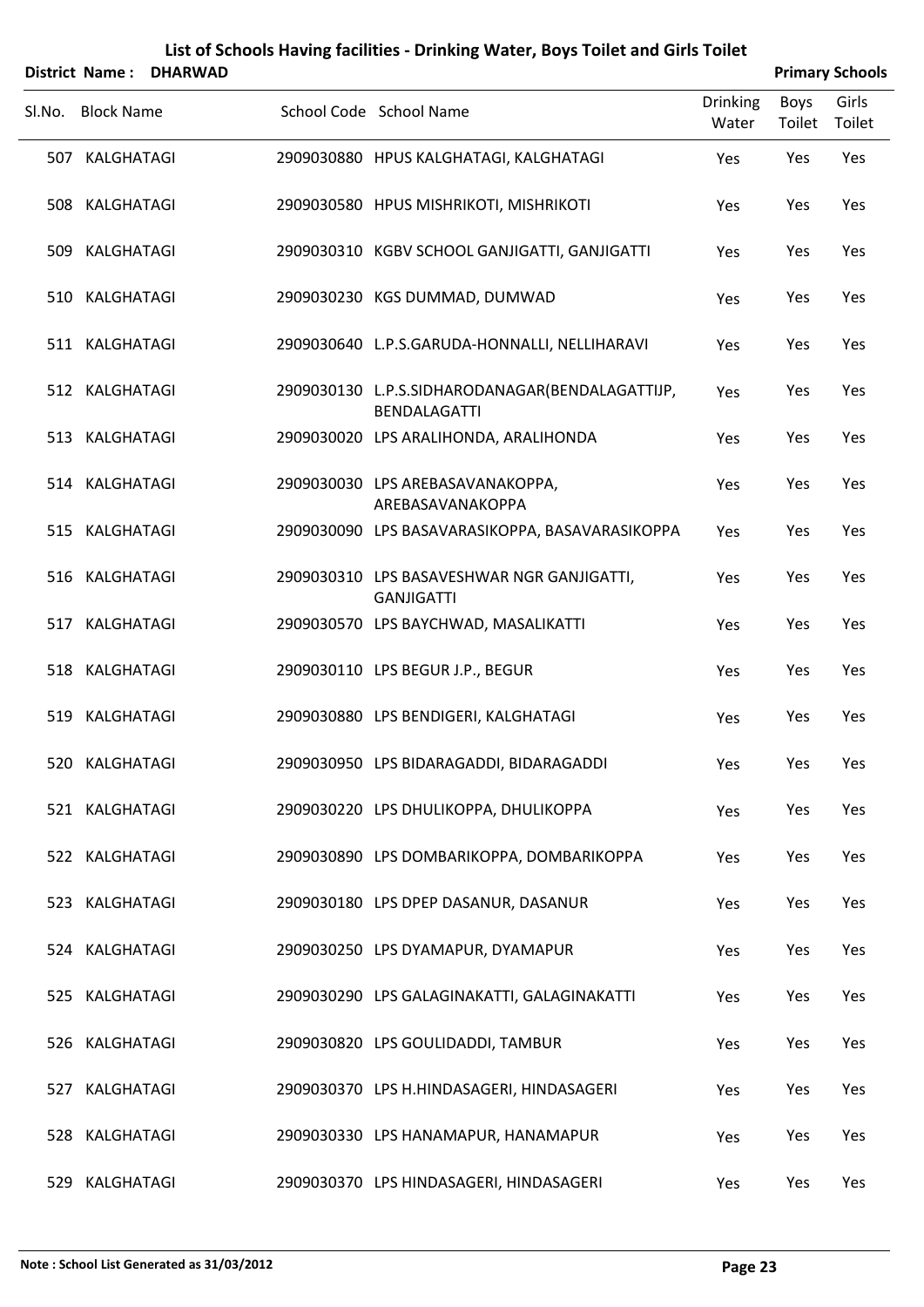|        | <b>District Name:</b> | <b>DHARWAD</b> | List of Schools Having facilities - Drinking Water, Boys Toilet and Girls Toilet |                 |        | <b>Primary Schools</b> |
|--------|-----------------------|----------------|----------------------------------------------------------------------------------|-----------------|--------|------------------------|
| SI.No. | <b>Block Name</b>     |                | School Code School Name                                                          | <b>Drinking</b> | Boys   | Girls                  |
|        |                       |                |                                                                                  | Water           | Toilet | Toilet                 |
|        | 530 KALGHATAGI        |                | 2909030780 LPS HOSA SOMANAKOPPA, SOMANAKOPPA                                     | Yes             | Yes    | Yes                    |
|        | 531 KALGHATAGI        |                | 2909030390 LPS HULAGINAKOPPA, HULAGINAKOPPA                                      | Yes             | Yes    | Yes                    |
|        | 532 KALGHATAGI        |                | 2909030460 LPS J.P KADANAKOPPA, KADANAKOPPA                                      | Yes             | Yes    | Yes                    |
|        | 533 KALGHATAGI        |                | 2909030881 LPS JP KALGHATAGI, KALGHATAGI                                         | Yes             | Yes    | Yes                    |
|        | 534 KALGHATAGI        |                | 2909030470 LPS KALAKUNDI, KALAKUNDI                                              | Yes             | Yes    | Yes                    |
|        | 535 KALGHATAGI        |                | 2909030900 LPS KALASANAKOPPA, KALASANAKOPPA                                      | Yes             | Yes    | Yes                    |
|        | 536 KALGHATAGI        |                | 2909030490 LPS KANDLI, KANDLI                                                    | Yes             | Yes    | Yes                    |
|        | 537 KALGHATAGI        |                | 2909030500 LPS KANNENAYAKANAKOPPA,<br>KANNENAYAKANAKOPPA                         | Yes             | Yes    | Yes                    |
|        | 538 KALGHATAGI        |                | 2909030210 LPS L.T ICHANALLI, DEVIKOPPA                                          | Yes             | Yes    | Yes                    |
|        | 539 KALGHATAGI        |                | 2909030440 LPS L.T JUNJUNBAILU, JUNJUNBAILU                                      | Yes             | Yes    | Yes                    |
|        | 540 KALGHATAGI        |                | 2909030640 LPS L.T NELLIHARAVI, NELLIHARAVI                                      | Yes             | Yes    | Yes                    |
|        | 541 KALGHATAGI        |                | 2909030920 LPS MACHAPUR LT, MACHAPUR                                             | Yes             | Yes    | Yes                    |
|        | 542 KALGHATAGI        |                | 2909030920 LPS MACHAPUR, MACHAPUR                                                | Yes             | Yes    | Yes                    |
|        | 543 KALGHATAGI        |                | 2909030570 LPS MASALIKATTI, MASALIKATTI                                          | Yes             | Yes    | Yes                    |
|        | 544 KALGHATAGI        |                | 2909030690 LPS RANGAPUR, RANGAPUR                                                | Yes             | Yes    | Yes                    |
|        | 545 KALGHATAGI        |                | 2909030790 LPS SACCHIDANANDANGR SULIKATTI,<br><b>SULIKATTI</b>                   | Yes             | Yes    | Yes                    |
|        | 546 KALGHATAGI        |                | 2909030720 LPS SANGADEVARAKOPPA,<br>SANGEDEVARAKOPPA                             | Yes             | Yes    | Yes                    |
|        | 547 KALGHATAGI        |                | 2909030750 LPS SHIVANAPUR, SHIVANAPUR                                            | Yes             | Yes    | Yes                    |
|        | 548 KALGHATAGI        |                | 2909030780 LPS SOMANAKOPPA, SOMANAKOPPA                                          | Yes             | Yes    | Yes                    |
|        | 549 KALGHATAGI        |                | 2909030860 LPS YALAVADAL, YALAVADAL                                              | Yes             | Yes    | Yes                    |
|        | 550 KALGHATAGI        |                | 2909030280 LPUBS G.HULAKOPPA, GALAGI HULAKOPPA                                   | Yes             | Yes    | Yes                    |
|        | 551 KALGHATAGI        |                | 2909030070 LPUS BAMMIGATTI, BAMMIGATTI                                           | Yes             | Yes    | Yes                    |
|        | 552 KALGHATAGI        |                | 2909030520 LPUS KUDALAGI, KUDALAGI                                               | Yes             | Yes    | Yes                    |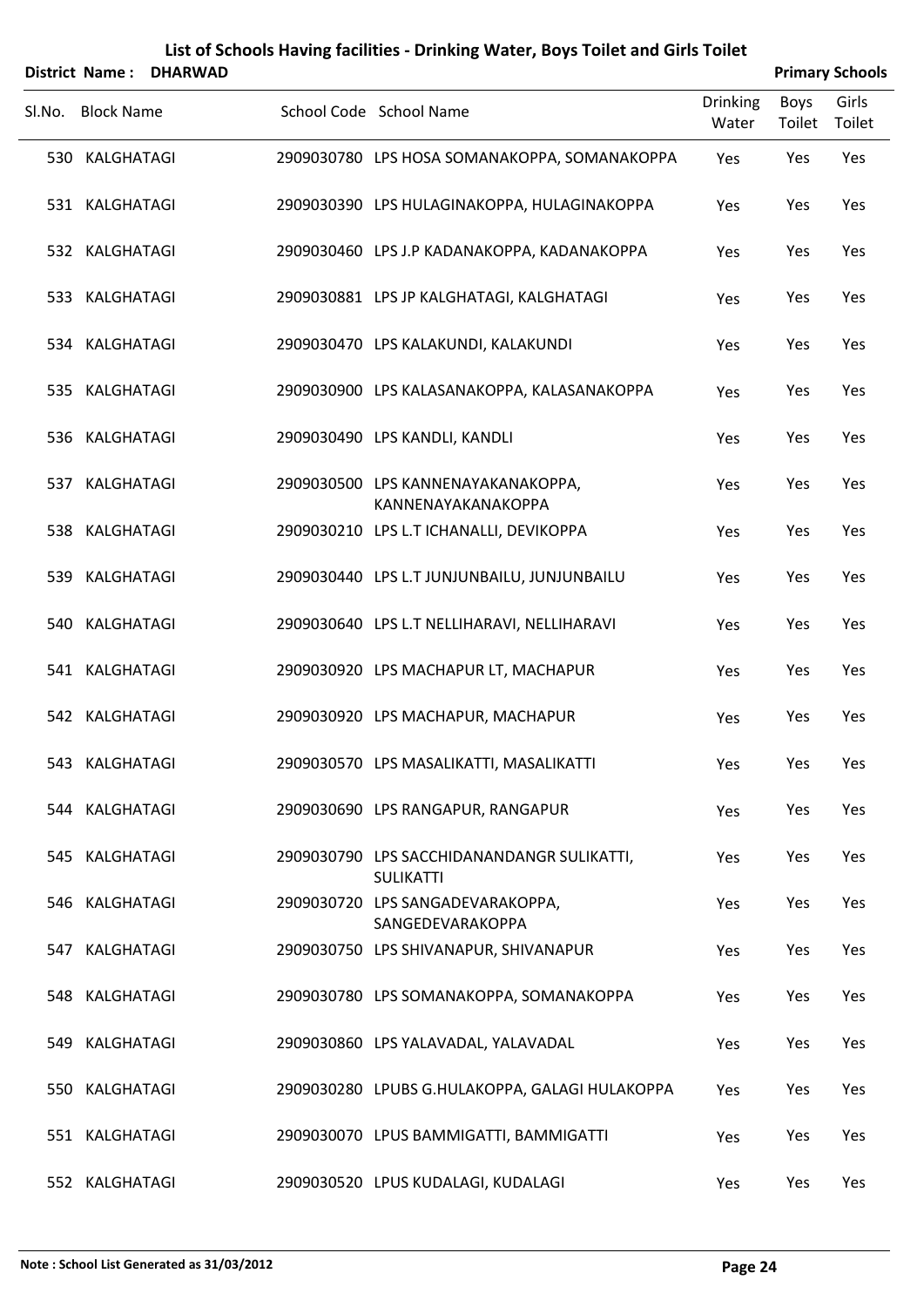| <b>District Name:</b> |                   | <b>DHARWAD</b> |  |                                                        |                          |                       | <b>Primary Schools</b> |  |  |  |
|-----------------------|-------------------|----------------|--|--------------------------------------------------------|--------------------------|-----------------------|------------------------|--|--|--|
| Sl.No.                | <b>Block Name</b> |                |  | School Code School Name                                | <b>Drinking</b><br>Water | <b>Boys</b><br>Toilet | Girls<br>Toilet        |  |  |  |
|                       | 553 KALGHATAGI    |                |  | 2909030820 LPUS TAMBUR, TAMBUR                         | Yes                      | Yes                   | Yes                    |  |  |  |
|                       | 554 KALGHATAGI    |                |  | 2909030230 MCS DUMWAD, DUMWAD                          | Yes                      | Yes                   | Yes                    |  |  |  |
|                       | 555 KALGHATAGI    |                |  | 2909030580 MCS MISHRIKOTI, MISHRIKOTI                  | Yes                      | Yes                   | Yes                    |  |  |  |
|                       | 556 KALGHATAGI    |                |  | 2909030882 MODEL ENG MED SCH KALGHATAGI,<br>KALGHATAGI | Yes                      | Yes                   | Yes                    |  |  |  |
|                       | 557 KALGHATAGI    |                |  | 2909030880 MPKGS KALGHATAGI, KALGHATAGI                | Yes                      | Yes                   | Yes                    |  |  |  |
|                       | 558 KALGHATAGI    |                |  | 2909030280 MPS G.HULAKOPPA, GALAGI HULAKOPPA           | Yes                      | Yes                   | Yes                    |  |  |  |
|                       | 559 KUNDAGOL      |                |  | 2909040170 FCM GOVT PU COLL GUDAGERI, GUDAGERI         | Yes                      | Yes                   | Yes                    |  |  |  |
|                       | 560 KUNDAGOL      |                |  | 2909040610 GULPS TARLAGATTA, TARLGHATT                 | Yes                      | Yes                   | Yes                    |  |  |  |
|                       | 561 KUNDAGOL      |                |  | 2909040310 HPKBS KALAS, KALAS                          | Yes                      | Yes                   | Yes                    |  |  |  |
|                       | 562 KUNDAGOL      |                |  | 2909040550 HPKBS YERAGUPPI, YARAGUPPI                  | Yes                      | Yes                   | Yes                    |  |  |  |
|                       | 563 KUNDAGOL      |                |  | 2909040060 HPKGS BETADUR, BETADUR                      | Yes                      | Yes                   | Yes                    |  |  |  |
|                       | 564 KUNDAGOL      |                |  | 2909040240 HPKGS HIREHARAKUNNI, HIREHARAKUNNI          | Yes                      | Yes                   | Yes                    |  |  |  |
|                       | 565 KUNDAGOL      |                |  | 2909040490 HPKGS SAUNSHI, SAUNSHI                      | Yes                      | Yes                   | Yes                    |  |  |  |
|                       | 566 KUNDAGOL      |                |  | 2909040610 HPKGS TARLGHATT, TARLGHATT                  | Yes                      | Yes                   | Yes                    |  |  |  |
|                       | 567 KUNDAGOL      |                |  | 2909040550 HPKGS YARAGUPPI, YARAGUPPI                  | Yes                      | Yes                   | Yes                    |  |  |  |
|                       | 568 KUNDAGOL      |                |  | 2909040560 HPKGS YAREBUDIHAL, YARIBUDIHAL              | Yes                      | Yes                   | Yes                    |  |  |  |
|                       | 569 KUNDAGOL      |                |  | 2909040020 HPS BARADAWAD, BARADAWAD                    | Yes                      | Yes                   | Yes                    |  |  |  |
|                       | 570 KUNDAGOL      |                |  | 2909040030 HPS BASAPUR, BASAPUR                        | Yes                      | Yes                   | Yes                    |  |  |  |
|                       | 571 KUNDAGOL      |                |  | 2909040050 HPS BENAKANAHALLI, BENAKANAHALLI            | Yes                      | Yes                   | Yes                    |  |  |  |
|                       | 572 KUNDAGOL      |                |  | 2909040060 HPS BETADUR, BETADUR                        | Yes                      | Yes                   | Yes                    |  |  |  |
|                       | 573 KUNDAGOL      |                |  | 2909040070 HPS BILEBAL, BILEBAL                        | Yes                      | Yes                   | Yes                    |  |  |  |
|                       | 574 KUNDAGOL      |                |  | 2909040010 HPS CHAKALABBI, CHAKALABBI                  | Yes                      | Yes                   | Yes                    |  |  |  |
|                       | 575 KUNDAGOL      |                |  | 2909040110 HPS CHIKKAGUNJAL, CHIKKAGUNJAL              | Yes                      | Yes                   | Yes                    |  |  |  |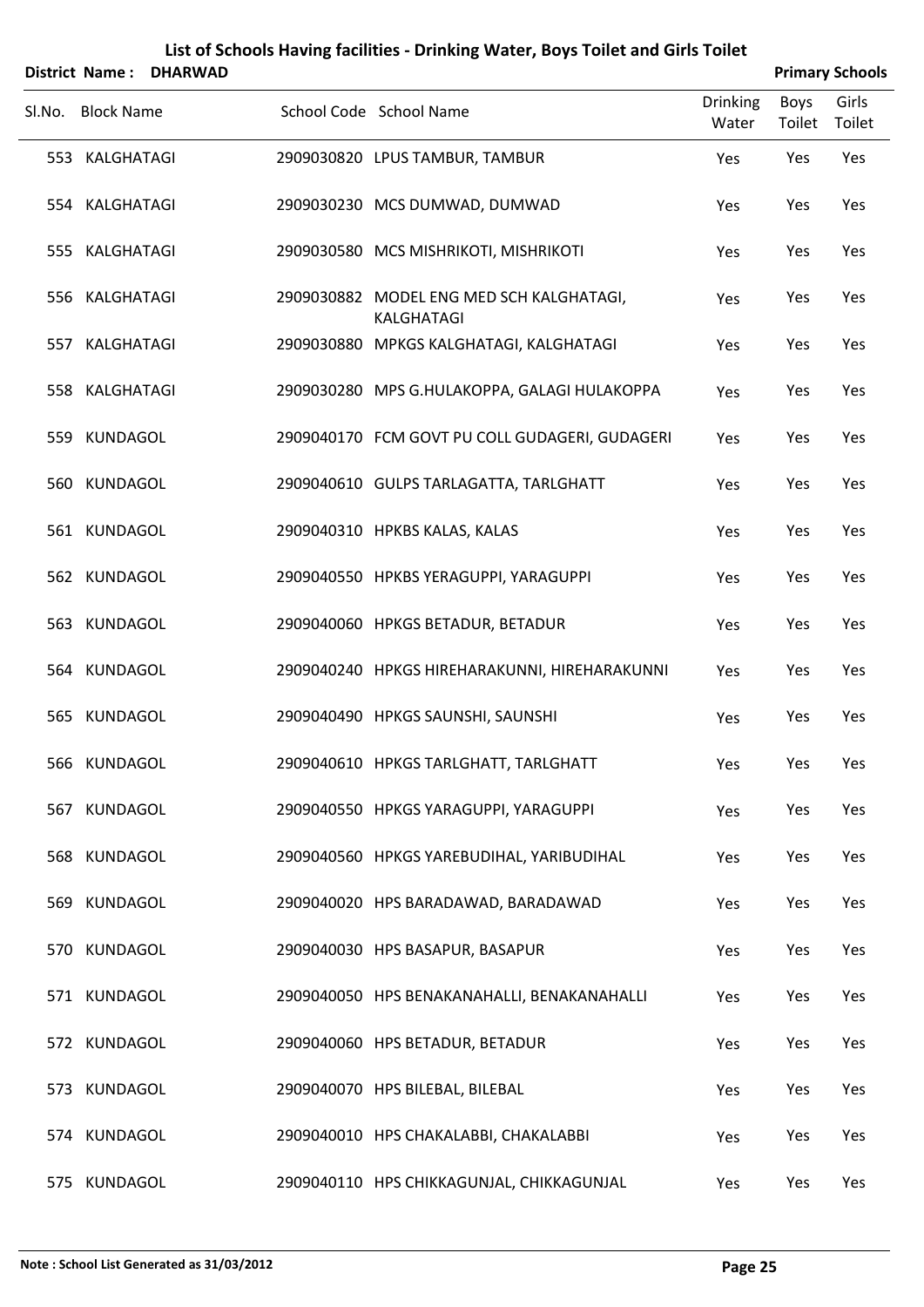| <b>District Name:</b> | <b>DHARWAD</b> |  |                                                      |                          | <b>Primary Schools</b> |                 |  |  |
|-----------------------|----------------|--|------------------------------------------------------|--------------------------|------------------------|-----------------|--|--|
| Sl.No. Block Name     |                |  | School Code School Name                              | <b>Drinking</b><br>Water | <b>Boys</b><br>Toilet  | Girls<br>Toilet |  |  |
| 576 KUNDAGOL          |                |  | 2909040130 HPS CHIKKANARTI, CHIKKANARATI             | Yes                      | Yes                    | Yes             |  |  |
| 577 KUNDAGOL          |                |  | 2909040140 HPS DEVANUR, DEVANUR                      | Yes                      | Yes                    | Yes             |  |  |
| 578 KUNDAGOL          |                |  | 2909040150 HPS GOUDAGERI, GOUDAGERI                  | Yes                      | Yes                    | Yes             |  |  |
| 579 KUNDAGOL          |                |  | 2909040160 HPS GUDENAKATTI, GUDENAKATTI              | Yes                      | Yes                    | Yes             |  |  |
| 580 KUNDAGOL          |                |  | 2909040180 HPS GURUVINAHALLI, GURUNAHALLI            | Yes                      | Yes                    | Yes             |  |  |
| 581 KUNDAGOL          |                |  | 2909040200 HPS HANCHINAL, HANCHINAL                  | Yes                      | Yes                    | Yes             |  |  |
| 582 KUNDAGOL          |                |  | 2909040210 HPS HARALAPUR, HARALAPUR                  | Yes                      | Yes                    | Yes             |  |  |
| 583 KUNDAGOL          |                |  | 2909040220 HPS HIREBUDIHAL, HIREBUDIHAL              | Yes                      | Yes                    | Yes             |  |  |
| 584 KUNDAGOL          |                |  | 2909040230 HPS HIREGUNJAL, HIREGUNJAL                | Yes                      | Yes                    | Yes             |  |  |
| 585 KUNDAGOL          |                |  | 2909040240 HPS HIREHARAKUNNI, HIREHARAKUNNI          | Yes                      | Yes                    | Yes             |  |  |
| 586 KUNDAGOL          |                |  | 2909040250 HPS HIRENARTI, HIRENARTI                  | Yes                      | Yes                    | Yes             |  |  |
| 587 KUNDAGOL          |                |  | 2909040200 HPS HOSA HANCINAL, HANCHINAL              | Yes                      | Yes                    | Yes             |  |  |
| 588 KUNDAGOL          |                |  | 2909040260 HPS HOSAHALLI, HOSAHALLI                  | Yes                      | Yes                    | Yes             |  |  |
| 589 KUNDAGOL          |                |  | 2909040270 HPS HOSAKATTI, HOSAKATTI                  | Yes                      | Yes                    | Yes             |  |  |
| 590 KUNDAGOL          |                |  | 2909040280 HPS INAMKOPPA, INAMKOPPA                  | Yes                      | Yes                    | Yes             |  |  |
| 591 KUNDAGOL          |                |  | 2909040290 HPS INGALAGI, INGALAGI                    | Yes                      | Yes                    | Yes             |  |  |
| 592 KUNDAGOL          |                |  | 2909040300 HPS JIGALUR, JIGALUR                      | Yes                      | Yes                    | Yes             |  |  |
| 593 KUNDAGOL          |                |  | 2909040590 HPS KADAPATTI, KADAPATTI                  | Yes                      | Yes                    | Yes             |  |  |
| 594 KUNDAGOL          |                |  | 2909040320 HPS KAMADOLLI, KAMADOLLI                  | Yes                      | Yes                    | Yes             |  |  |
| 595 KUNDAGOL          |                |  | 2909040330 HPS KODLIWAD, KODLIWAD                    | Yes                      | Yes                    | Yes             |  |  |
| 596 KUNDAGOL          |                |  | 2909040340 HPS KONKANAKURAHATTI,<br>KONKANAKURAHATTI | Yes                      | Yes                    | Yes             |  |  |
| 597 KUNDAGOL          |                |  | 2909040350 HPS KUBIHAL, KUBIHAL                      | Yes                      | Yes                    | Yes             |  |  |
| 598 KUNDAGOL          |                |  | 2909040360 HPS KUNKUR, KUNKUR                        | Yes                      | Yes                    | Yes             |  |  |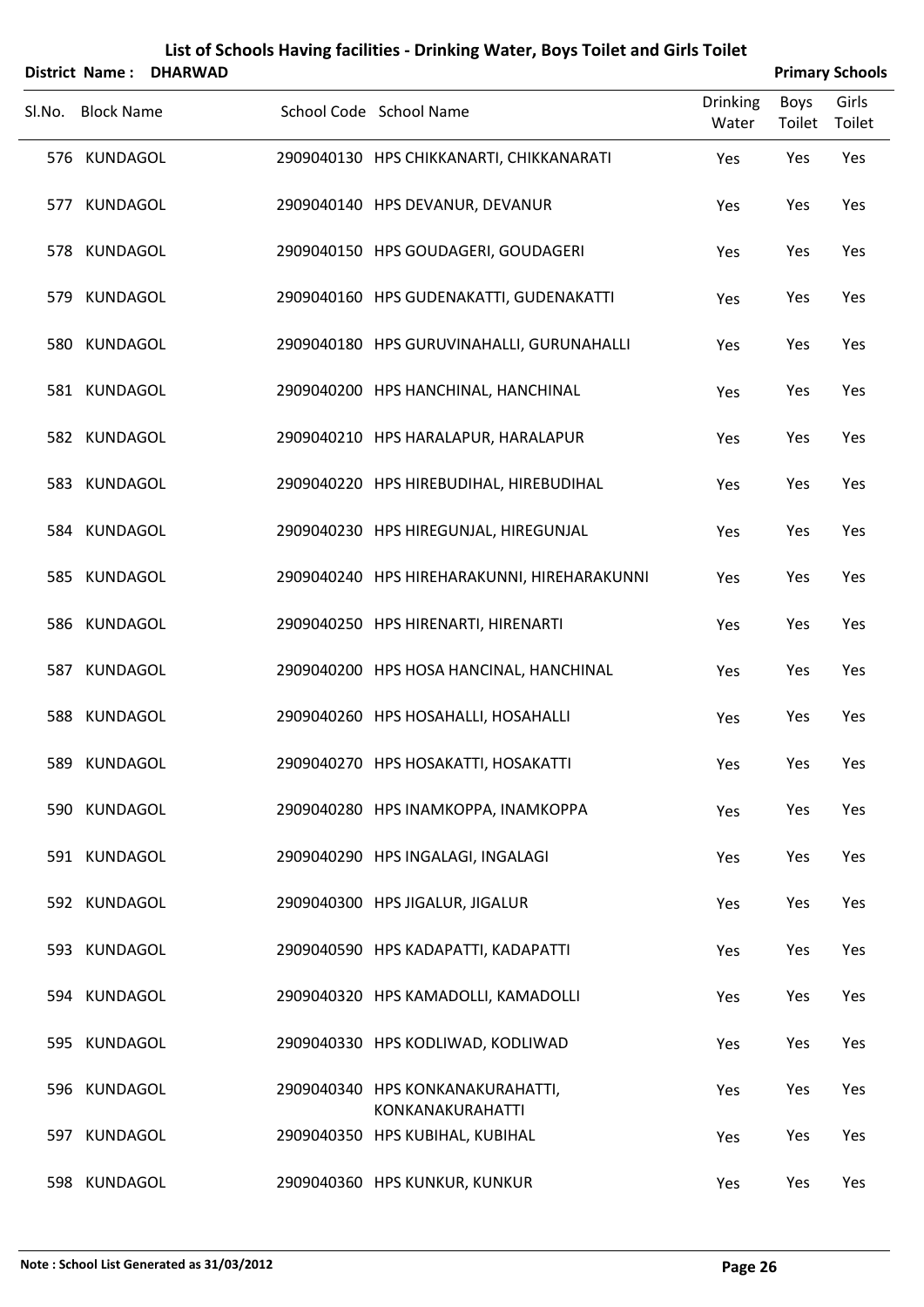| <b>District Name:</b> | <b>DHARWAD</b> |  |                                                    |                          | <b>Primary Schools</b> |                 |  |  |
|-----------------------|----------------|--|----------------------------------------------------|--------------------------|------------------------|-----------------|--|--|
| Sl.No. Block Name     |                |  | School Code School Name                            | <b>Drinking</b><br>Water | <b>Boys</b><br>Toilet  | Girls<br>Toilet |  |  |
| 599 KUNDAGOL          |                |  | 2909040370 HPS MALALI, MALALI                      | Yes                      | Yes                    | Yes             |  |  |
| 600 KUNDAGOL          |                |  | 2909040390 HPS MATTIGATTI, MATTIGATTI              | Yes                      | Yes                    | Yes             |  |  |
| 601 KUNDAGOL          |                |  | 2909040410 HPS NELAGUDDA, NELAGUDDA                | Yes                      | Yes                    | Yes             |  |  |
| 602 KUNDAGOL          |                |  | 2909040490 HPS NO. 1 SAUNSHI, SAUNSHI              | Yes                      | Yes                    | Yes             |  |  |
| 603 KUNDAGOL          |                |  | 2909040580 HPS NO.2 KUNDAGOL, KUNDAGOL             | Yes                      | Yes                    | Yes             |  |  |
| 604 KUNDAGOL          |                |  | 2909040420 HPS PASHUPATIHAL, PASHUPATIHAL          | Yes                      | Yes                    | Yes             |  |  |
| 605 KUNDAGOL          |                |  | 2909040430 HPS PURA KUNDAGOL, PURA KUNDAGOL        | Yes                      | Yes                    | Yes             |  |  |
| 606 KUNDAGOL          |                |  | 2909040440 HPS RAMANAKOPPA, RAMANAKOPPA            | Yes                      | Yes                    | Yes             |  |  |
| 607 KUNDAGOL          |                |  | 2909040470 HPS ROTTIGAWAD, ROTTIGAWAD              | Yes                      | Yes                    | Yes             |  |  |
| 608 KUNDAGOL          |                |  | 2909040480 HPS SANKLIPURA, SANKALIPURA             | Yes                      | Yes                    | Yes             |  |  |
| 609 KUNDAGOL          |                |  | 2909040500 HPS SHIRUR, SHIRUR                      | Yes                      | Yes                    | Yes             |  |  |
| 610 KUNDAGOL          |                |  | 2909040510 HPS SULTANPUR, SULTANPUR                | Yes                      | Yes                    | Yes             |  |  |
| 611 KUNDAGOL          |                |  | 2909040520 HPS TEERTHA, TEERTHA                    | Yes                      | Yes                    | Yes             |  |  |
| 612 KUNDAGOL          |                |  | 2909040570 HPS YARINARAYANAPUR,<br>YARINARAYANAPUR | Yes                      | Yes                    | Yes             |  |  |
| 613 KUNDAGOL          |                |  | 2909040170 HPUBS GUDAGERI, GUDAGERI                | Yes                      | Yes                    | Yes             |  |  |
| 614 KUNDAGOL          |                |  | 2909040290 HPUBS INGALAGI, INGALAGI                | Yes                      | Yes                    | Yes             |  |  |
| 615 KUNDAGOL          |                |  | 2909040310 HPUBS KALAS, KALAS                      | Yes                      | Yes                    | Yes             |  |  |
| 616 KUNDAGOL          |                |  | 2909040320 HPUBS KAMADOLLI, KAMADOLLI              | Yes                      | Yes                    | Yes             |  |  |
| 617 KUNDAGOL          |                |  | 2909040580 HPUBS KUNDAGOL, KUNDAGOL                | Yes                      | Yes                    | Yes             |  |  |
| 618 KUNDAGOL          |                |  | 2909040490 HPUBS SAUNSHI, SAUNSHI                  | Yes                      | Yes                    | Yes             |  |  |
| 619 KUNDAGOL          |                |  | 2909040170 KGS GUDAGERI, GUDAGERI                  | Yes                      | Yes                    | Yes             |  |  |
| 620 KUNDAGOL          |                |  | 2909040320 KGS KAMADOLLI, KAMADOLLI                | Yes                      | Yes                    | Yes             |  |  |
| 621 KUNDAGOL          |                |  | 2909040540 KGS YALIVAL, YALIWAL                    | Yes                      | Yes                    | Yes             |  |  |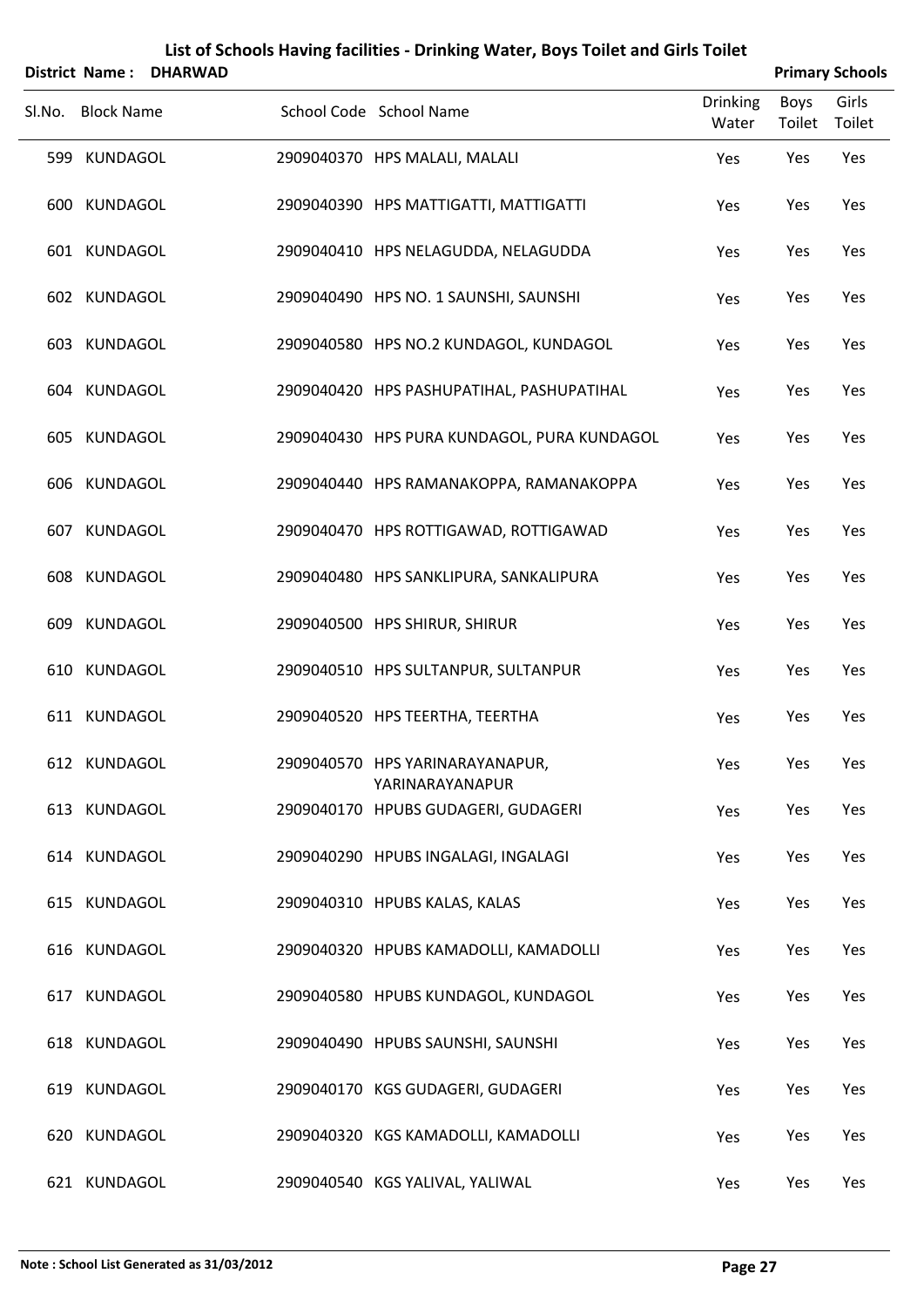|        |                   | District Name: DHARWAD |                                                 |                          |                       | <b>Primary Schools</b> |
|--------|-------------------|------------------------|-------------------------------------------------|--------------------------|-----------------------|------------------------|
| SI.No. | <b>Block Name</b> |                        | School Code School Name                         | <b>Drinking</b><br>Water | <b>Boys</b><br>Toilet | Girls<br>Toilet        |
|        | 622 KUNDAGOL      |                        | 2909040171 LPS NO-2 GUDAGERI, GUDAGERI          | Yes                      | Yes                   | Yes                    |
|        | 623 KUNDAGOL      |                        | 2909040290 LPKGS INGALAGI, INGALAGI             | Yes                      | Yes                   | Yes                    |
|        | 624 KUNDAGOL      |                        | 2909040420 LPKGS PASHUPATIHAL, PASHUPATIHAL     | Yes                      | Yes                   | Yes                    |
|        | 625 KUNDAGOL      |                        | 2909040600 LPS ALLAPUR, ALLAPUR                 | Yes                      | Yes                   | Yes                    |
|        | 626 KUNDAGOL      |                        | 2909040100 LPS BAGWAAD, BAGWAAD                 | Yes                      | Yes                   | Yes                    |
|        | 627 KUNDAGOL      |                        | 2909040040 LPS BELLIGATTI, BELLIGATTI           | Yes                      | Yes                   | Yes                    |
|        | 628 KUNDAGOL      |                        | 2909040090 LPS BU KOPPA, BU KOPPA               | Yes                      | Yes                   | Yes                    |
|        | 629 KUNDAGOL      |                        | 2909040120 LPS CHIKKAHARAKUNNI, CHIKKAHARAKUNNI | Yes                      | Yes                   | Yes                    |
|        | 630 KUNDAGOL      |                        | 2909040150 LPS GOUDAGERI, GOUDAGERI             | Yes                      | Yes                   | Yes                    |
|        | 631 KUNDAGOL      |                        | 2909040170 LPS GUDAGERI, GUDAGERI               | Yes                      | Yes                   | Yes                    |
|        | 632 KUNDAGOL      |                        | 2909040190 LPS HANAMANAHALLI, HANAMANAHALLI     | Yes                      | Yes                   | Yes                    |
|        | 633 KUNDAGOL      |                        | 2909040210 LPS HARALAPUR, HARALAPUR             | Yes                      | Yes                   | Yes                    |
|        | 634 KUNDAGOL      |                        | 2909040240 LPS HIREHARKUNI J.P., HIREHARAKUNNI  | Yes                      | Yes                   | Yes                    |
|        | 635 KUNDAGOL      |                        | 2909040310 LPS KALAS, KALAS                     | Yes                      | Yes                   | Yes                    |
|        | 636 KUNDAGOL      |                        | 2909040580 LPS KUNDAGOL, KUNDAGOL               | Yes                      | Yes                   | Yes                    |
|        | 637 KUNDAGOL      |                        | 2909040380 LPS MANDIGANAL, MANDIGANAL           | Yes                      | Yes                   | Yes                    |
|        | 638 KUNDAGOL      |                        | 2909040400 LPS MULLAHALLI, MULLAHALLI           | Yes                      | Yes                   | Yes                    |
|        | 639 KUNDAGOL      |                        | 2909040490 LPS NO 3 SAUNSHI, SAUNSHI            | Yes                      | Yes                   | Yes                    |
|        | 640 KUNDAGOL      |                        | 2909040490 LPS NO. 2 SAUNSHI, SAUNSHI           | Yes                      | Yes                   | Yes                    |
|        | 641 KUNDAGOL      |                        | 2909040450 LPS RAMAPUR, RAMAPUR                 | Yes                      | Yes                   | Yes                    |
|        | 642 KUNDAGOL      |                        | 2909040460 LPS RATTIGERI, RATTIGERI             | Yes                      | Yes                   | Yes                    |
|        | 643 KUNDAGOL      |                        | 2909040530 LPS VITTALAPUR, VITTALAPUR           | Yes                      | Yes                   | Yes                    |
|        | 644 KUNDAGOL      |                        | 2909040020 LPUBS BARADAWAD, BARADAWAD           | Yes                      | Yes                   | Yes                    |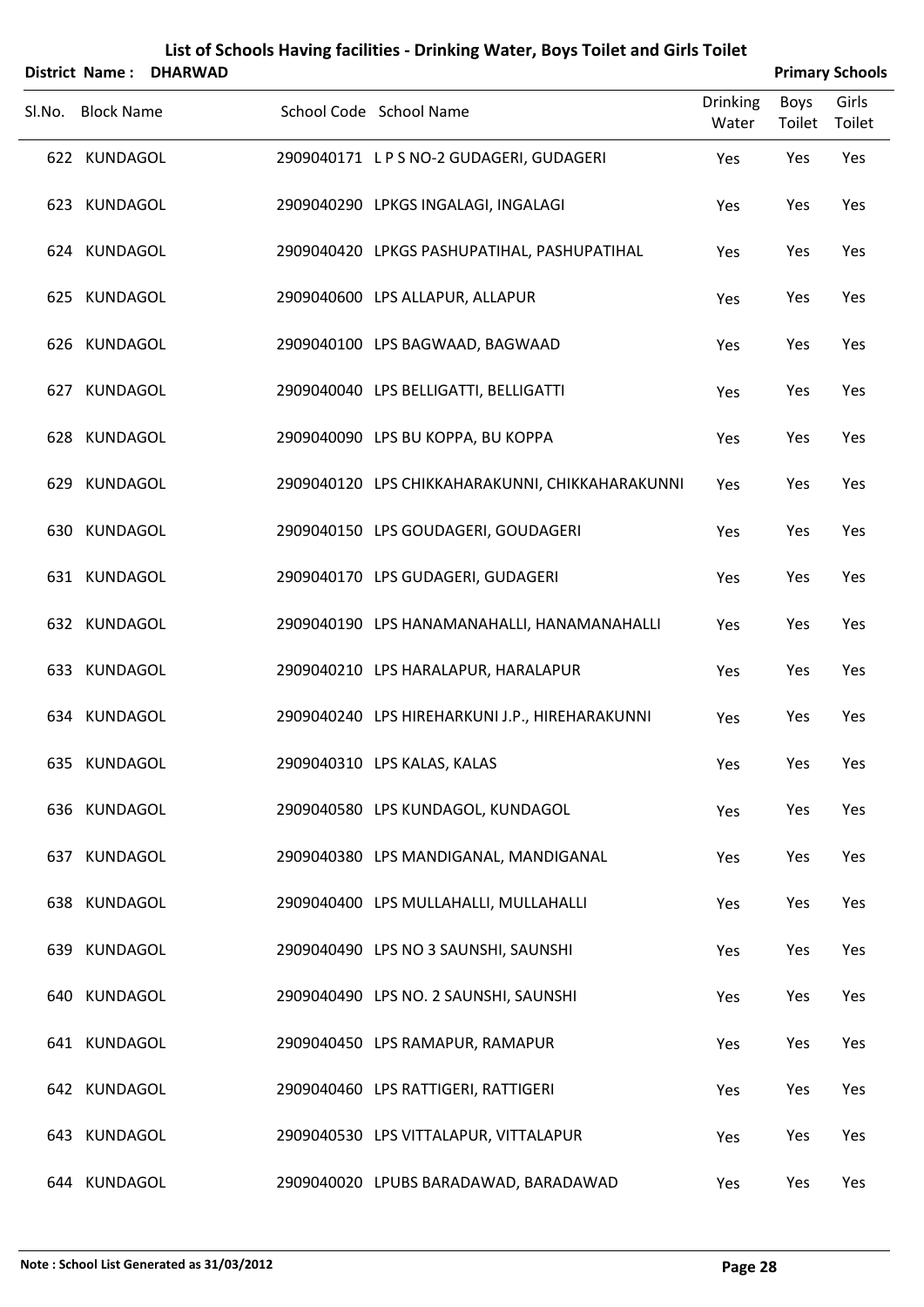|     | <b>District Name:</b> | <b>DHARWAD</b> |  |                                           |                   | <b>Primary Schools</b> |                 |  |  |  |
|-----|-----------------------|----------------|--|-------------------------------------------|-------------------|------------------------|-----------------|--|--|--|
|     | Sl.No. Block Name     |                |  | School Code School Name                   | Drinking<br>Water | Boys<br>Toilet         | Girls<br>Toilet |  |  |  |
|     | 645 KUNDAGOL          |                |  | 2909040060 LPUBS BETADUR, BETADUR         | Yes               | Yes                    | Yes             |  |  |  |
|     | 646 KUNDAGOL          |                |  | 2909040140 LPUBS DEVANUR, DEVANUR         | Yes               | Yes                    | Yes             |  |  |  |
|     | 647 KUNDAGOL          |                |  | 2909040220 LPUBS HIREBUDIHAL, HIREBUDIHAL | Yes               | Yes                    | Yes             |  |  |  |
|     | 648 KUNDAGOL          |                |  | 2909040350 LPUBS KUBIHAL, KUBIHAL         | Yes               | Yes                    | Yes             |  |  |  |
|     | 649 KUNDAGOL          |                |  | 2909040390 LPUBS MATTIGATTI, MATTIGATTI   | Yes               | Yes                    | Yes             |  |  |  |
|     | 650 KUNDAGOL          |                |  | 2909040500 LPUBS SHIRUR, SHIRUR           | Yes               | Yes                    | Yes             |  |  |  |
|     | 651 KUNDAGOL          |                |  | 2909040540 LPUBS YALIVAL, YALIWAL         | Yes               | Yes                    | Yes             |  |  |  |
|     | 652 KUNDAGOL          |                |  | 2909040550 LPUBS YARAGUPPI, YARAGUPPI     | Yes               | Yes                    | Yes             |  |  |  |
|     | 653 KUNDAGOL          |                |  | 2909040560 LPUBS YAREBUDIHAL, YARIBUDIHAL | Yes               | Yes                    | Yes             |  |  |  |
|     | 654 KUNDAGOL          |                |  | 2909040490 MCS SAUNSHI, SAUNSHI           | Yes               | Yes                    | Yes             |  |  |  |
|     | 655 KUNDAGOL          |                |  | 2909040580 MKGS KUNDAGOL, KUNDAGOL        | Yes               | Yes                    | Yes             |  |  |  |
|     | 656 KUNDAGOL          |                |  | 2909040320 MPBS KAMADOLLI, KAMADOLLI      | Yes               | Yes                    | Yes             |  |  |  |
|     | 657 KUNDAGOL          |                |  | 2909040170 MPS GUDAGERI, GUDAGERI         | Yes               | Yes                    | Yes             |  |  |  |
|     | 658 KUNDAGOL          |                |  | 2909040610 MPS TARLGHATT, TARLGHATT       | Yes               | Yes                    | Yes             |  |  |  |
|     | 659 KUNDAGOL          |                |  | 2909040540 MPS YALIVAL, YALIWAL           | Yes               | Yes                    | Yes             |  |  |  |
|     | 660 KUNDAGOL          |                |  | 2909040560 MPS YAREBUDIHAL, YARIBUDIHAL   | Yes               | Yes                    | Yes             |  |  |  |
|     | 661 NAVALGUND         |                |  | 2909050380 GLPS NO.4 MORAB, MORAB         | Yes               | Yes                    | Yes             |  |  |  |
|     | 662 NAVALGUND         |                |  | 2909050590 HPKGS ANNIGERI, ANNIGERI       | Yes               | Yes                    | Yes             |  |  |  |
|     | 663 NAVALGUND         |                |  | 2909050230 HPKGS HALLIKERI, HALLIKERI     | Yes               | Yes                    | Yes             |  |  |  |
|     | 664 NAVALGUND         |                |  | 2909050380 HPKGS MORAB, MORAB             | Yes               | Yes                    | Yes             |  |  |  |
|     | 665 NAVALGUND         |                |  | 2909050420 HPKGS NALAVADI, NALAVADI       | Yes               | Yes                    | Yes             |  |  |  |
|     | 666 NAVALGUND         |                |  | 2909050581 HPKGS NAVALGUND, NAVALGUND     | Yes               | Yes                    | Yes             |  |  |  |
| 667 | NAVALGUND             |                |  | 2909050550 HPKGS TIRLAPUR, TIRLAPUR       | Yes               | Yes                    | Yes             |  |  |  |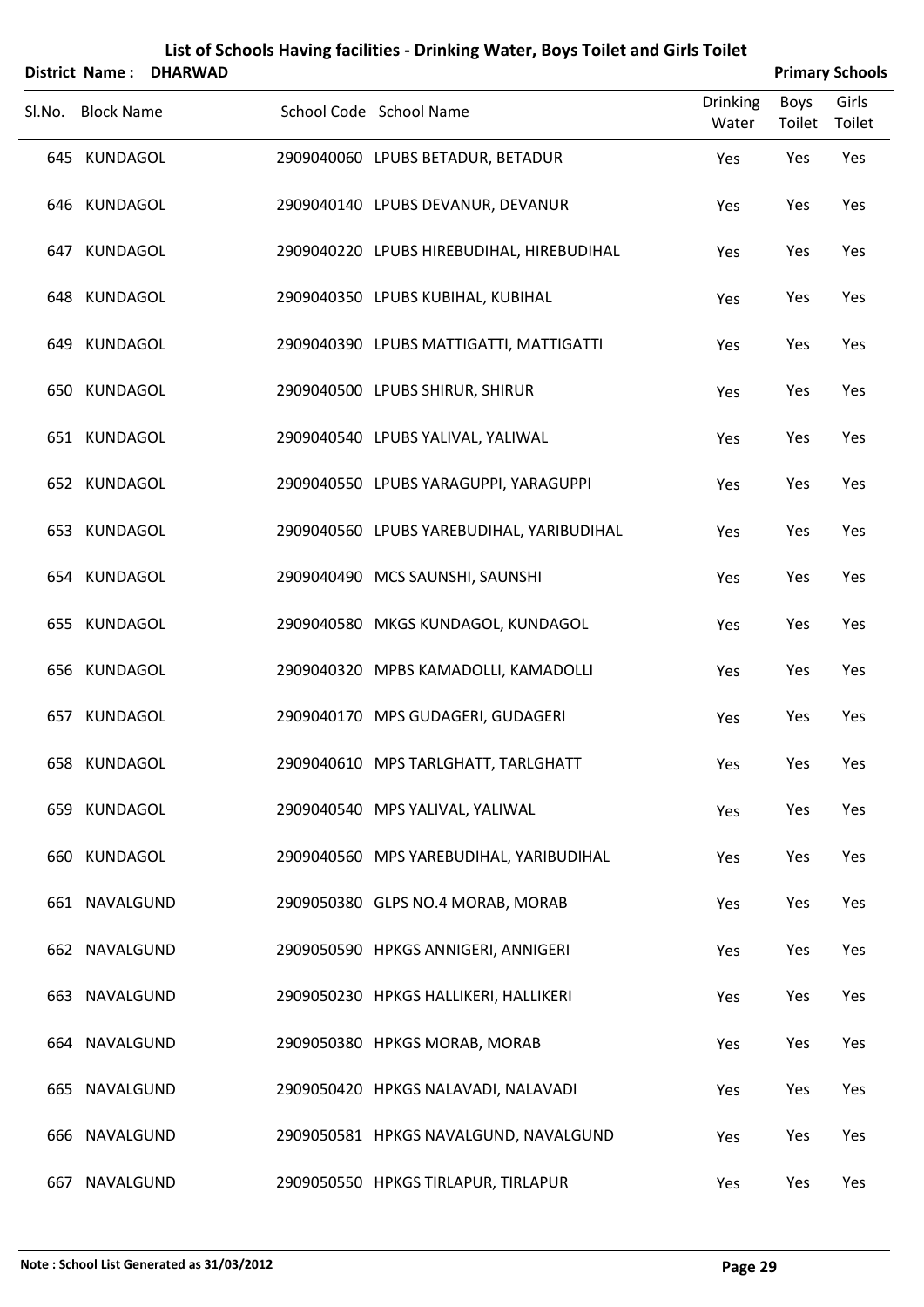|        | <b>District Name:</b> | <b>DHARWAD</b> |                                           |                          |                       | <b>Primary Schools</b> |
|--------|-----------------------|----------------|-------------------------------------------|--------------------------|-----------------------|------------------------|
| Sl.No. | <b>Block Name</b>     |                | School Code School Name                   | <b>Drinking</b><br>Water | <b>Boys</b><br>Toilet | Girls<br>Toilet        |
|        | 668 NAVALGUND         |                | 2909050010 HPS ADNUR, ADNUR               | Yes                      | Yes                   | Yes                    |
|        | 669 NAVALGUND         |                | 2909050020 HPS AHETTI, AHETTI             | Yes                      | Yes                   | Yes                    |
|        | 670 NAVALGUND         |                | 2909050040 HPS AMARGOL, AMARGOL           | Yes                      | Yes                   | Yes                    |
|        | 671 NAVALGUND         |                | 2909050050 HPS ARAHATTI, ARAHATTI         | Yes                      | Yes                   | Yes                    |
|        | 672 NAVALGUND         |                | 2909050060 HPS AREKURAHATTI, AREKURAHATTI | Yes                      | Yes                   | Yes                    |
|        | 673 NAVALGUND         |                | 2909050070 HPS BALLARAWAD, BALLARAWAD     | Yes                      | Yes                   | Yes                    |
|        | 674 NAVALGUND         |                | 2909050080 HPS BALLUR, BALLUR             | Yes                      | Yes                   | Yes                    |
|        | 675 NAVALGUND         |                | 2909050090 HPS BASAPUR, BASAPUR           | Yes                      | Yes                   | Yes                    |
|        | 676 NAVALGUND         |                | 2909050100 HPS BELAHAR, BELAHAR           | Yes                      | Yes                   | Yes                    |
|        | 677 NAVALGUND         |                | 2909050110 HPS BELAVATAGI, BELAVATAGI     | Yes                      | Yes                   | Yes                    |
|        | 678 NAVALGUND         |                | 2909050120 HPS BENNUR, BENNUR             | Yes                      | Yes                   | Yes                    |
|        | 679 NAVALGUND         |                | 2909050130 HPS BHADRAPUR, BHADRAPUR       | Yes                      | Yes                   | Yes                    |
| 680    | NAVALGUND             |                | 2909050140 HPS BHOGANUR, BHOGANUR         | Yes                      | Yes                   | Yes                    |
|        | 681 NAVALGUND         |                | 2909050150 HPS BYALAL, BYALAL             | Yes                      | Yes                   | Yes                    |
|        | 682 NAVALGUND         |                | 2909050160 HPS CHILAKAWAD, CHILAKAWAD     | Yes                      | Yes                   | Yes                    |
|        | 683 NAVALGUND         |                | 2909050170 HPS DATNAL, DATANAL            | Yes                      | Yes                   | Yes                    |
|        | 684 NAVALGUND         |                | 2909050040 HPS GOBBARAGUMPI, AMARGOL      | Yes                      | Yes                   | Yes                    |
|        | 685 NAVALGUND         |                | 2909050200 HPS GUDISAGAR, GUDISAGAR       | Yes                      | Yes                   | Yes                    |
|        | 686 NAVALGUND         |                | 2909050210 HPS GUMMAGOL, GUMMAGOL         | Yes                      | Yes                   | Yes                    |
|        | 687 NAVALGUND         |                | 2909050220 HPS HALKUSUGAL, HALKUSUGAL     | Yes                      | Yes                   | Yes                    |
|        | 688 NAVALGUND         |                | 2909050230 HPS HALLIKERI, HALLIKERI       | Yes                      | Yes                   | Yes                    |
|        | 689 NAVALGUND         |                | 2909050240 HPS HANASHI, HANASHI           | Yes                      | Yes                   | Yes                    |
|        | 690 NAVALGUND         |                | 2909050250 HPS HEBBAL, HEBBAL             | Yes                      | Yes                   | Yes                    |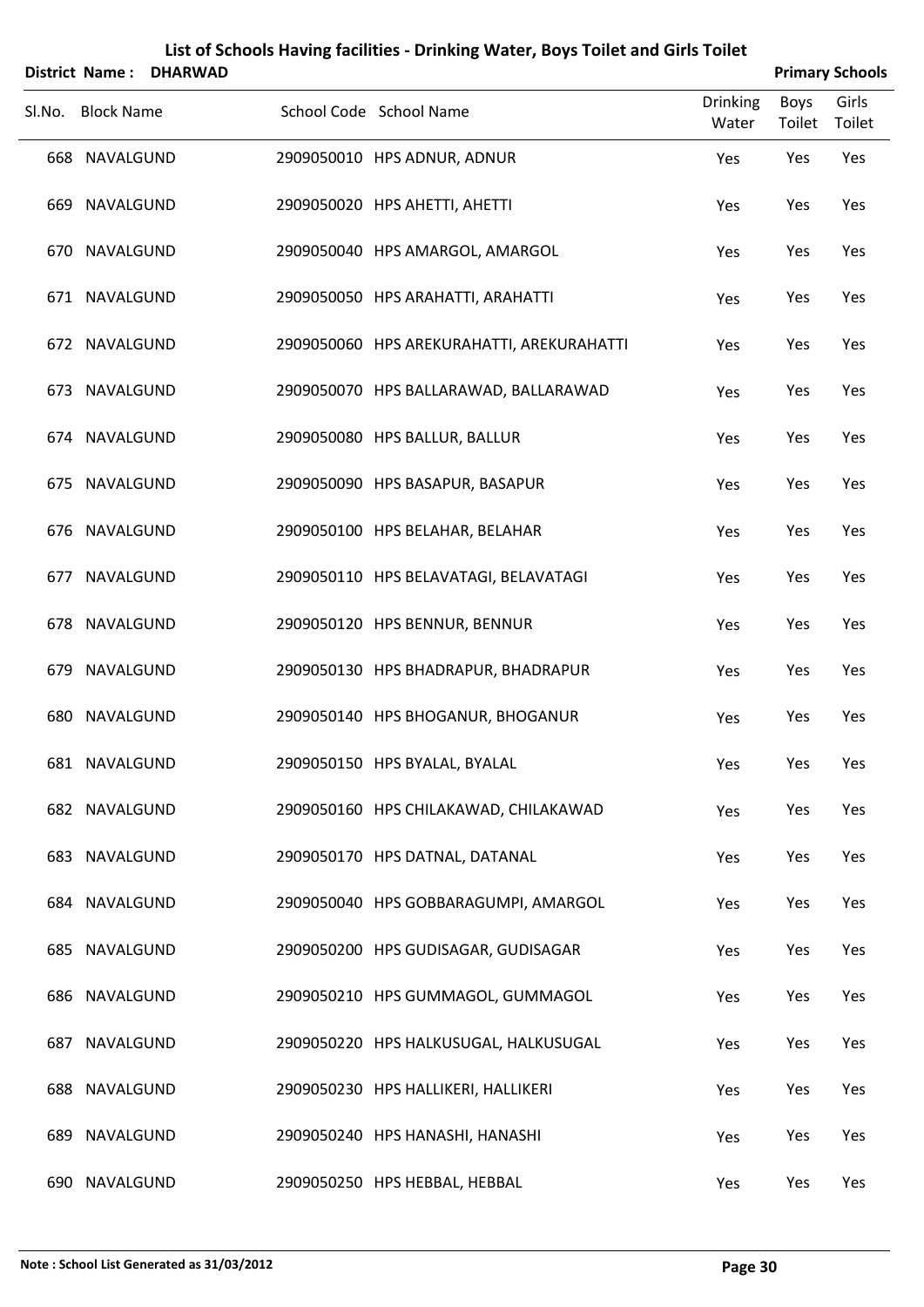|        | <b>District Name:</b> | <b>DHARWAD</b> |                                           |                          | <b>Primary Schools</b> |                 |
|--------|-----------------------|----------------|-------------------------------------------|--------------------------|------------------------|-----------------|
| SI.No. | <b>Block Name</b>     |                | School Code School Name                   | <b>Drinking</b><br>Water | <b>Boys</b><br>Toilet  | Girls<br>Toilet |
|        | 691 NAVALGUND         |                | 2909050260 HPS IBRAHIMPUR, IBRAHIMPUR     | Yes                      | Yes                    | Yes             |
|        | 692 NAVALGUND         |                | 2909050270 HPS JAVOOR, JAVOOR             | Yes                      | Yes                    | Yes             |
|        | 693 NAVALGUND         |                | 2909050280 HPS KADADAHALLI, KADADAHALLI   | Yes                      | Yes                    | Yes             |
|        | 694 NAVALGUND         |                | 2909050290 HPS KALAWAD, KALAWAD           | Yes                      | Yes                    | Yes             |
|        | 695 NAVALGUND         |                | 2909050300 HPS KARLAWAD, KARALAWAD        | Yes                      | Yes                    | Yes             |
|        | 696 NAVALGUND         |                | 2909050310 HPS KHANNUR, KHANNUR           | Yes                      | Yes                    | Yes             |
|        | 697 NAVALGUND         |                | 2909050320 HPS KITTUR, KITTUR             | Yes                      | Yes                    | Yes             |
|        | 698 NAVALGUND         |                | 2909050330 HPS KONDIKOPPA, KONDIKOPPA     | Yes                      | Yes                    | Yes             |
|        | 699 NAVALGUND         |                | 2909050340 HPS KONGAWAD, KONGAWAD         | Yes                      | Yes                    | Yes             |
|        | 700 NAVALGUND         |                | 2909050360 HPS MAJJIGUDDA, MAJJIGUDDA     | Yes                      | Yes                    | Yes             |
|        | 701 NAVALGUND         |                | 2909050370 HPS MANAKAWAD, MANAKAWAD       | Yes                      | Yes                    | Yes             |
|        | 702 NAVALGUND         |                | 2909050390 HPS NAGANUR, NAGANUR           | Yes                      | Yes                    | Yes             |
| 703    | NAVALGUND             |                | 2909050400 HPS NAGARAHALLI, NAGARAHALLI   | Yes                      | Yes                    | Yes             |
|        | 704 NAVALGUND         |                | 2909050410 HPS NAIKANUR, NAIKANUR         | Yes                      | Yes                    | Yes             |
|        | 705 NAVALGUND         |                | 2909050430 HPS NAVALLI, NAVALLI           | Yes                      | Yes                    | Yes             |
|        | 706 NAVALGUND         |                | 2909050590 HPS NO. 2 ANNIGERI, ANNIGERI   | Yes                      | Yes                    | Yes             |
|        | 707 NAVALGUND         |                | 2909050380 HPS NO. 2 MORAB, MORAB         | Yes                      | Yes                    | Yes             |
|        | 708 NAVALGUND         |                | 2909050580 HPS NO. 2 NAVALGUND, NAVALGUND | Yes                      | Yes                    | Yes             |
|        | 709 NAVALGUND         |                | 2909050480 HPS NO. 2 SHELAVADI, SHELAVADI | Yes                      | Yes                    | Yes             |
|        | 710 NAVALGUND         |                | 2909050490 HPS NO. 2 SHIRKOL, SHIRKOL     | Yes                      | Yes                    | Yes             |
|        | 711 NAVALGUND         |                | 2909050380 HPS NO. 3 MORAB, MORAB         | Yes                      | Yes                    | Yes             |
|        | 712 NAVALGUND         |                | 2909050580 HPS NO. 3 NAVALGUND, NAVALGUND | Yes                      | Yes                    | Yes             |
|        | 713 NAVALGUND         |                | 2909050590 HPS NO. 4 ANNIGERI, ANNIGERI   | Yes                      | Yes                    | Yes             |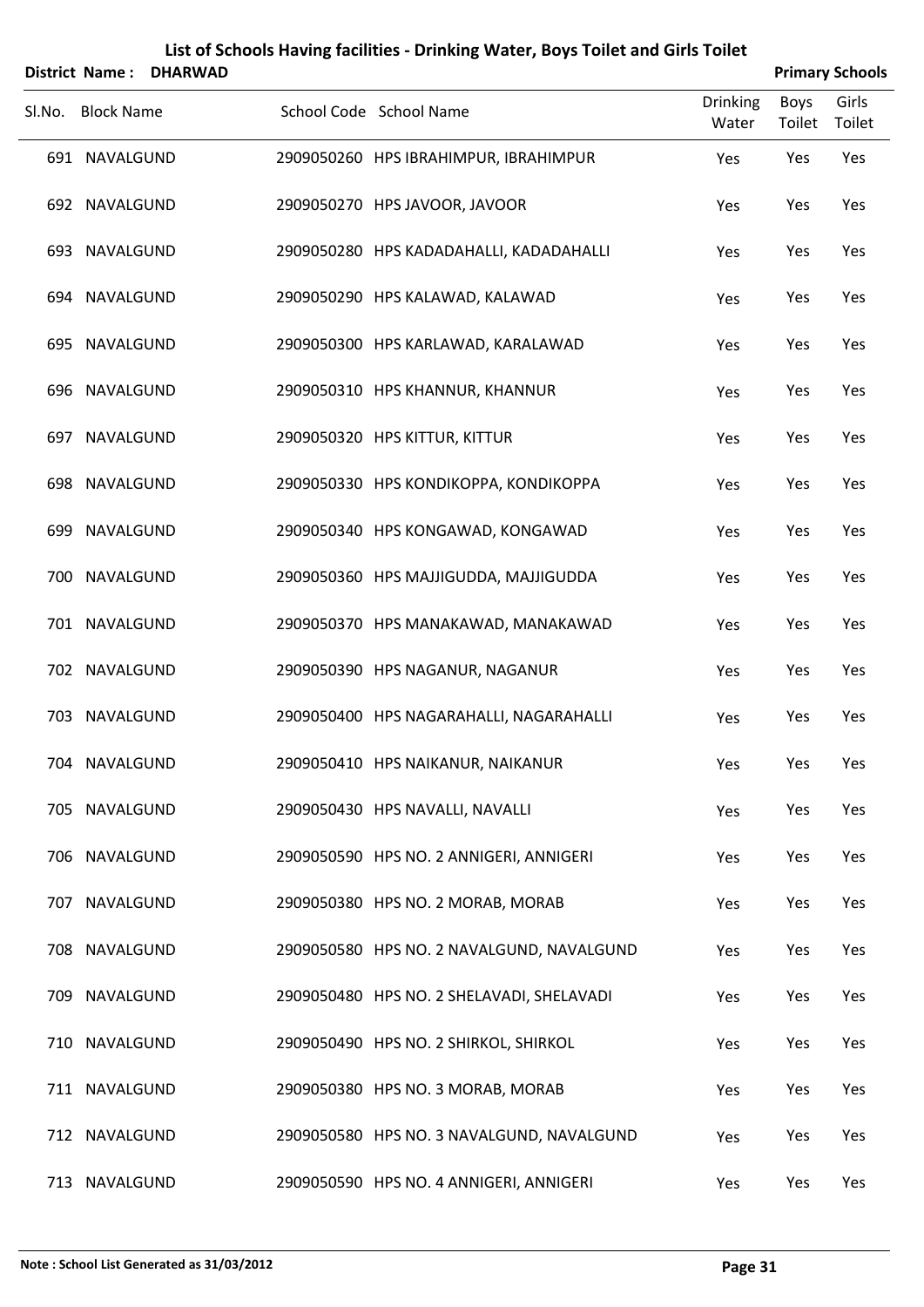|        | <b>District Name:</b> | <b>DHARWAD</b> | List of Schools Having facilities - Drinking Water, Boys Toilet and Girls Toilet |                          |                       | <b>Primary Schools</b> |
|--------|-----------------------|----------------|----------------------------------------------------------------------------------|--------------------------|-----------------------|------------------------|
| SI.No. | <b>Block Name</b>     |                | School Code School Name                                                          | <b>Drinking</b><br>Water | <b>Boys</b><br>Toilet | Girls<br>Toilet        |
|        | 714 NAVALGUND         |                | 2909050580 HPS NO. 4 NAVALGUND, NAVALGUND                                        | Yes                      | Yes                   | Yes                    |
|        | 715 NAVALGUND         |                | 2909050590 HPS NO. 5 ANNIGERI, ANNIGERI                                          | Yes                      | Yes                   | Yes                    |
| 716    | NAVALGUND             |                | 2909050580 HPS NO. 6 NAVALGUND, NAVALGUND                                        | Yes                      | Yes                   | Yes                    |
| 717    | NAVALGUND             |                | 2909050581 HPS NO. 8 NAVALGUND, NAVALGUND                                        | Yes                      | Yes                   | Yes                    |
| 718    | NAVALGUND             |                | 2909050440 HPS PADESUR, PADESUR                                                  | Yes                      | Yes                   | Yes                    |
|        | 719 NAVALGUND         |                | 2909050450 HPS SAIDAPUR, SAIDAPUR                                                | Yes                      | Yes                   | Yes                    |
| 720    | NAVALGUND             |                | 2909050460 HPS SASWIHALLI, SASWIHALLI                                            | Yes                      | Yes                   | Yes                    |
|        | 721 NAVALGUND         |                | 2909050470 HPS SHANAWAD, SHANAWAD                                                | Yes                      | Yes                   | Yes                    |
|        | 722 NAVALGUND         |                | 2909050490 HPS SHIRKOL, SHIRKOL                                                  | Yes                      | Yes                   | Yes                    |
|        | 723 NAVALGUND         |                | 2909050500 HPS SHIRUR, SHIRUR                                                    | Yes                      | Yes                   | Yes                    |
|        | 724 NAVALGUND         |                | 2909050510 HPS SHISUVINAHALLI, SISUVINAHAL                                       | Yes                      | Yes                   | Yes                    |
| 725    | NAVALGUND             |                | 2909050520 HPS SOTAKANAL, SOTAKANAL                                              | Yes                      | Yes                   | Yes                    |
|        | 726 NAVALGUND         |                | 2909050530 HPS TADAHAL, TADAHAL                                                  | Yes                      | Yes                   | Yes                    |
| 727    | NAVALGUND             |                | 2909050540 HPS TALEMORAB, TALEMORAB                                              | Yes                      | Yes                   | Yes                    |
|        | 728 NAVALGUND         |                | 2909050550 HPS TIRLAPUR, TIRLAPUR                                                | Yes                      | Yes                   | Yes                    |
| 729    | NAVALGUND             |                | 2909050570 HPS YAMANUR, YAMANUR                                                  | Yes                      | Yes                   | Yes                    |
| 730 -  | NAVALGUND             |                | 2909050591 HPUBS ANNIGERI, ANNIGERI                                              | Yes                      | Yes                   | Yes                    |
|        | 731 NAVALGUND         |                | 2909050230 HPUBS HALLIKERI, HALLIKERI                                            | Yes                      | Yes                   | Yes                    |
|        | 732 NAVALGUND         |                | 2909050380 HPUBS MORAB, MORAB                                                    | Yes                      | Yes                   | Yes                    |
| 733    | NAVALGUND             |                | 2909050390 HPUBS NAGANUR, NAGANUR                                                | Yes                      | Yes                   | Yes                    |
|        | 734 NAVALGUND         |                | 2909050581 HPUBS NAVALGUND, NAVALGUND                                            | Yes                      | Yes                   | Yes                    |
| 735    | NAVALGUND             |                | 2909050480 HPUBS SHELAVADI, SHELAVADI                                            | Yes                      | Yes                   | Yes                    |
| 736    | NAVALGUND             |                | 2909050591 HPUGS ANNIGERI, ANNIGERI                                              | Yes                      | Yes                   | Yes                    |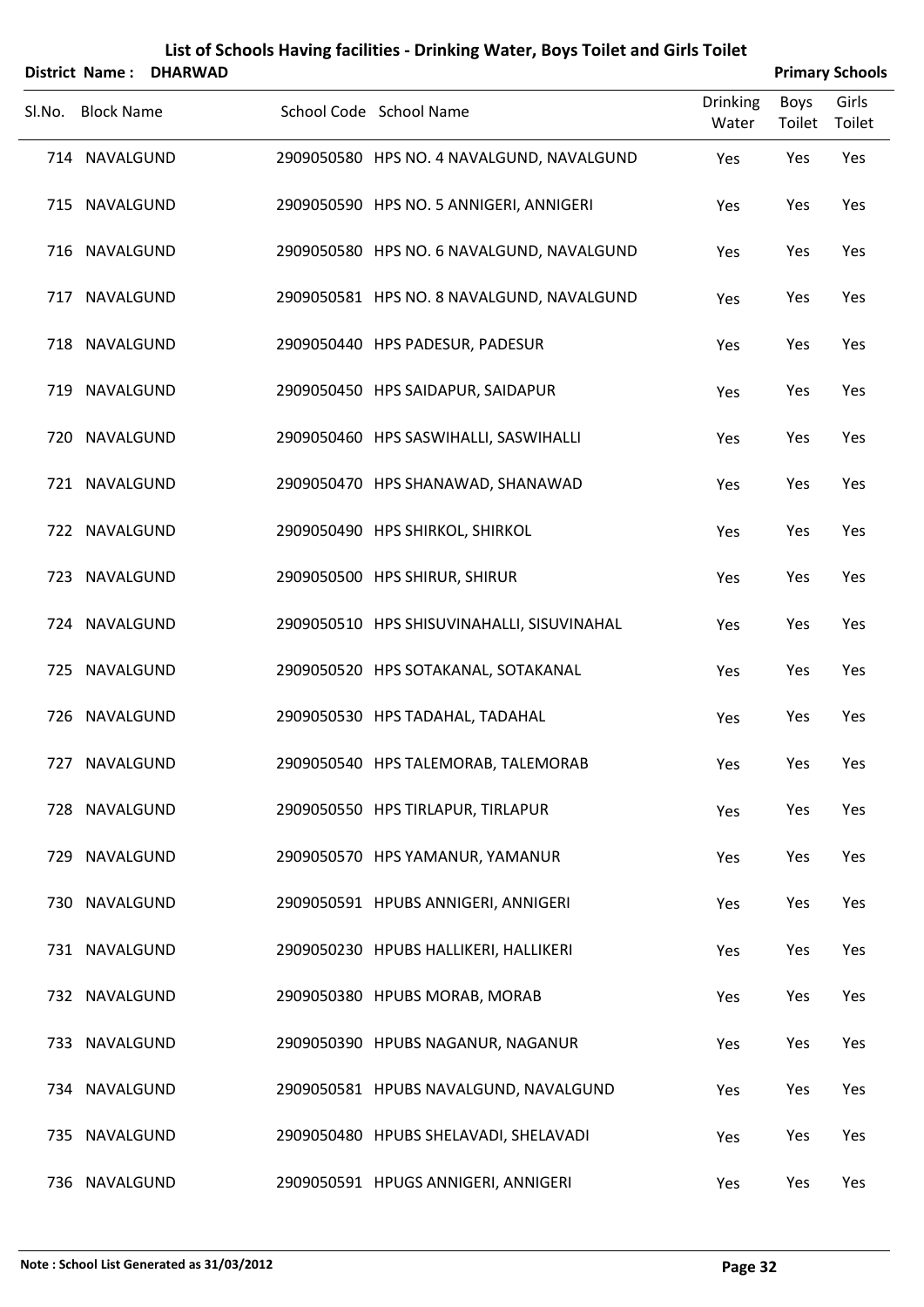|     | <b>District Name:</b> | <b>DHARWAD</b> | List of Schools Having facilities - Drinking Water, Boys Toilet and Girls Toilet |                          |                       | <b>Primary Schools</b> |
|-----|-----------------------|----------------|----------------------------------------------------------------------------------|--------------------------|-----------------------|------------------------|
|     | Sl.No. Block Name     |                | School Code School Name                                                          | <b>Drinking</b><br>Water | <b>Boys</b><br>Toilet | Girls<br>Toilet        |
|     | 737 NAVALGUND         |                | 2909050581 HPUGS NAVALGUND, NAVALGUND                                            | Yes                      | Yes                   | Yes                    |
|     | 738 NAVALGUND         |                | 2909050480 KGS SHELAVADI, SHELAVADI                                              | Yes                      | Yes                   | Yes                    |
| 739 | NAVALGUND             |                | 2909050180 LPS DUNDUR, DUNDUR                                                    | Yes                      | Yes                   | Yes                    |
|     | 740 NAVALGUND         |                | 2909050350 LPS KUMARGOPPA, KUMARAGOPPA                                           | Yes                      | Yes                   | Yes                    |
|     | 741 NAVALGUND         |                | 2909050030 LPS NO. 2 ALAGAWADI, ALAGAWADI                                        | Yes                      | Yes                   | Yes                    |
|     | 742 NAVALGUND         |                | 2909050040 LPS NO. 2 AMARGOL, AMARGOL                                            | Yes                      | Yes                   | Yes                    |
|     | 743 NAVALGUND         |                | 2909050220 LPS NO. 2 HALKUSUGAL, HALKUSUGAL                                      | Yes                      | Yes                   | Yes                    |
|     | 744 NAVALGUND         |                | 2909050500 LPS NO. 2 SHIRUR, SHIRUR                                              | Yes                      | Yes                   | Yes                    |
|     | 745 NAVALGUND         |                | 2909050590 LPS NO. 3 ANNIGERI, ANNIGERI                                          | Yes                      | Yes                   | Yes                    |
|     | 746 NAVALGUND         |                | 2909050580 LPS NO. 5 NAVALGUND, NAVALGUND                                        | Yes                      | Yes                   | Yes                    |
|     | 747 NAVALGUND         |                | 2909050590 LPS NO. 6 ANNIGERI, ANNIGERI                                          | Yes                      | Yes                   | Yes                    |
| 748 | NAVALGUND             |                | 2909050590 LPS NO. 7 ANNIGERI, ANNIGERI                                          | Yes                      | Yes                   | Yes                    |
|     | 749 NAVALGUND         |                | 2909050580 LPS NO. 7 NAVALGUND, NAVALGUND                                        | Yes                      | Yes                   | Yes                    |
|     | 750 NAVALGUND         |                | 2909050590 LPS NO. 8 ANNIGERI, ANNIGERI                                          | Yes                      | Yes                   | Yes                    |
|     | 751 NAVALGUND         |                | 2909050580 LPS NO. 9 NAVALGUND, NAVALGUND                                        | Yes                      | Yes                   | Yes                    |
|     | 752 NAVALGUND         |                | 2909050170 LPS NO.2 DATANAL, DATANAL                                             | Yes                      | Yes                   | Yes                    |
|     | 753 NAVALGUND         |                | 2909050250 LPS NO.2 HEBBAL, HEBBAL                                               | Yes                      | Yes                   | Yes                    |
|     | 754 NAVALGUND         |                | 2909050560 LPS NO.2 TUPPADAKURAHATTI,<br>TUPPADAKURAHATTI                        | Yes                      | Yes                   | Yes                    |
|     | 755 NAVALGUND         |                | 2909050060 LPUBS AREKURAHATTI, AREKURAHATTI                                      | Yes                      | Yes                   | Yes                    |
|     | 756 NAVALGUND         |                | 2909050130 LPUBS BHADRAPUR, BHADRAPUR                                            | Yes                      | Yes                   | Yes                    |
| 757 | NAVALGUND             |                | 2909050220 LPUBS HALKUSUGAL, HALKUSUGAL                                          | Yes                      | Yes                   | Yes                    |
|     | 758 NAVALGUND         |                | 2909050580 LPUBS NO. 3 NAVALGUND, NAVALGUND                                      | Yes                      | Yes                   | Yes                    |
|     | 759 NAVALGUND         |                | 2909050582 LPUBS NO.4 BASAVESHWAR NAGAR,<br>NAVALGUND                            | Yes                      | Yes                   | Yes                    |